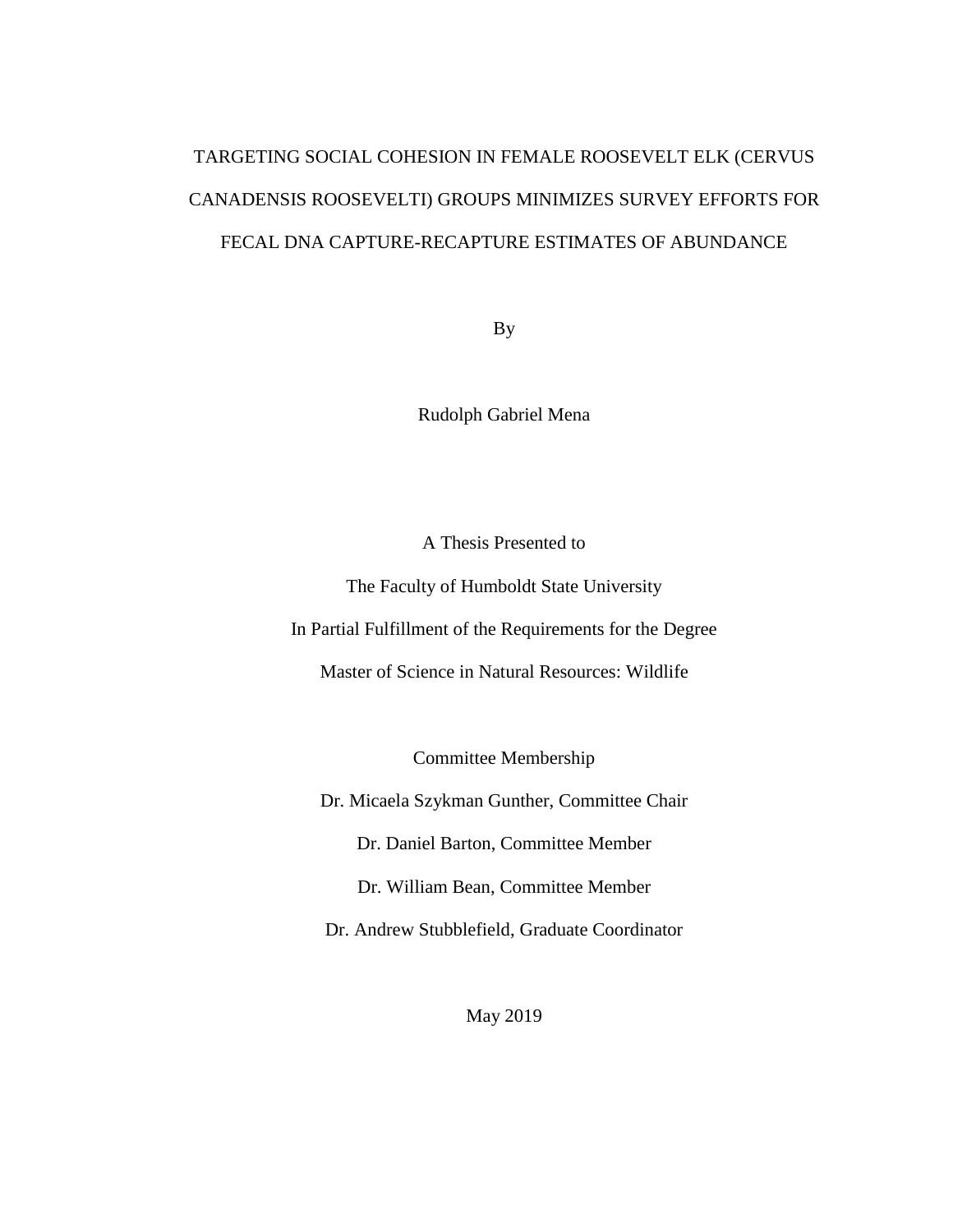# ABSTRACT

# <span id="page-1-0"></span>TARGETING SOCIAL COHESION IN FEMALE ROOSEVELT ELK (CERVUS CANADENSIS ROOSEVELTI) GROUPS MINIMIZES SURVEY EFFORTS FOR FECAL DNA CAPTURE-RECAPTURE ESTIMATES OF ABUNDANCE

### Rudolph Gabriel Mena

Group size abundance estimates of Roosevelt elk (*Cervus canadensis roosevelti*) in Humboldt and Del Norte counties, California have largely been inferred through visual counts. However immigration and emigration, the inability to sight elk behind viewing obstructions, and a lack of individual identifiers makes precise and accurate estimates difficult to obtain. Using DNA collected through fecal samples left by elk groups can aid in addressing these difficulties. I tested the hypothesis that GPS (Global Positioning System) collar data from adult female elk could indicate discrete site use locations of their social groups, which in turn yield sufficient sample sizes for use in a capturerecapture framework of abundance estimates of group size. I also evaluated the relationship between increased site use and the rate of capturing individual elk through fecal DNA by analyzing GPS collar data in Local Convex Hull (LoCoH). I found that GPS location data from female elk were sufficient in delineating discrete fecal DNA sampling sites that could be used to calculate group size estimates within 2-4 sampling occasions. I also found that more intensely used sites indicated by LoCoH yielded more unique genotypes when compared to lesser used locations for 2 of the 3 elk groups in this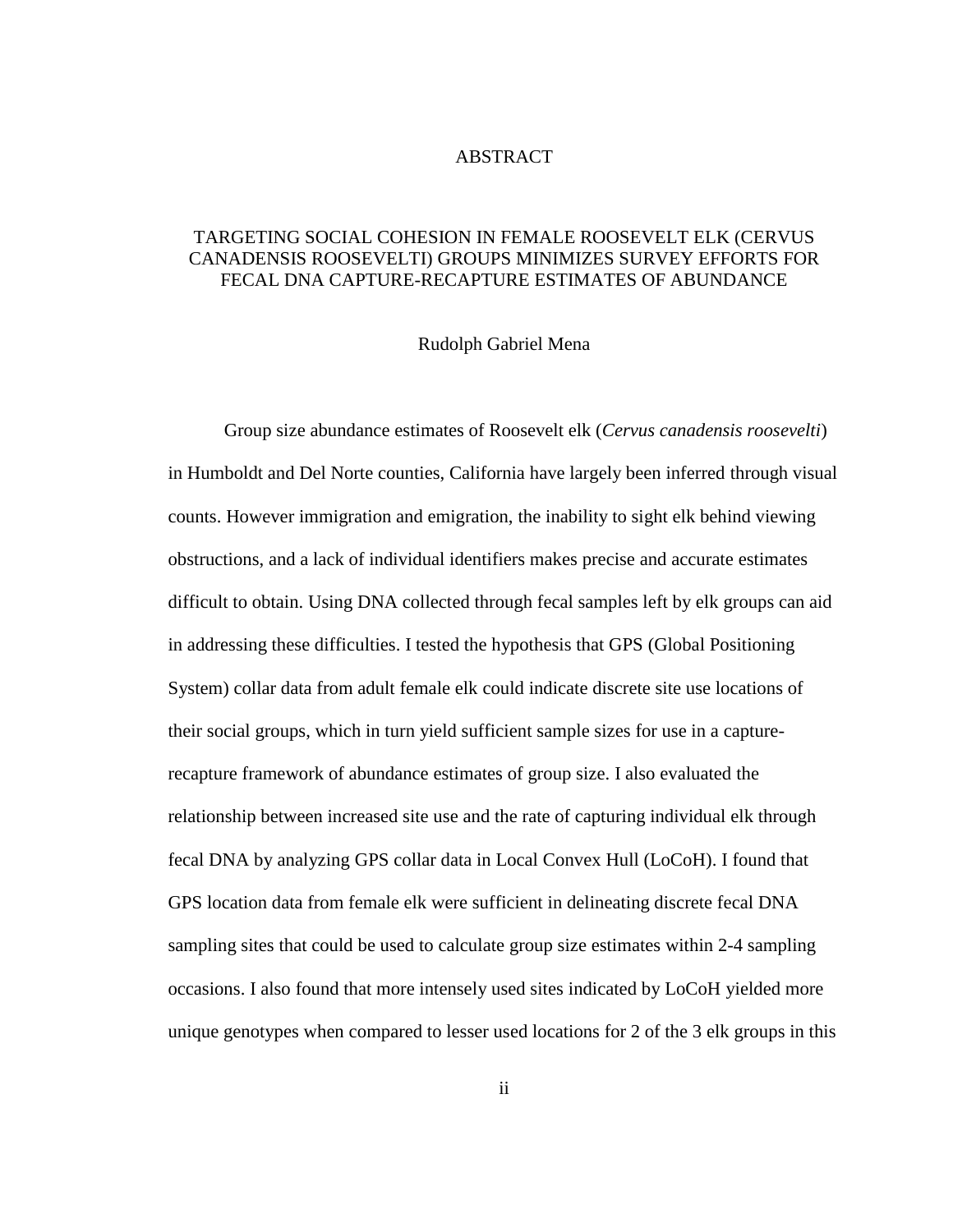study. Abundance estimates were confounded by shifting elk social dynamics during the rutting season, indicating that sampling during times of increased social cohesion and increased site use (i.e., January and February) could be more efficient for estimating group size.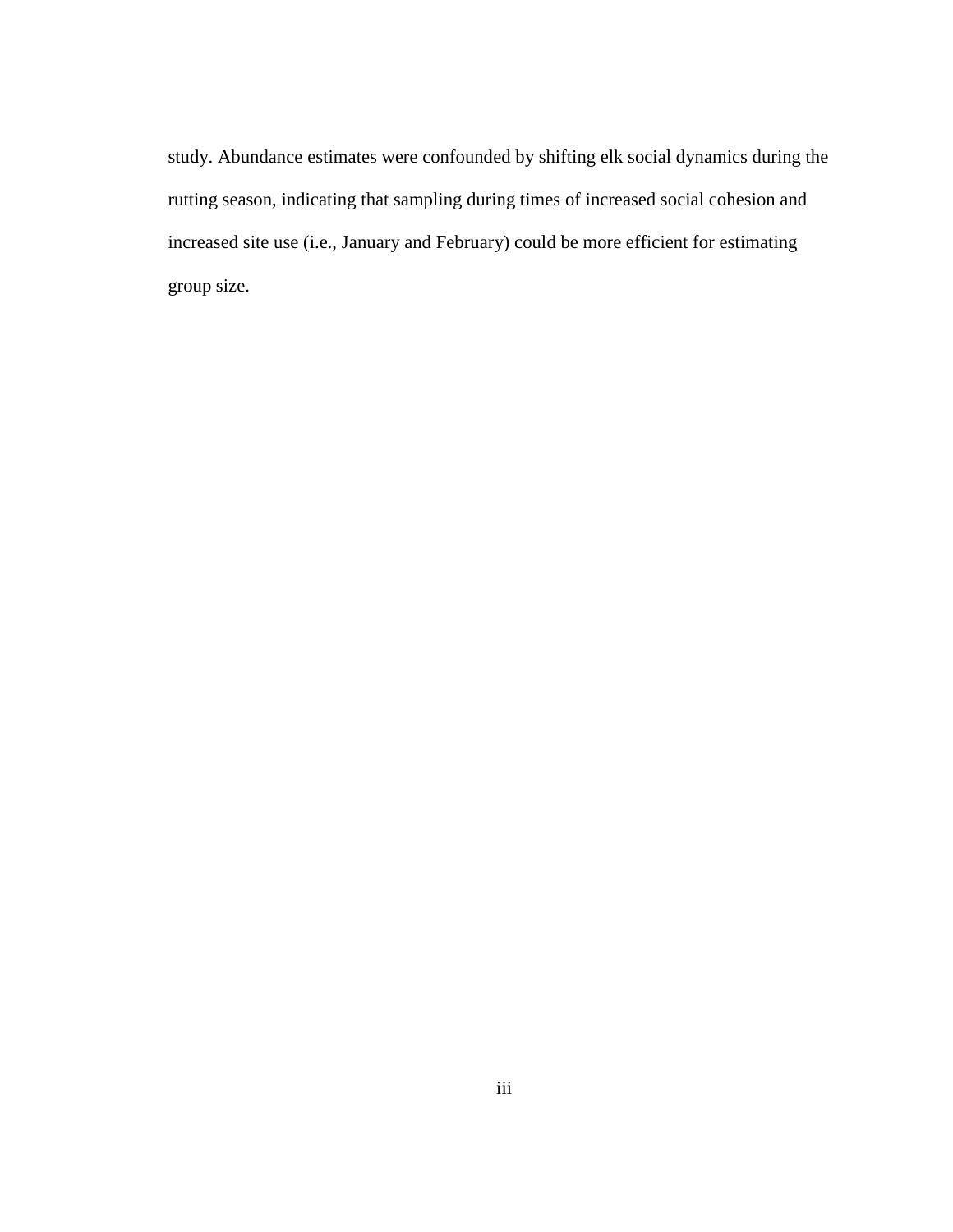#### ACKNOWLEDGMENTS

<span id="page-3-0"></span>This research was funded by a California Department of Fish and Wildlife Big Game Management Account grant, with travel supported by a grant from the Humboldt County Fish and Game Commission, for which I am deeply grateful. The Humboldt State University Wildlife Stockroom supplied much of the equipment for the fieldwork.

I would like to thank my advisor, Dr. Micaela Szykman Gunther for her continued guidance and for offering me the opportunity to be a part of such an amazing project. I would also like to thank Carrington Hilson for her tireless efforts in tracking and collaring elk and for aiding me in coordinating my excursions into the field. This project would also not have been possible without all the amazing volunteers aiding me during surveys.

In addition, I would like to acknowledge my committee members Dr. William Bean and Dr. Daniel Barton for their support on the spatial and population ecology aspects of this study. I further extend my gratitude to Dr. Benjamin Sacks and the University of California, Davis Mammalian Ecology and Conservation Unit of the Veterinary Genetics Laboratory whose prior research made this study possible and who conducted the genetic analyses on the elk fecal samples.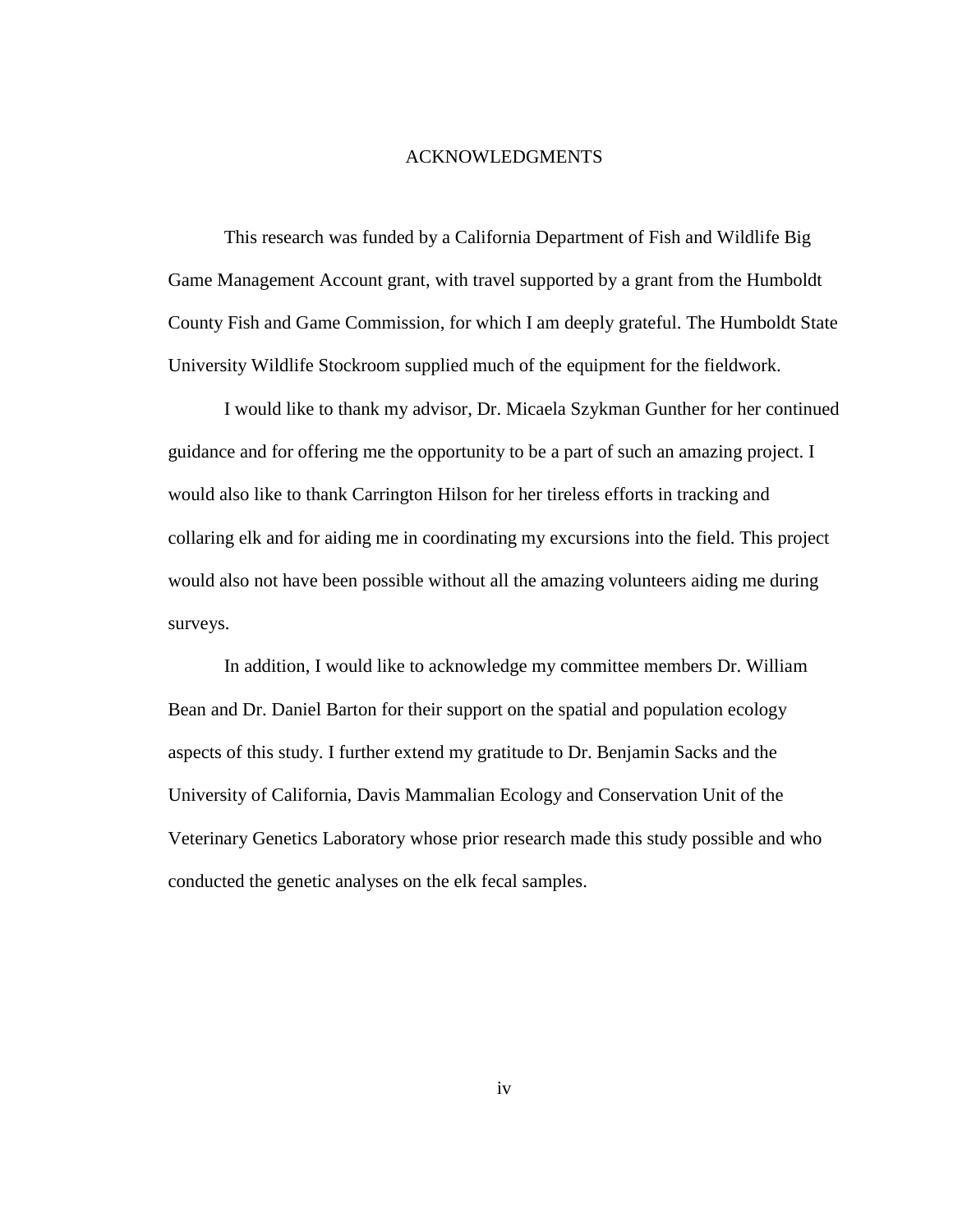# TABLE OF CONTENTS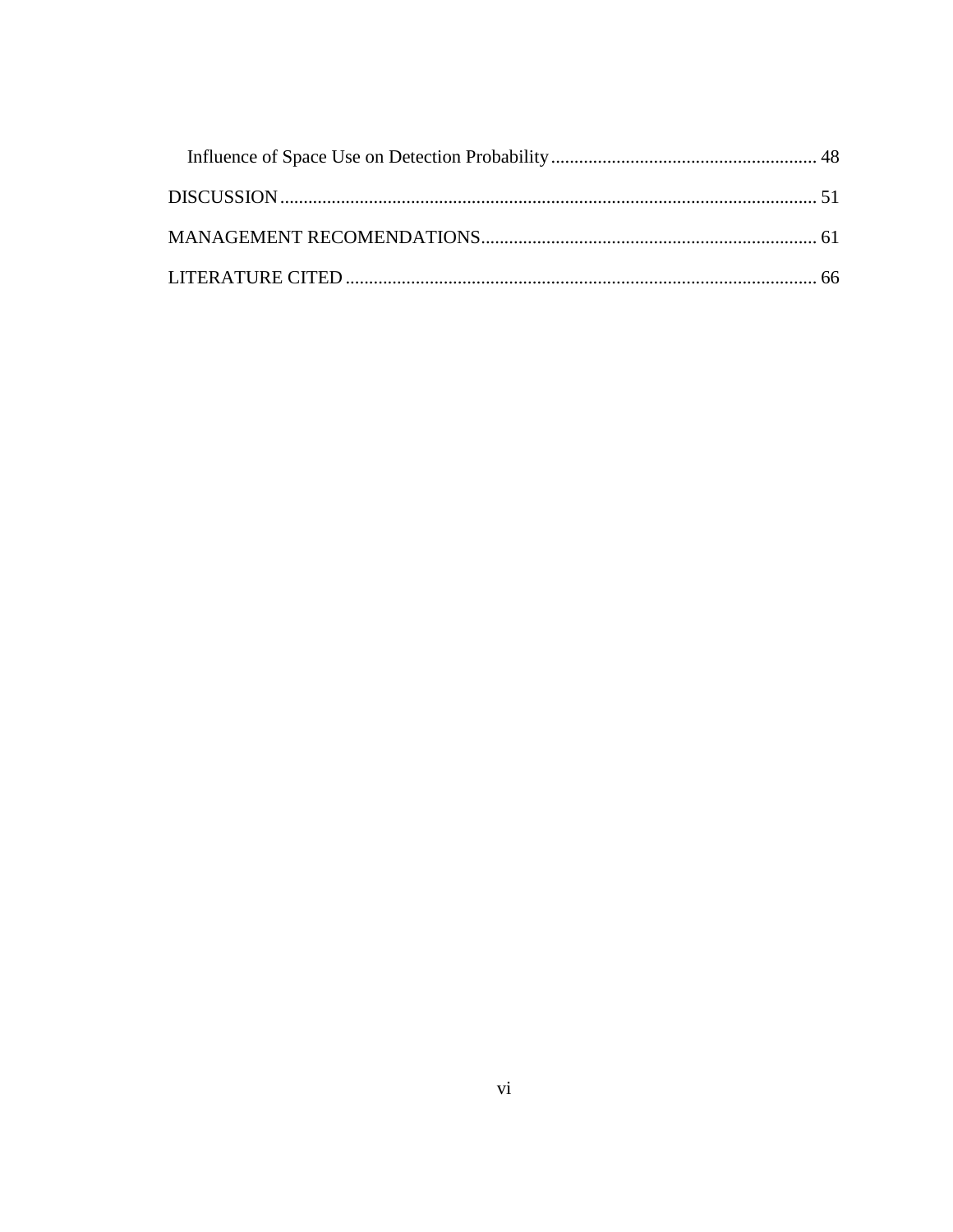# LIST OF TABLES

<span id="page-6-0"></span>[Table 1. Visual count totals of elk groups in the Davison Meadows study area. Counts of](#page-33-0)  [elk which were not grouped with the representative GPS-collared cow are indicated by an](#page-33-0)  [asterisk \(\\*\).........................................................................................................................](#page-33-0) 25

[Table 2. Fecal DNA samples collected, successfully scored, and unique genotypes per](#page-37-0)  [plot. Sampling effort, based on the number of successfully scored samples needed to](#page-37-0)  [achieve a unique genotype, and the percent of successfully scored samples from collected](#page-37-0)  samples are shown for comparison across [plots. The Rowdy/Hastings group is indicated](#page-37-0)  [as R/H................................................................................................................................](#page-37-0) 29

[Table 3. Proportion of females and males in the Davison Meadows elk group indicated by](#page-38-0)  [visual counts \(assuming a 50:50 sex ratio of calves\) and subsequent genotyping of fecal](#page-38-0)  [DNA samples at plot sites.................................................................................................](#page-38-0) 30

Table 4. [Top ranked model using Huggins' Heterogeneity "pi and p" closed capture](#page-43-0)  [modeling for measuring group size \(N\) of the Davison Meadows group between](#page-43-0)  [September 2017 and October 2017. Models were ranked based on Akaike's Information](#page-43-0)  Criterion (AICc) and model weight (*wi*[\). Number of model parameters \(K\), and model](#page-43-0)  deviances are shown for comparison. [...............................................................................](#page-43-0) 35

[Table 5. Top ranked models using Huggins' "p and c" for measuring group size \(N\) for](#page-44-0)  [three distinct Roosevelt elk groups in Humboldt and Del Norte counties, California,](#page-44-0)  [between September 2017 and January 2018. Models were ranked based on Akaike's](#page-44-0)  [Information Criterion \(AICc\) and model weight \(](#page-44-0)*wi*). Number of model parameters (*K*) [and model deviances are shown for comparison.](#page-44-0) ............................................................. 36

Table 6. Estimates of the parameter  $\pi$  from all finite mixture models tested for the [Davison Meadows group. This estimate indicated the probability of individuals occurring](#page-46-0)  in mixture 1 of 2 mixture groups. Mixture 2 is estimated as  $(1 - \pi)$ . Models which included the (s) parameter have two estimates of  $\pi$  for females and males, respectively. ............... 38

[Table 7. Top ranked models for measuring abundance \(N\) using only one subsequent](#page-47-0)  [capture occasion for the Davison Meadows elk group between September and October](#page-47-0)  [2017. Models were ranked based on Akaike's Information Criterion \(AICc\) and model](#page-47-0)  weight (*wi*). Number of model parameters (*K*[\), and model deviances are shown for](#page-47-0)  [comparison........................................................................................................................](#page-47-0) 39

[Table 8. Estimates of females and males within elk groups from visual counts and closed](#page-49-0)  [capture-recapture modeling \(excluding finite mixture models\)](#page-49-0) using fecal DNA samples. [Visual count estimates were made assuming a 50:50 sex ratio for calves........................](#page-49-0) 41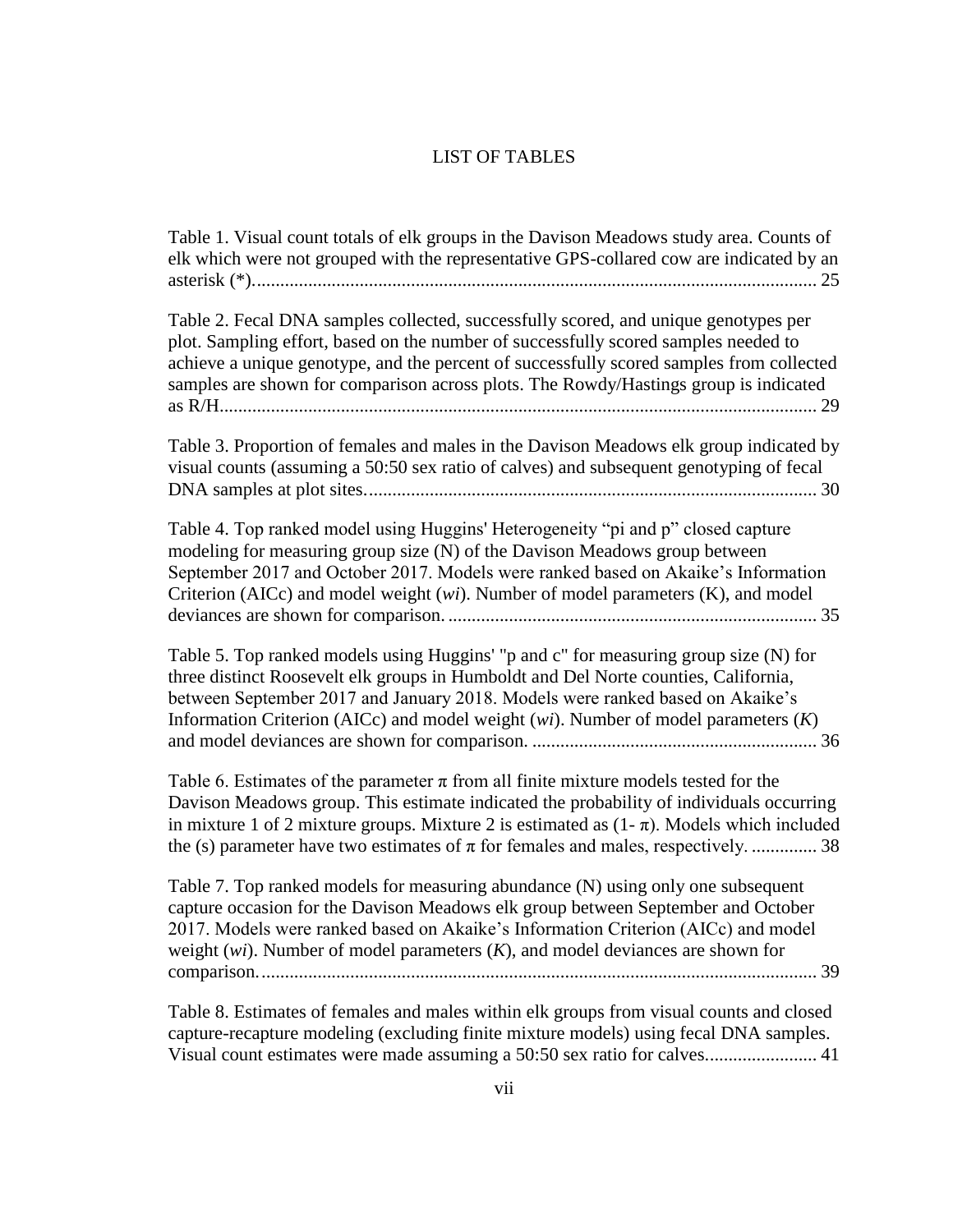[Table 9. Range of estimates of group size for females and males within the Davison](#page-52-0)  [Meadows elk group using group abundance simulation analysis at various subsample](#page-52-0)  sizes. Group size estimates were obtained running the model  $p(.) = c(.)$  at 1,000 iterations [of each subsample size......................................................................................................](#page-52-0) 44

[Table 10. Results of Pradel models used to assess the assumption of closure for the](#page-54-0)  [Davison Meadows group. Models were ranked based on deviance from the constrained](#page-54-0)  model,  $\varphi_t g_t p_t f_t$  where apparent survival ( $\varphi$ ) was set to 1 and recruitment (*f*) was set to 0. [Models were compared using a likelihood ratio test \(LRT\) in program MARK. P-values](#page-54-0)  indicate the probability of arriving at the  $X^2$  statistic if there was no difference in model [fit. P values are bolded when < 0.05.................................................................................](#page-54-0) 46

[Table 11. Estimates of apparent survival \(φ\)](#page-55-0) and recruitment (*f*) for each sex using the [most supported Pradel models for the Davison Meadows group. Apparent survival was](#page-55-0)  [used to estimate the probability of elk leaving the group whereas recruitment was used to](#page-55-0)  [estimate the probability of elk entering](#page-55-0) the group. ........................................................... 47

[Table 12. The most heavily utilized plots by the three elk cows as indicated through](#page-58-0)  different intervals of time (1 - [4 weeks of GPS collar data\) in LoCoH. Values](#page-58-0) indicate detection probability (LoCoH $\hat{p}$  as 1 - the isopleth value each plot fell on). Actual detection probabilities (Unique Genotype  $\hat{p}$ ), shown as the proportion of unique [genotypes across all plots for the group, are included for comparison. Numbers in](#page-58-0) [parentheses indicate on a scale of 1 \(most productive\) to 4 \(least productive\) each plot](#page-58-0)  [ranked in capture probability considering unique genotypes detected for the group.](#page-58-0) ...... 50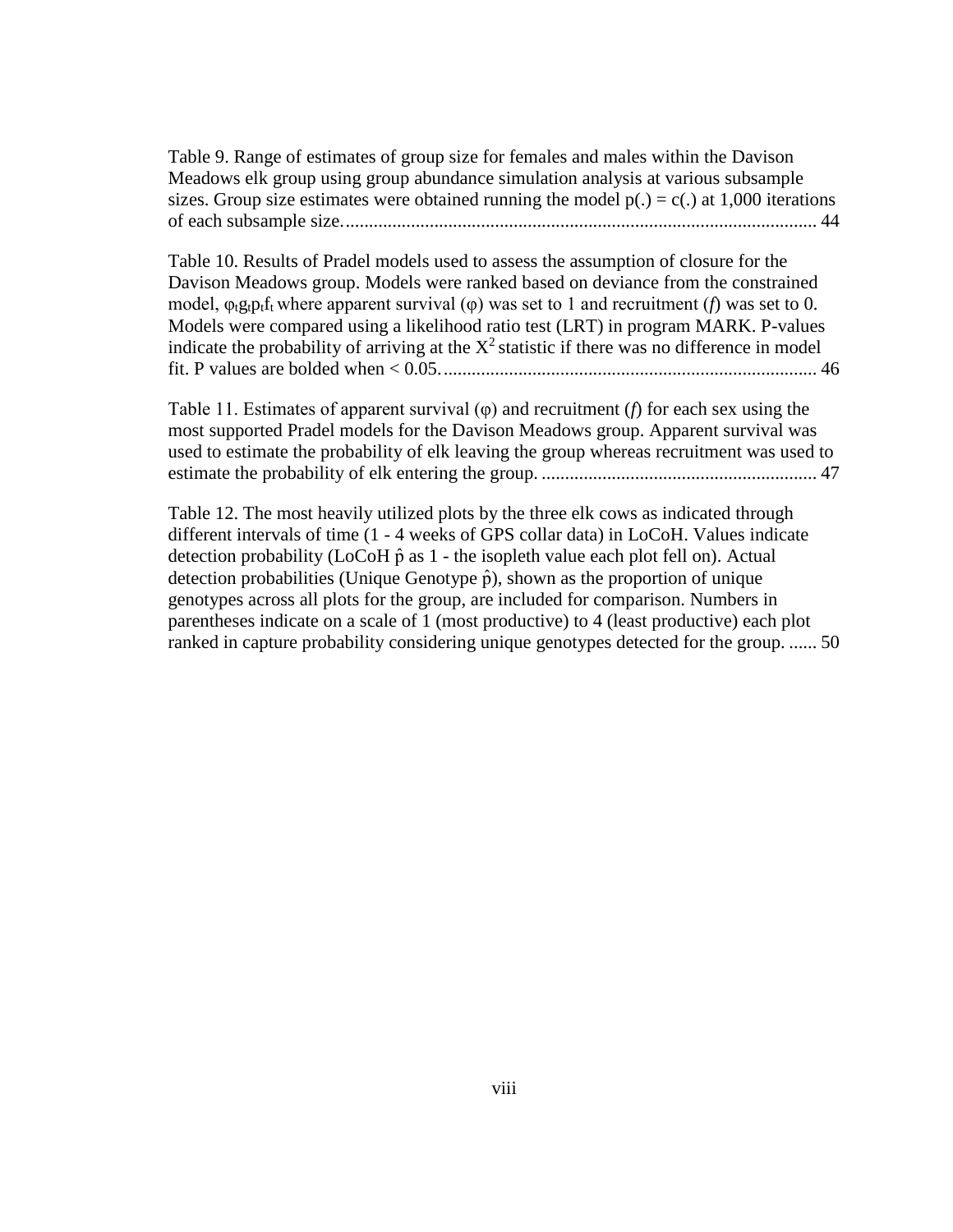#### LIST OF FIGURES

<span id="page-8-0"></span>[Figure 1. The Davison Meadows, Bald Hills, and Rowdy/Hastings study areas in](#page-18-0)  [Humboldt and Del Norte counties California, USA for use in fecal DNA capture](#page-18-0)[recapture abundance estimates of female elk groups during Sep -](#page-18-0) Nov 2017.................. 10

[Figure 2. Capture rates of female elk genotypes across sampling occasions using FCR for](#page-39-0)  [three female elk groups in Humboldt and Del Norte counties, California. Shown are the](#page-39-0)  [number of repeat genotypes from previous occasions, unique genotypes captured for the](#page-39-0)  [first time within each capture occasion, and repeat captures within each](#page-39-0) occasion. ........ 31

[Figure 3. Results of simulation analyses using subsamples from each sampling occasion](#page-51-0)  [for the Davison Meadows group. Dots indicate the mean natural log \(ln\) population size](#page-51-0)  [of 1,000 iterations of each subsample size. Error bars indicate 95% confidence intervals.](#page-51-0)  [Estimates of N-hat using each model at the full sample are indicated by the reference line](#page-51-0)  on each graph. [...................................................................................................................](#page-51-0) 43

[Figure 4. Example of a-LoCoH intensity of site use maps constructed using location data](#page-57-0)  [from the GPS-collared elk cow in the Davison Meadows group. Shown are maps using 1,](#page-57-0)  [2, 3, and 4 weeks of location data prior to the hour of fecal DNA sampling at occasion 1.](#page-57-0)  [All other occasions were analyzed in the same manner to determine the isopleth values](#page-57-0)  [they were located on across the four intervals of collar data............................................](#page-57-0) 49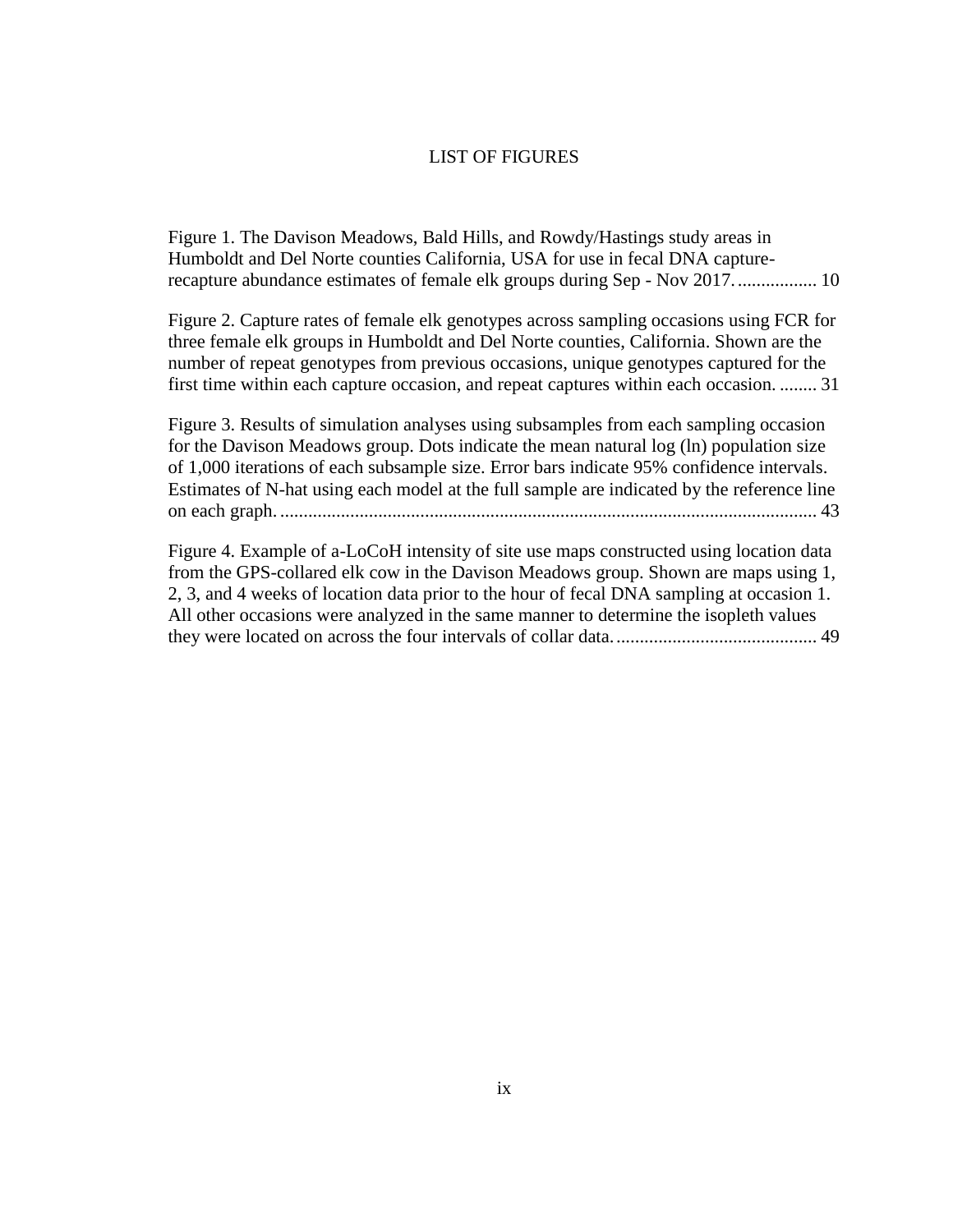### INTRODUCTION

<span id="page-9-0"></span>Roosevelt elk (*Cervus canadensis roosevelti*) have long been a species of interest to several native tribal groups, wildlife management agencies, tourism industries, and private landowners (Raedeke et al. 2002). However, little about this species' demography and distribution within its present range is known. Population estimates for these elk have largely been inferred through opportunistic visual counts (Weckerly and Kovacs 1998, Weckerly 2007, Julian et al. 2013). By necessity, these observations have generally occurred in open meadows, areas where elk are more readily observable, due to the logistical difficulties of collecting count data in alternative habitat types (e.g., forests and areas of varying topography) (Weckerly 2007). For these reasons, traditional methods of identifying individuals for sight-resight estimates are confounded by the inaccessibility of groups that tend to utilize areas not readily visible during visual counts (Jenkins and Starkey 1982, Pollock et al. 2002). This, in turn, results in heterogeneous detection rates, which are biased high towards individuals more readily observed in open habitats (Weaver and Weckerly 2011).

Similar challenges to visually counting wildlife have inspired techniques that estimate abundance in a capture-recapture framework using genetic material left behind by a species of interest (Eggert et al. 2003, Lukacs and Burnham 2005, Ebert et al. 2012). Known as genetic capture-recapture, this technique uses DNA from individuals of a target species (usually obtained through hair or fecal samples), to estimate abundance with greater precision and less invasiveness than traditional mark-recapture efforts. This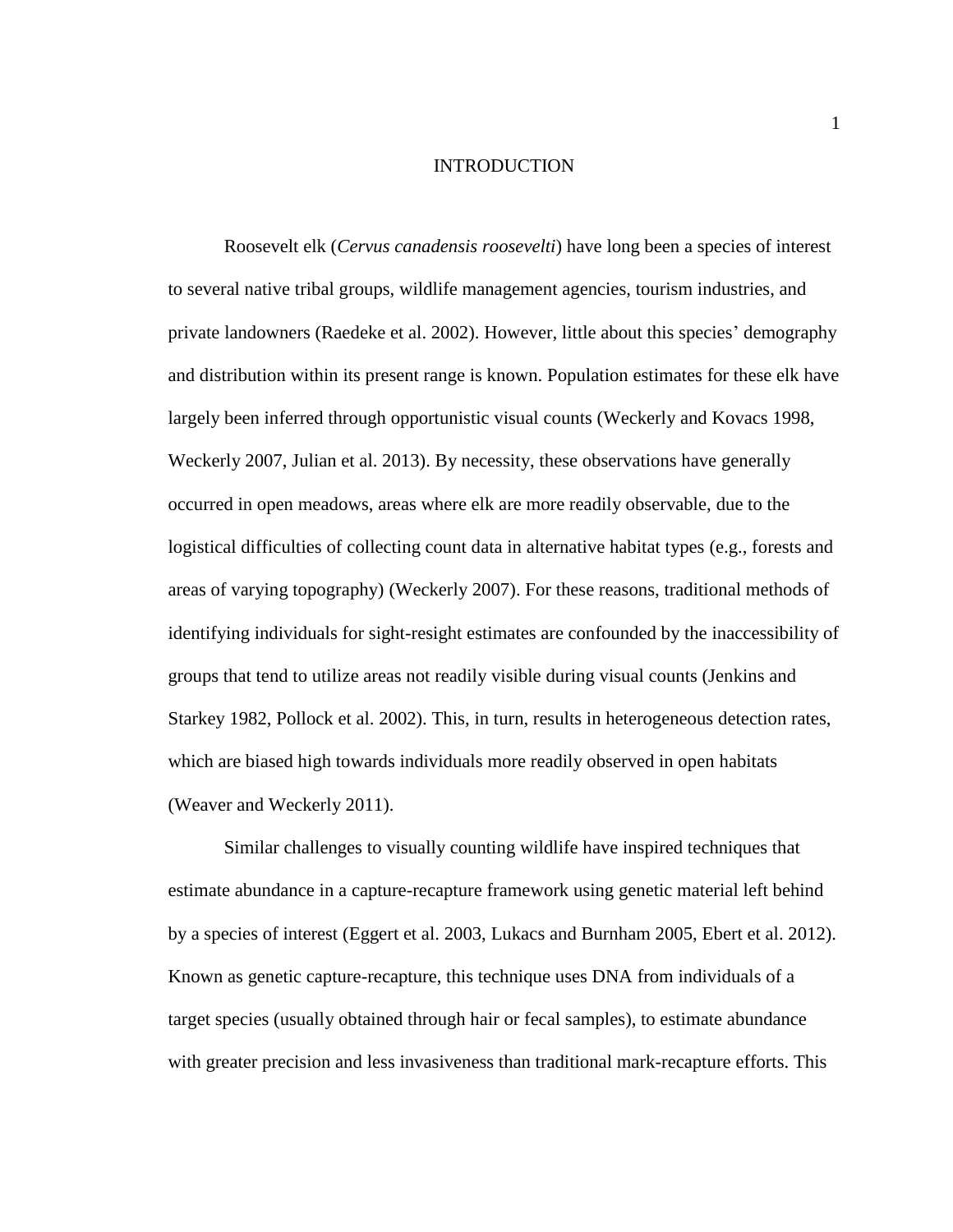technique reduces the risk of negative behavioral responses or injuries that are inherent in physically interacting with an animal for marking (Murray and Fuller 2000).

Originally developed to estimate population sizes of elusive animals such as coyotes (*Canis latrans*) (Kohn et al. 1999), wolves (*Canis lupus*) (Stenglein et al. 2010), and badgers (*Meles meles*) (Wilson et al. 2003), genetic capture-recapture has since been used to estimate abundances of grouping animals such as argali (*Ovis ammon*) (Harris et al. 2010), wild boar (*Sus scrofa*) (Ebert et al. 2012), and Sonoran pronghorn (*Antilocapra americana sonoriensis*) (Woodruff et al. 2016). However, creating sampling schemes that maximize capture rates of individuals is often a challenge due to the differences in ways species utilize space (Thompson 1990, Lukacs and Burnham 2005). In addition, large scale abundance monitoring of wildlife populations can become unmanageable as sufficient sample sizes for accurate population estimates cannot be obtained effectively (Pollock et al. 2002).

Obtaining high capture rates for a target population during sampling occasions has been found to greatly increase the accuracy of capture-recapture estimates (Lukacs and Burnham 2005, Petit and Valiere 2006). Without prior knowledge of how many individual animals or groups deposited the samples collected, surveys that optimize capture rates based on a species' known behavioral ecology, habitat use, and interactions with the environment become necessary. In addition, assessing demographic closure during a sampling interval is also necessary when using mark-recapture methods because emigration and immigration in a target population can negatively or positively bias point estimates of abundance (Harris et al. 2010, Hettinga et al. 2012).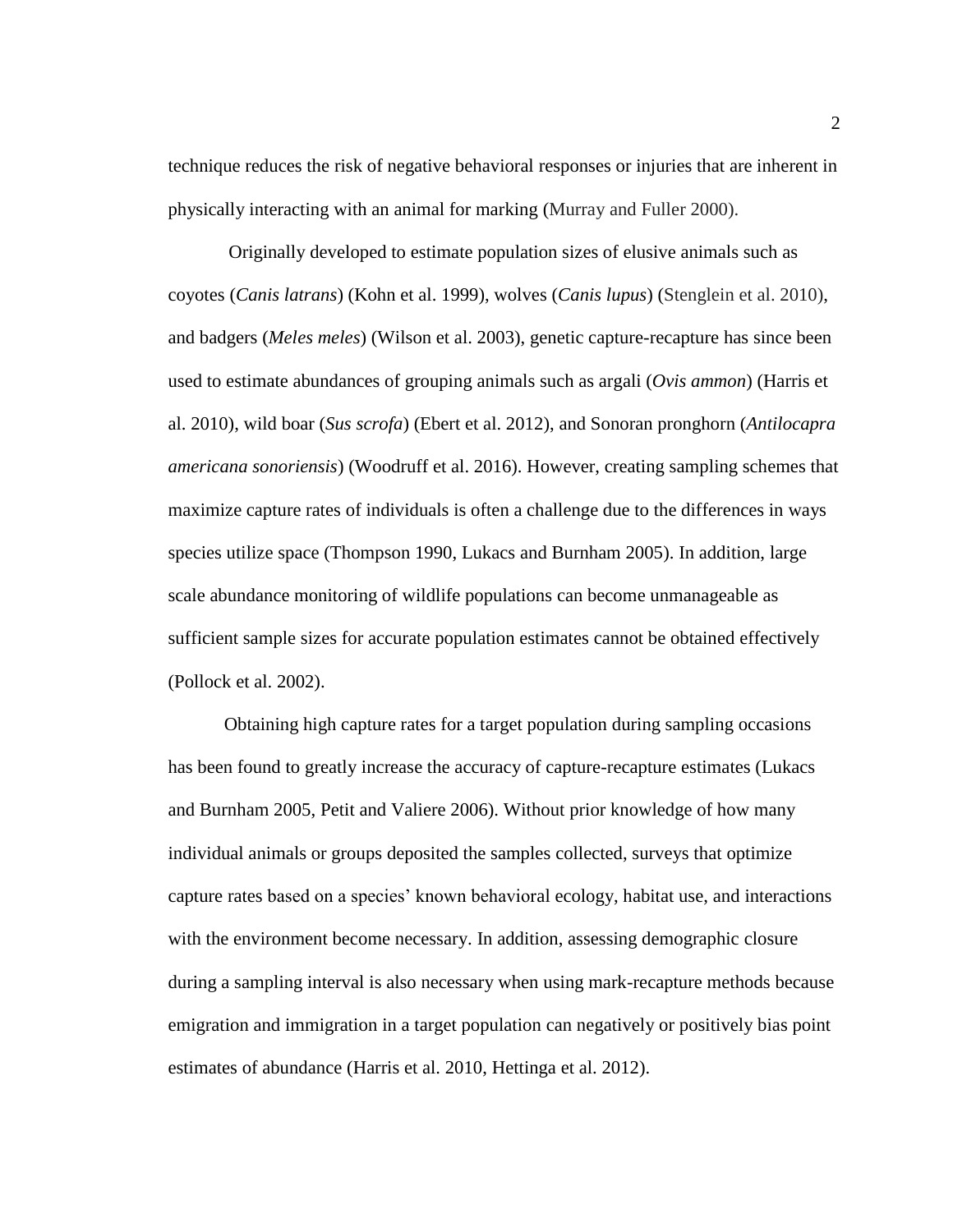Seasonal reproductive cycles and forage availability act as the primary drivers of elk movement and social cohesion of female groups (Weckerly 2005, Kolbe and Weckerly 2015), which in non-migratory populations is defined by the constant association between adult females (Bender and Haufler 1999). Through spring and early summer, adult females become solitary during calving (Bowyer 2004). During this period, social cohesion of adult females is at its lowest point of the year (Jenkins and Starkey 1982, Weckerly 1999). As their newborn calves become more resilient, adult females begin to congregate in late summer (Bowyer 2004). During the fall rutting period, dominant males will follow and push female groups (mainly composed of adult females and their young) into large harems to maximize breeding opportunities, while warding off other potential adult male suitors and preventing adult females from leaving the group (Bowyer 1981, 2004). As a result, relative closure of a female group is maintained as long as rutting bulls can persist in their rut, which is largely determined by their physical condition during this period. Entering the winter months, males become less territorial and the species clusters into even larger groups at low elevations (Weckerly 1999, Bowyer 2004, Kolbe and Weckerly 2015). During this time resource availability is at its lowest and group cohesion is at its highest, resulting in large groups utilizing more discrete patches of space.

This typical seasonal ecology has been found to vary in coastal non-migratory Roosevelt elk groups in California (Bowyer 1981, Jenkins and Starkey 1982, Weckerly 2005). Snow-free grazing habitats promote increased social cohesion and bonding in some groups throughout the year (Jenkins and Starkey 1982), whereas elk that utilize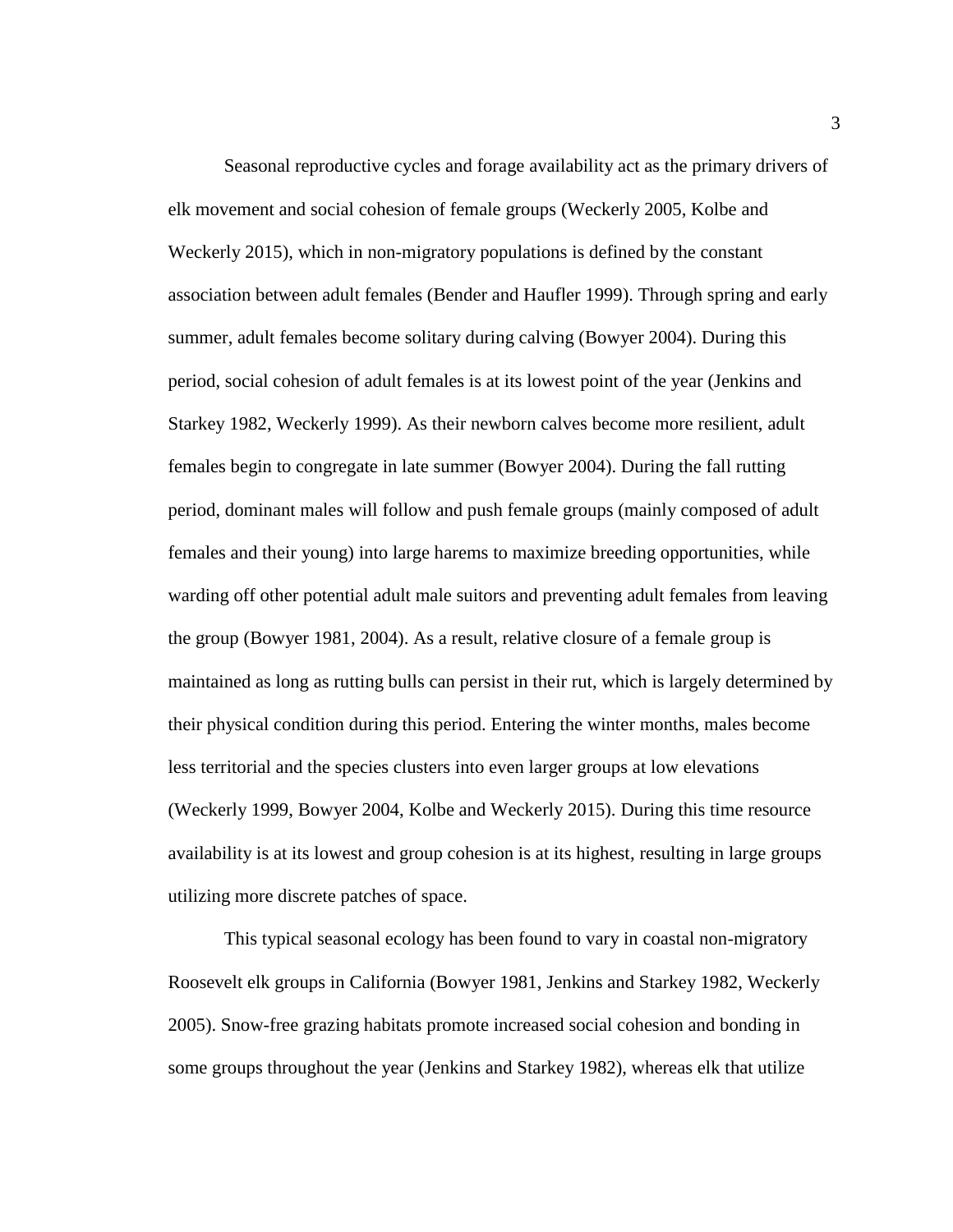silviculturally managed forests exhibit less social cohesion and have a higher rate of movement of individuals between groups. However, despite this variation in their ecology, groups of elk in Humboldt and Del Norte counties in northern California display the behaviors of sexual segregation during summer months and clustering during the fall and winter seasons that are typical of migratory populations (Franklin et al. 1975, Bowyer 1981, Bliss and Weckerly 2016).

The phenomenon of increased social cohesion and concentrated space use in the winter months has been exploited in traditional methods of counting elk such as aerial (Anderson et al. 1998, Weckerly and Kovacs 1998) and road surveys (Weckerly 2007, Starns et al. 2015). It also facilitates targeting locations frequented by grouping ungulates for collecting fecal DNA samples (Hettinga et al. 2012, Woodruff et al. 2016). Unfortunately, rainfall in Humboldt and Del Norte counties is at its highest during this time of year, which may decrease the likelihood of successfully amplifying DNA from fecal samples (Goode et al. 2014, NOAA 2018). For ungulate species, the rate of successful amplification of genetic samples decreases as exposure to rainfall increases, which in turn can decrease the probability of capturing a group during the rainy season (Brinkman et al. 2009).

As a result, sampling fecal DNA during the fall months when group cohesion increases from the summer months due to the rutting season, and when successful fecal DNA amplification is less likely to be affected by the frequent precipitation that is typical of the winter season, may be the most viable alternative to sampling during the winter. During this time, the vast majority of behavioral activity exhibited by established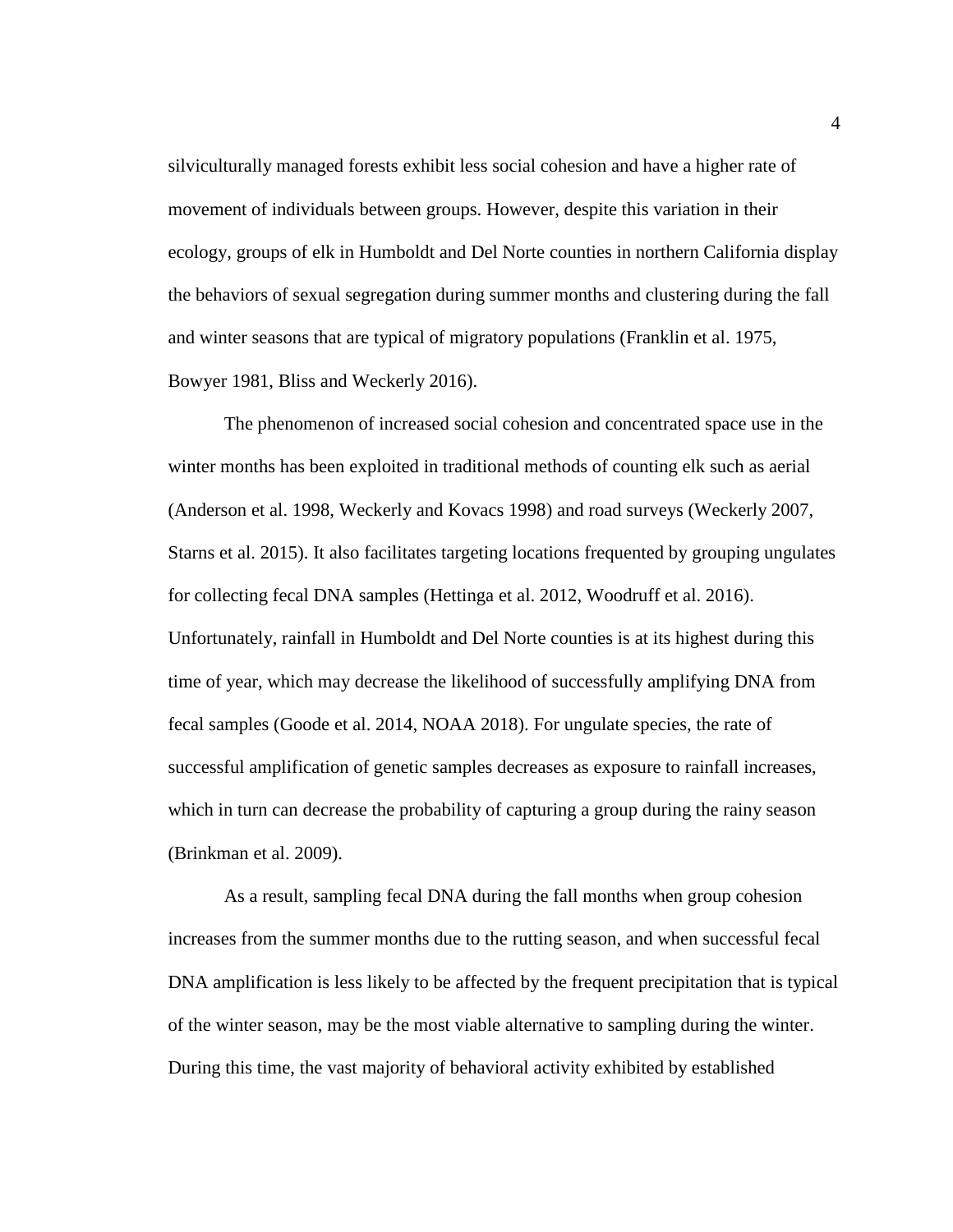dominant adult males (i.e., master bulls) is targeted toward the possession of adult female groups (Bowyer 1981). Far less activity is spent towards warding off bulls seeking to possess females, resulting in master bulls often maintaining cohesion of female groups in excess of a month. The movements of a single adult female may likely be indicative of those of her respective group during this time suggesting that using the spatial positions of one female is likely to represent those of her respective group.

Monitoring Global Positioning System (GPS) collared animals has provided wildlife managers with efficient methods for understanding the ecology of grouping species (Thirgood et al. 2004, Ensing et al. 2014). However, without the ability to continuously observe collared individuals, objectively determining how representative GPS collar data is of a group's space use can be difficult. Sampling for fecal DNA at a site used by a GPS collared cow offers the potential to capture a segment of all individuals in her group, particularly during periods of high social cohesion. Furthermore, capturing individual elk in a group through fecal DNA at one location used by a collared cow can be supplemented by subsequent captures of additional individuals in the same group at another location used by the same cow. Using these sampling locations as occasions in a capture-recapture framework can promote the ability to obtain estimates of abundance for the entire group of interest.

The objective of this study was to determine how social cohesion and GPS collar data from adult female Roosevelt elk could inform estimates of group abundance through fecal DNA capture-recapture (FCR) analysis. Using the GPS locations of 4 elk cows from 3 distinct groups, I aimed to test two hypotheses: (1) the discrete locations used by GPS-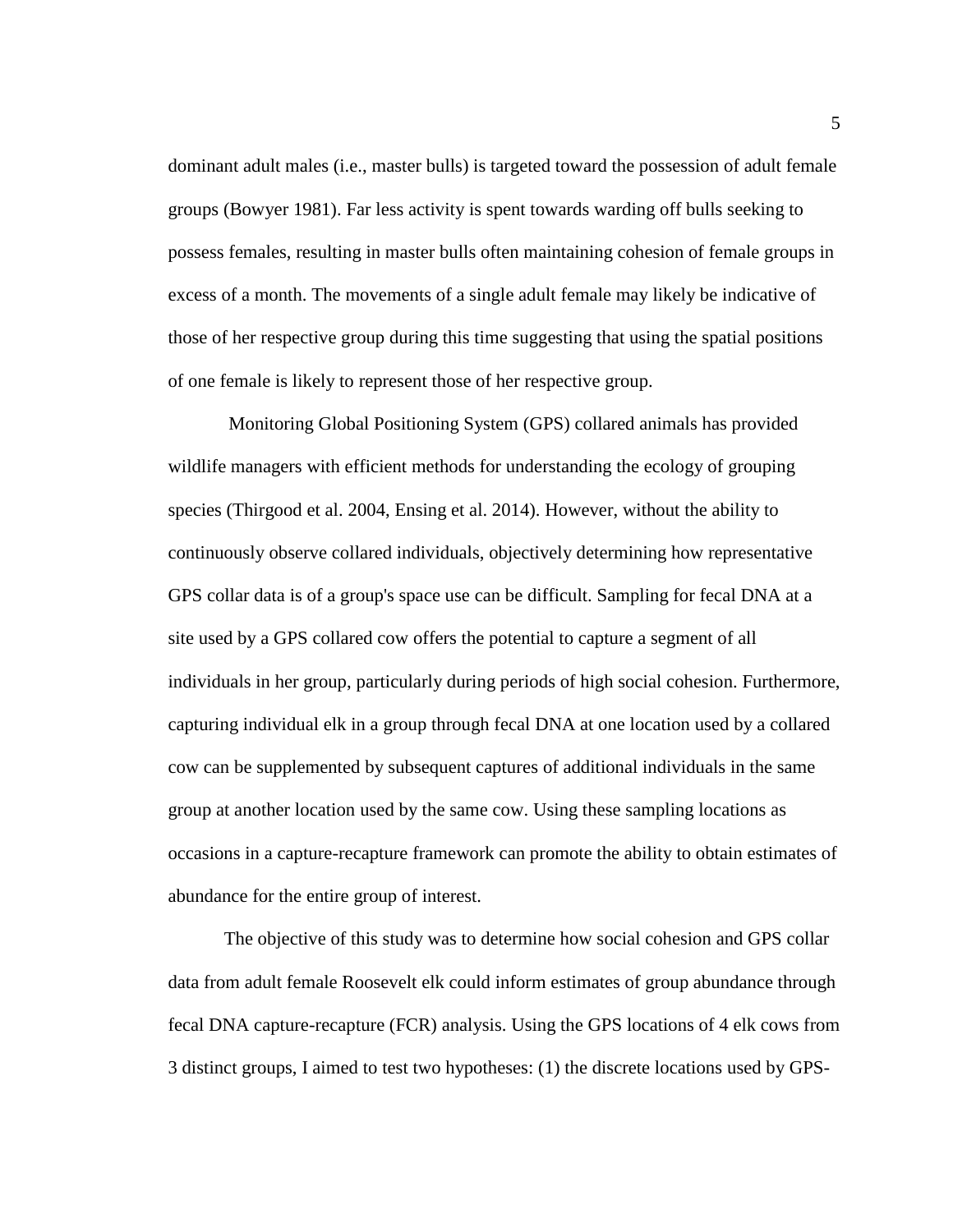collared elk cows are indicative of the space-use of their respective female social groups and (2) using individual genetic profiles of elk identified through fecal DNA at these locations can be used to determine accurate and precise estimates of group sizes.

I predicted that (1) sampling within survey plots at recently utilized sites by GPS collared cows would yield fecal DNA samples that contained individual genetic markers of their respective social group and (2) these locations would yield sufficient sample sizes to delineate capture-recapture occasions for estimates of female elk group size. By examining the relationship between space use and capture probability through fecal DNA, this study can aid in future assessments of elk population abundance.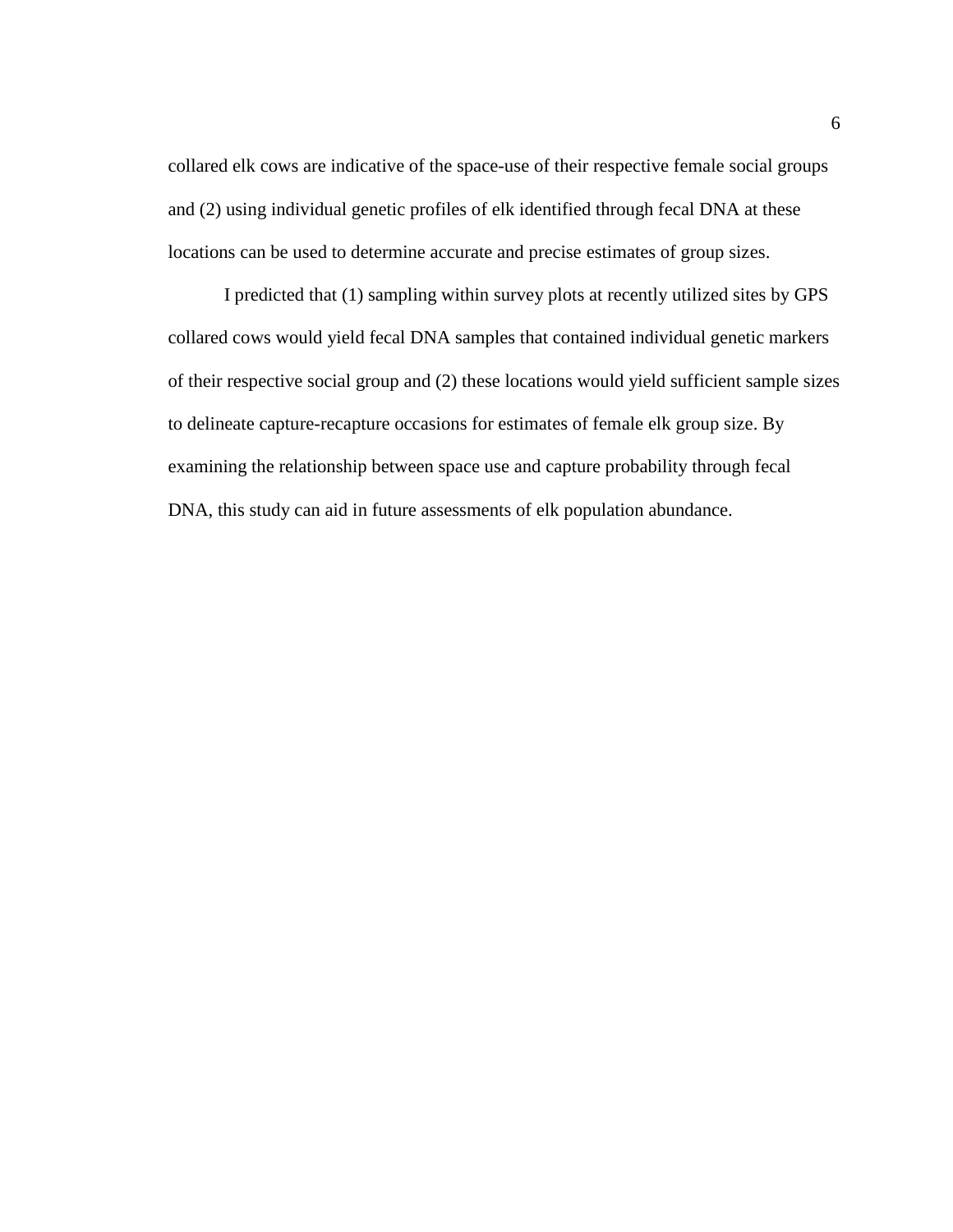# MATERIALS AND METHODS

# Study Area

<span id="page-15-1"></span><span id="page-15-0"></span>This study focused on approximately 24.4  $km^2$  in Humboldt and Del Norte counties in northwestern California (Figure 1). The study area comprised a variety of habitats utilized by Roosevelt elk that span multiple land management areas including National and State Parks, National Forests, and private land (Jenkins and Starkey 1982, Kolbe and Weckerly 2015). The maritime climate is characterized by a rainy season from October to April that can exceed 200 cm of precipitation (NOAA 2018). This is contrasted by a dry season from May to September that experiences less than 21 cm of precipitation. Elevations of the study area range from 15-934 m.

Visual counts and fecal DNA collection were concentrated on 3 elk groups. Two of these groups were previously defined and utilized habitat typical of elk in Humboldt County (Starns et al. 2015). The third group, defined in this study, contained 2 GPScollared elk originally collared near Rowdy Creek and Hastings Tree Farm near the town of Smith River, California. Together, these 2 cows will be referred to as part of the Rowdy/Hastings group. An elk group was defined as individual elk seen within 50 m of one another (Weckerly 1999). Visual observations suggested these groups moved together throughout their home ranges (Starns et al. 2015).

The Davison Meadows group occupied approximately  $3.1 \text{ km}^2$  of the southern extent of the Prairie Creek drainage north of the town of Orick, California during data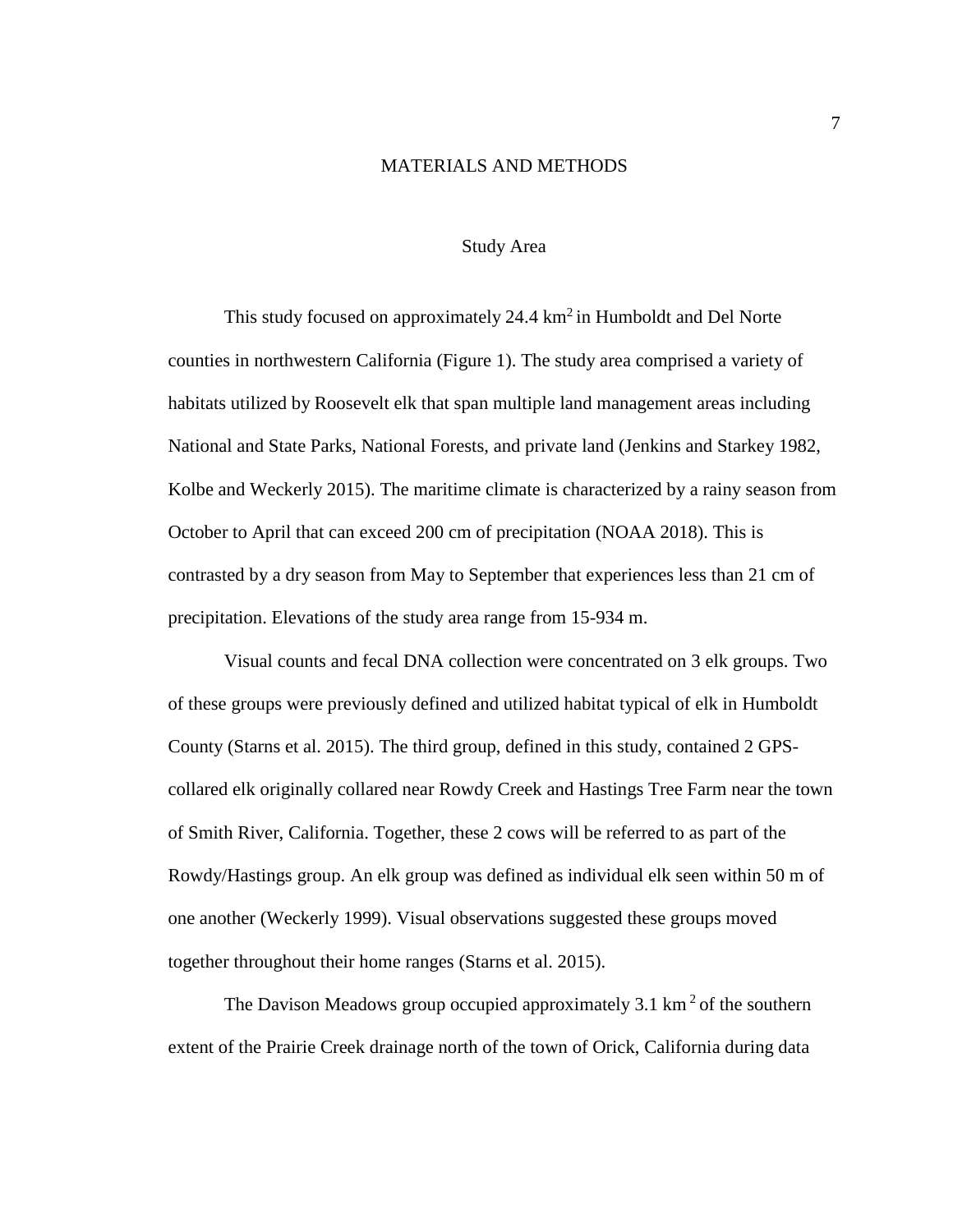collection for this study (Figure 1). This area is bisected by the major US Highway 101 and consists of open meadows frequented by tourists (Starns et al. 2015). The Davison Meadows study area consisted of secondary and old-growth redwood-conifer forests that also contain Sitka spruce (*Picea sitchensis*), and Douglas fir (*Pseudotsuga menziesii*) with an understory of bracken fern (*Pteridium aquilinum*), willow (*Salix* sp.), red alder (*Alnus rubra*), Himalayan blackberry (*Rubus discolor*), horsetail (*Equisetum* sp.), and wax myrtle (*Myrica californica*). Small meadows were dispersed throughout the area, towards which elk in the region display strong site fidelity (Starns et al. 2015).

The Bald Hills group occupied approximately 8.9  $km^2$  of aggregate meadows near forest edge on the south/southwest facing ridgeline of Redwood Creek (Starns et al. 2015) during this study. The study area consisted largely of Douglas fir with meadows interlaced with tanoak (*Lithocarpus densiflorus*), madrone (*Arbutus menziesii*), big-leaf maple (*Acer macrophyllum*), California bay (*Umbellularia californica*) and red alder (Starns et al. 2015). Roosevelt elk in the Bald Hills region display seasonal affinity towards areas where forage is available (Kolbe and Weckerly 2015). The Davison Meadows and Bald Hills groups' home ranges encompassed areas within Redwood National and State Parks and privately-owned land.

The Rowdy Creek and Hastings Tree Farm groups primarily utilized approximately 12.4  $\text{km}^2$  of silviculturally-managed forests (Figure 1) during this study. The majority of this land was adjacent to privately owned grass fields, which elk in this group frequented on the eastern side of US Highway 101 south of the town of Smith River, CA. The study area consisted of an aggregate of timber stands and clear cuts,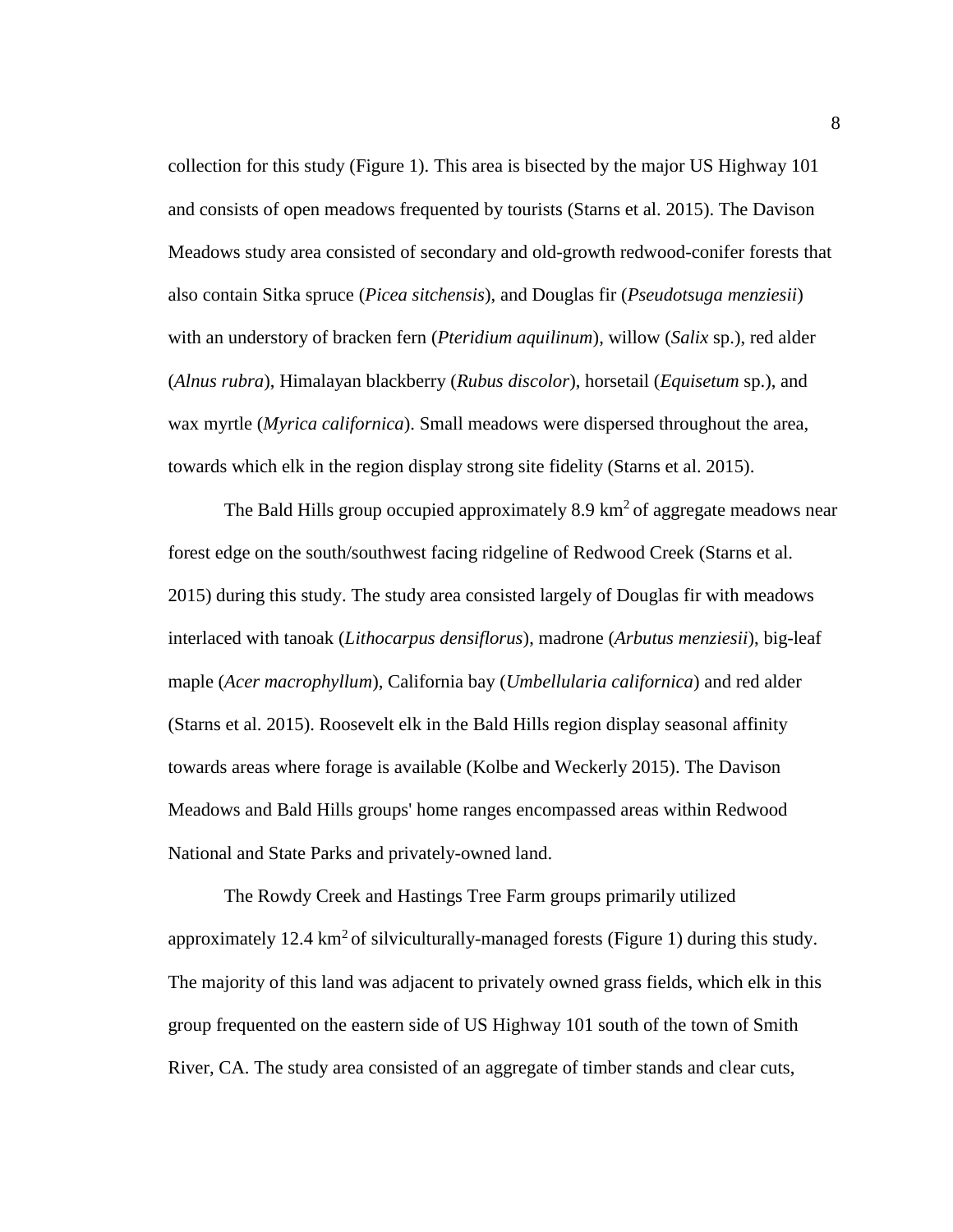which largely consisted of coast redwood (*Sequoia sempervirens*), Douglas fir, and western hemlock (*Tsuga heterophylla*). Adjacent meadows contained annual grasses (*Festuca* sp.), perennial grasses (*Lolium* sp.) and forbs (*Ranunculus* sp., *Trifolium* sp., *Lupinus* sp.) (Weckerly and Ricca 2000).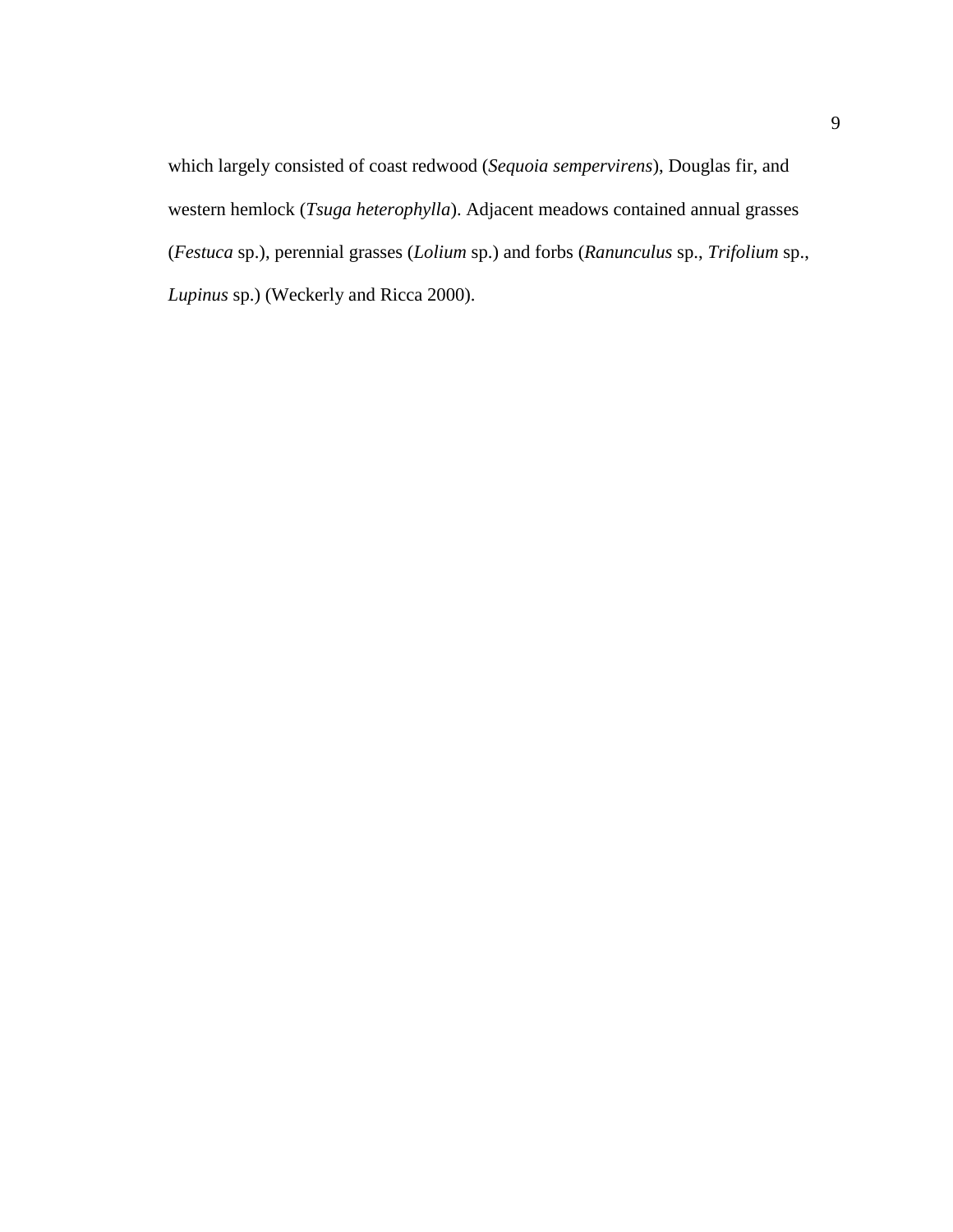

<span id="page-18-0"></span>Figure 1. The Davison Meadows, Bald Hills, and Rowdy/Hastings study areas in Humboldt and Del Norte counties California, USA for use in fecal DNA capturerecapture abundance estimates of female elk groups during Sep - Nov 2017.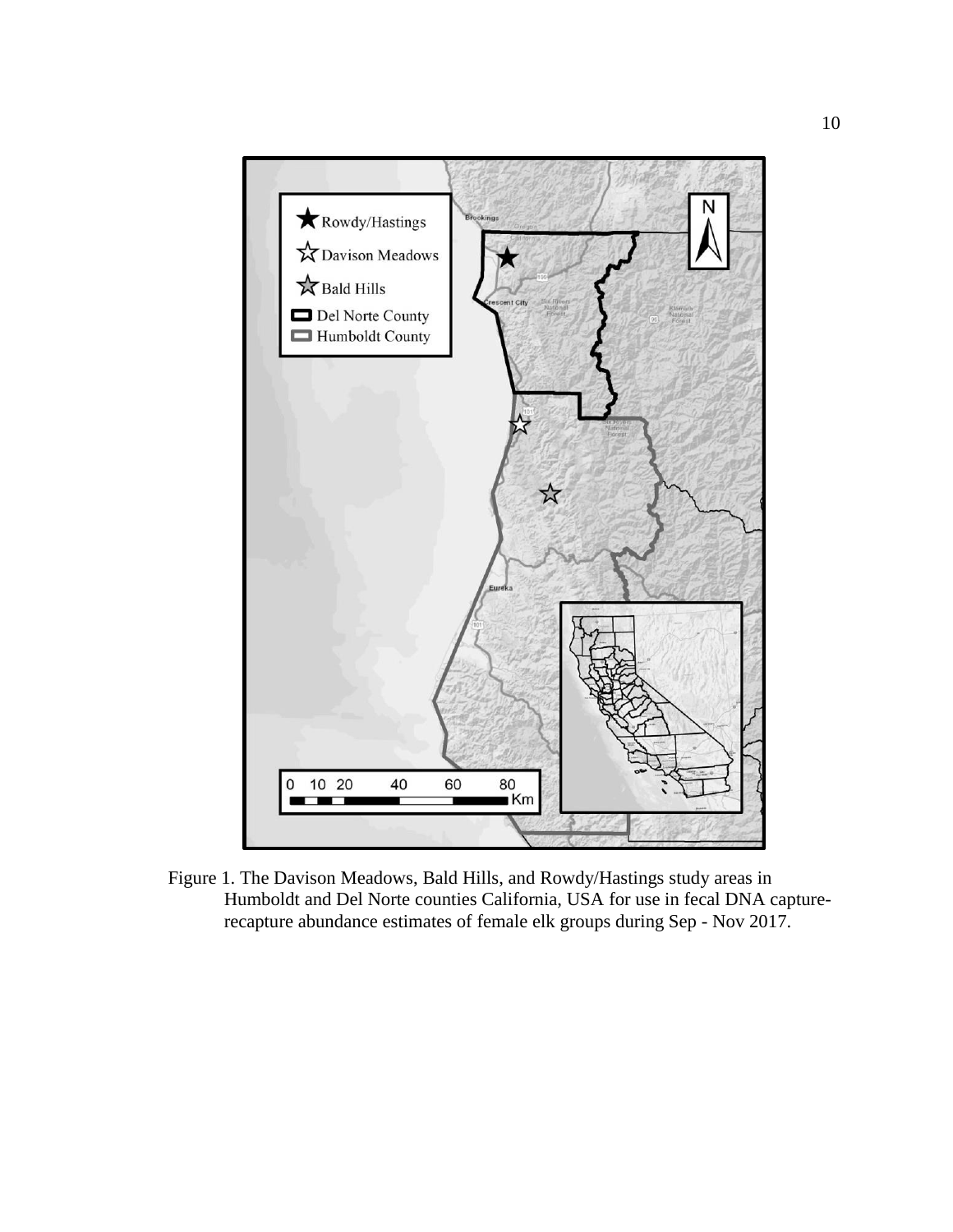# GPS Collaring

<span id="page-19-0"></span>I used the locations of 4 female GPS-collared Roosevelt elk as proxies to the movements and space use of their respective social groups. Each of these elk were GPScollared and monitored in a larger effort by the California Department of Fish and Wildlife to monitor elk populations in northwestern California. The Humboldt State University's Institutional Animal Care and Use Committee approved all capture efforts (Protocol #15/16.W.96-A). Throughout each fecal DNA sampling period, the locations of these elk cows were collected hourly.

# Visual Counts

<span id="page-19-1"></span>To acquire baseline data with which the precision of FCR estimates of abundance could be compared, I conducted visual counts of elk groups by driving across each collared cow's previously determined home range (Jenkins and Starkey 1982, Weckerly and Ricca 2000, Starns et al. 2015) throughout each fecal DNA sampling interval. When the group was difficult to locate, I used Very High Frequency (VHF) homing techniques (Edge and Marcum 1989), starting at the most recently recorded GPS location for each collared elk, to find the group. I defined an elk group as elk within 50 m of one another (Weckerly 1999). Upon sighting elk, I documented the number of individuals in the group and classified each elk as either cow (adult female), calf (young elk born within the year), bull (adult male with branched antlers), or spike (juvenile) male with un-branched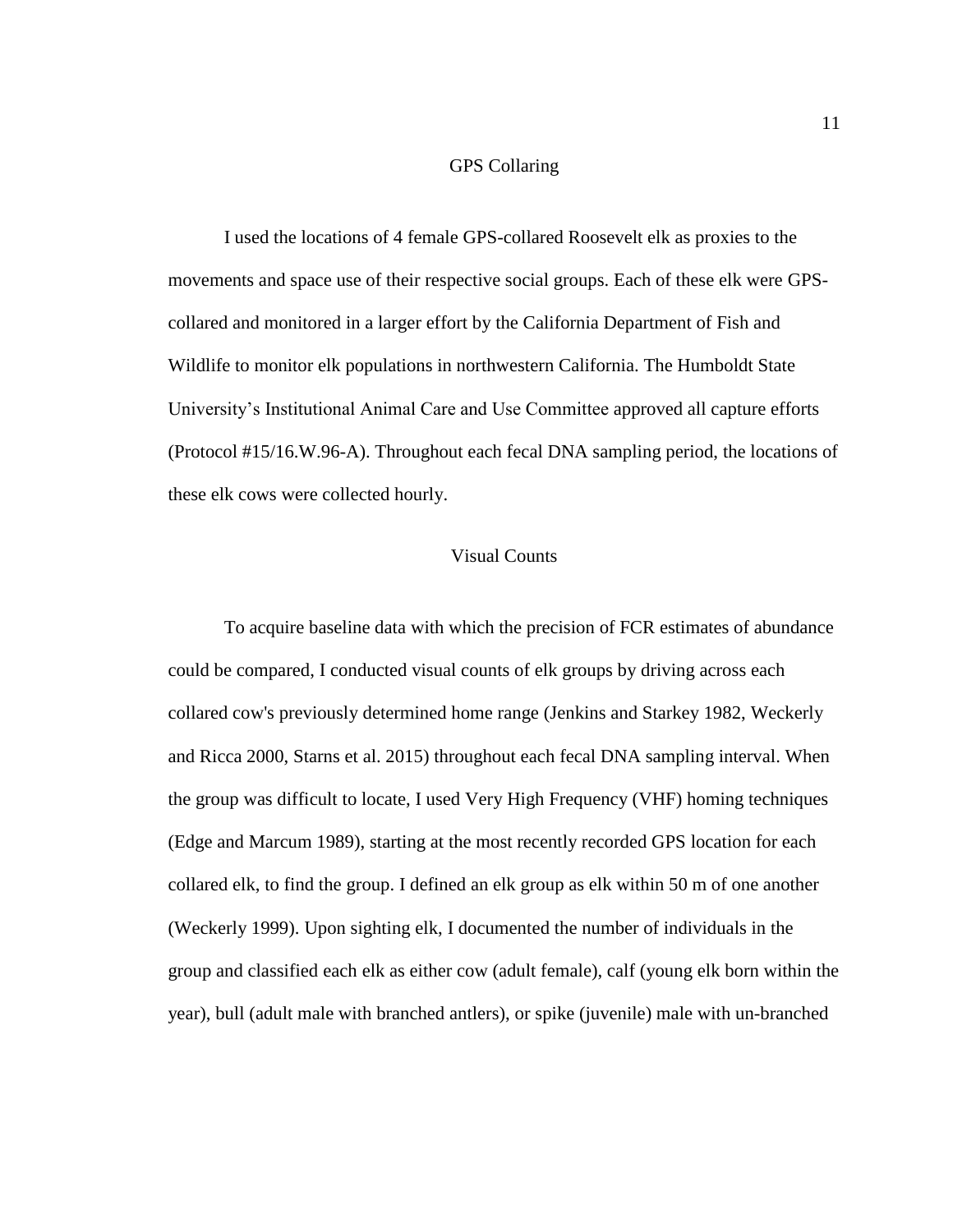antlers) (Weckerly 1999, Starns et al. 2015). I also documented all other instances of elk sighted within each home range that weren't within the collared cow's group.

Elk in the Davison Meadows area exhibited strong habituation to the presence of humans (Starns et al. 2015). Therefore, when possible, I remained close and recounted the group when previously uncounted elk became visible. I used the highest count of each elk classification when multiple counts were conducted during a survey as an estimate of the total number of elk within the group at the time.

I used the total number of elk observed with the Bald Hills cow as my estimate of group size rather than attempting to classify individuals. This was due to the group's relatively large size, and its tendency to flee upon sighting me, making assessments of sex and age difficult. For the Rowdy/Hastings elk, which were also less habituated yet were a smaller group than the Bald Hills elk, I classified individuals in the same manner as the Davison Meadows group. When possible, I observed all elk from a distance greater than 50 m using a pair of binoculars or a spotting scope in order to minimize behavioral changes due to my presence (Bowyer 1981).

# Rutting Behavior

<span id="page-20-0"></span>For the Davison Meadows group, I documented the presence of rutting behavior by bulls because such activities can alter the social cohesion in adult female groups (Bowyer 1981, Bowyer 2004). I defined rut as the time period when adult bulls possessed and defended harems of cows which generally occurs annually between August and November (Bowyer 1981). This included instances of mating, bugling, harem holding,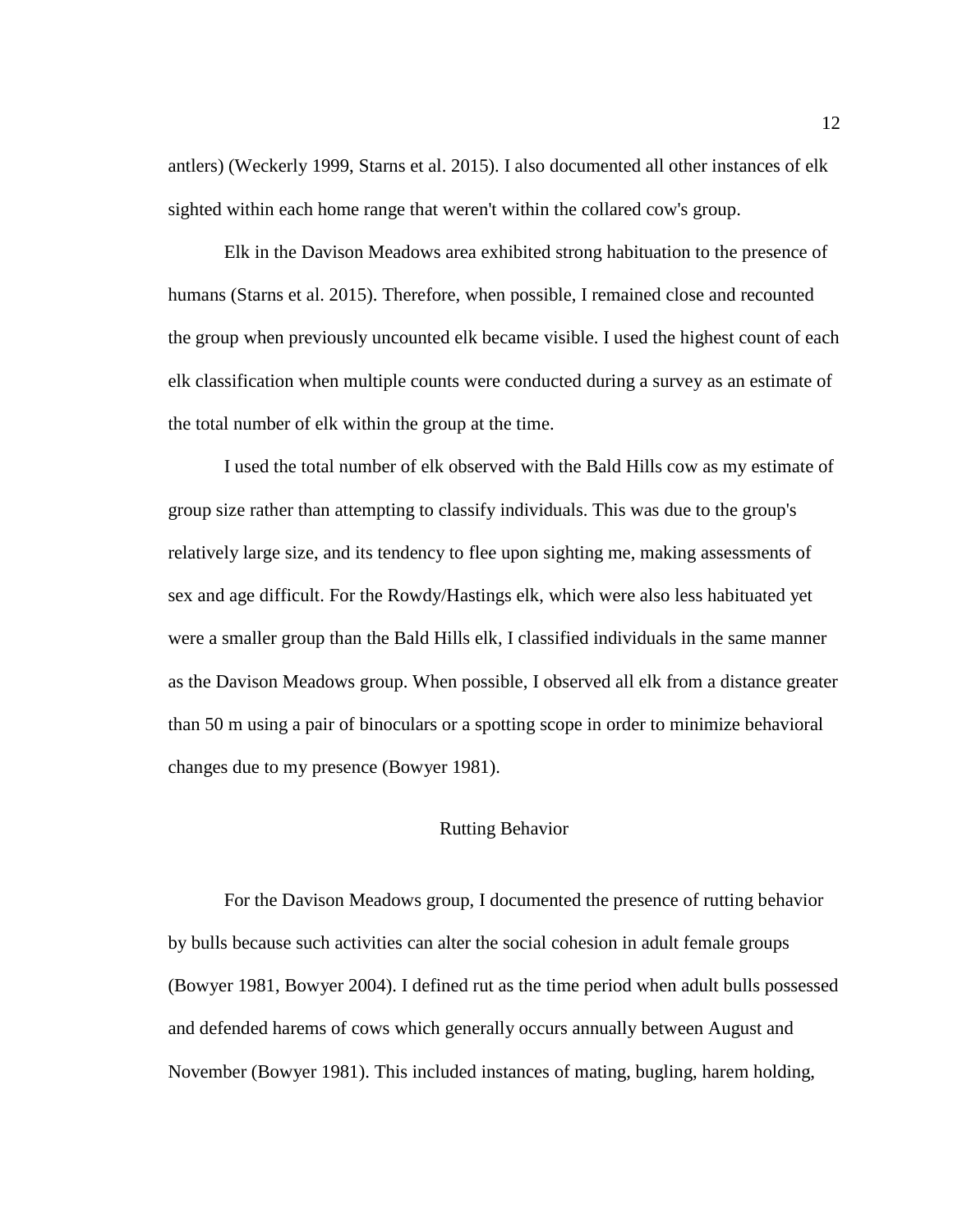<span id="page-21-0"></span>and aggressiveness towards other male elk. Unique antler configurations on bulls were also noted to more accurately identify individuals on subsequent visual count occasions.

# Fecal DNA Collection and Individual Genotyping

Fecal DNA sampling areas were largely determined by navigable topography, accessibility, and permission by private landowners and state agencies. I targeted such areas that met these criteria using recent GPS locations (< 2 weeks) of each collared elk, giving preference to sites used for at least several hours. I averaged all GPS locations within these discrete sample areas to determine a center for fecal DNA sampling plots.

Upon arriving at this center in the field, a 50.8 m diameter plot  $(2.03 \text{ km}^2)$  for sampling fecal DNA was established. Based on preliminary data on the average distance between scat piles by walking transects in the summer of 2017, this diameter was chosen to be sufficient for sampling discrete site use locations by elk groups while being manageable for 1-2 technicians. Plots were created using a flagged 2 m piece of PVC tubing staked at the center. Two 25.4 m lengths of paracord were then tied to the PVC tubing and laid out to the plot's perimeter to delineate a "wedge" of the plot's area.

Beginning at the plot's center, I walked to the plot's perimeter along a length of paracord while scanning the ground for fecal groupings within both arm's length and continued until the perimeter of the wedge was completely surveyed. I then surveyed the interior of the wedge using the same pattern. Upon completely surveying a wedge, a new wedge was delineated and surveyed until the entire plot was completed. All plots were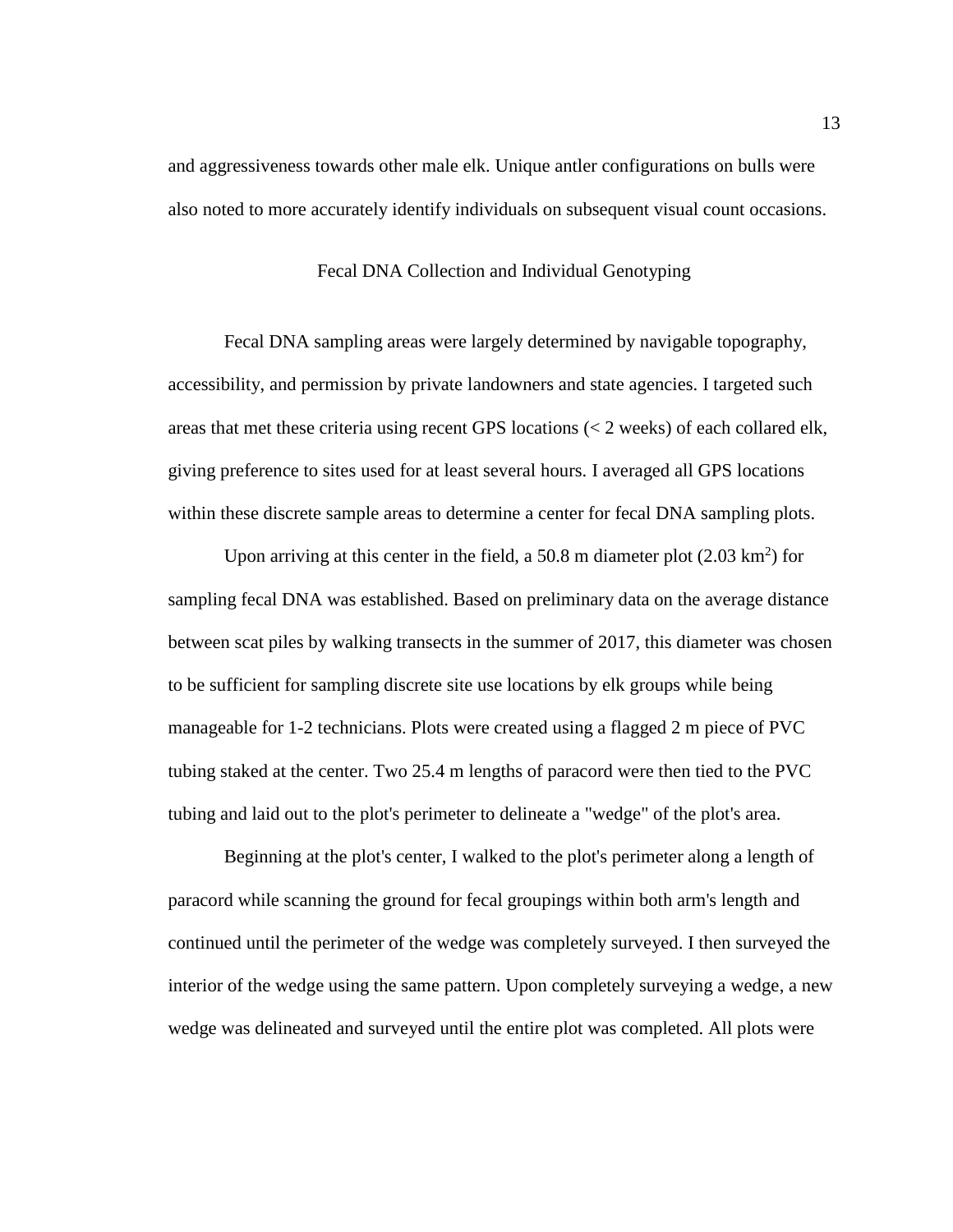sampled once, and each plot was created in a different area of discrete space used by the GPS collared elk.

Upon encountering each fecal grouping within a plot, 4-6 pellets were collected and placed in a 50 mL conical tube (Sachs 2016). Only recently deposited fecal groupings that were moist, odorous, and free of insect activity were sampled to reflect recent use of the site (Weckerly and Ricca 2000) and to avoid low DNA amplification rates due to rain and weathering (Lukacs and Burnham 2005, Brinkman et al. 2009). In addition, samples which met these criteria were targeted to better reflect the recent demography of each elk group (Brinkman et al. 2009), which visual observations indicate changes throughout the year.

Only groupings of 10 or more pellets that were adjacent to one other (no more than 0.1 m from the center of the grouping) were sampled to reduce the likelihood of mixing pellets from different individuals (Goode et al. 2014). After surveying a pile, it was subsequently covered with the surrounding substrate (e.g., dirt, grass, or sticks) or was destroyed in a manner that it could be easily identified as sampled if encountered again. All conical tubes were filled with 95% ethanol for subsequent individual genotyping (Sacks 2016).

Piles that were amorphous or not well-pelleted were sampled by scraping the exterior of the pile with the flat end of a toothpick to collect as many epithelial cells as possible (Sacks 2016). The toothpick was then placed into a small manila coin envelope, sealed, and labeled with a unique identification. All pelleted and amorphous groupings were collected with a fresh pair of nitrile examination gloves for each sample to reduce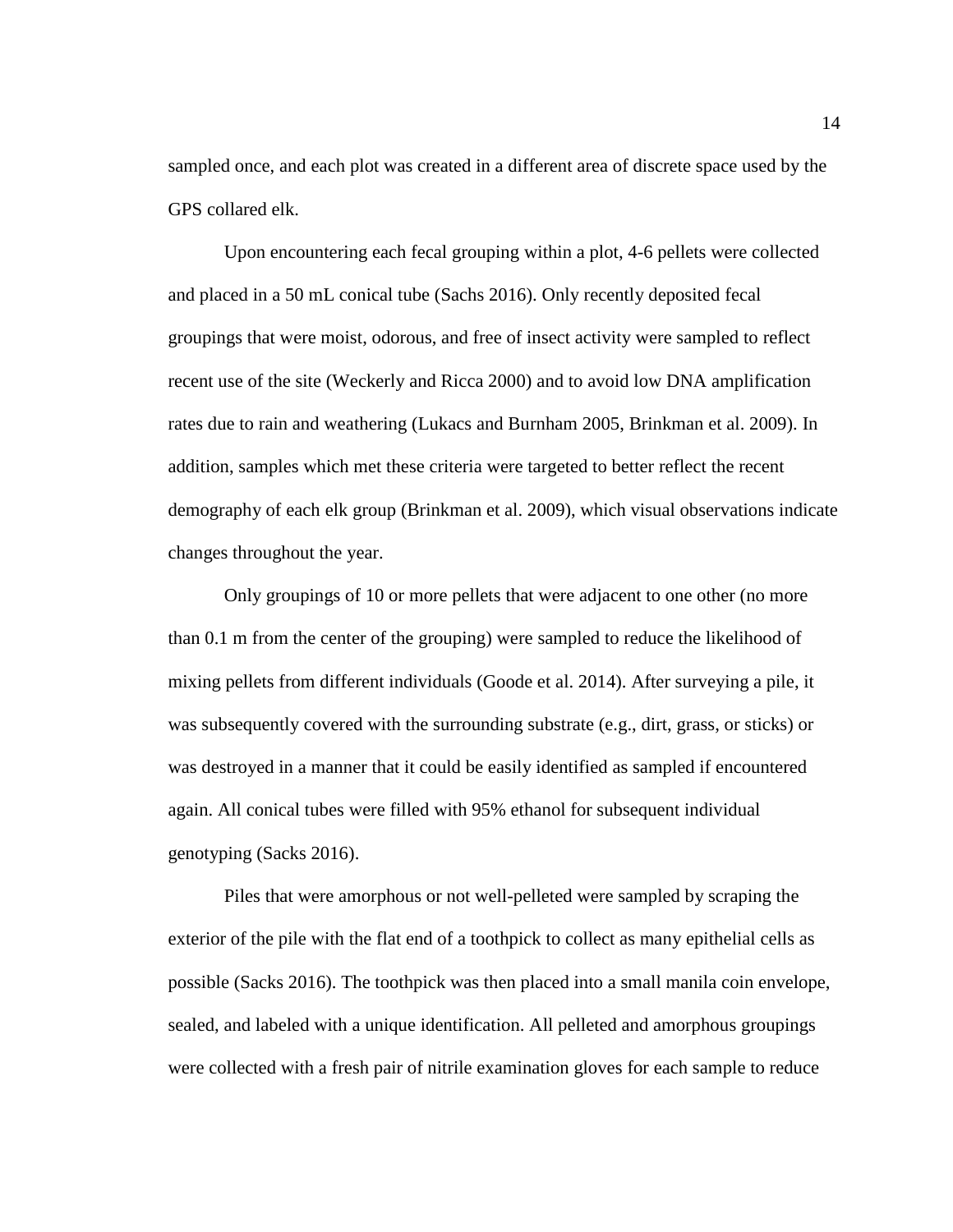risk of contamination. All methods described here for fecal DNA collection were approved by Humboldt State University's Institutional Animal Care and Use Committee (Protocol # 16/17.W.46-E).

Genetic analysis of elk fecal samples was conducted by the University of California, Davis Mammalian Ecology and Conservation Unit of the Veterinary Genetics Laboratory. Samples were analyzed for individual genetic profiles and sex determination using 12 microsatellites and a sex marker previously developed for tule elk (*Cervus canadensis nannodes*) (Sacks et al. 2016). Replicate genotypes (n = 2 per sample) from elk sampled more than once were combined into consensus genotypes. The allelematching distribution from these genotypes was then analyzed to decide on a threshold above which differences between genotypes were likely due to genotyping error. All remaining samples were then compared to these consensus genotypes where >92% of allele matches were assigned to the same individual and any discrepancies were assumed to be from genotyping error. Individuals having alleles match at > 80% and mismatch at < 85% were then analyzed based on sex, verifiable heterozygote mismatches, and the original electropherograms of all replicates to assess if they could confidently be determined to be different individuals. Profiles that could not be confidently determined as a unique genotype were assigned a low-confidence ranking and were omitted from the capture-recapture analysis. The allelic dropout rate, defined as the probability of not detecting an allele in all heterozygous individuals (Taberlet et al. 1996), was determined using the weighted average of the frequency of allelic dropout at all heterozygous loci (Broquet and Petit 2004) of consensus genotypes.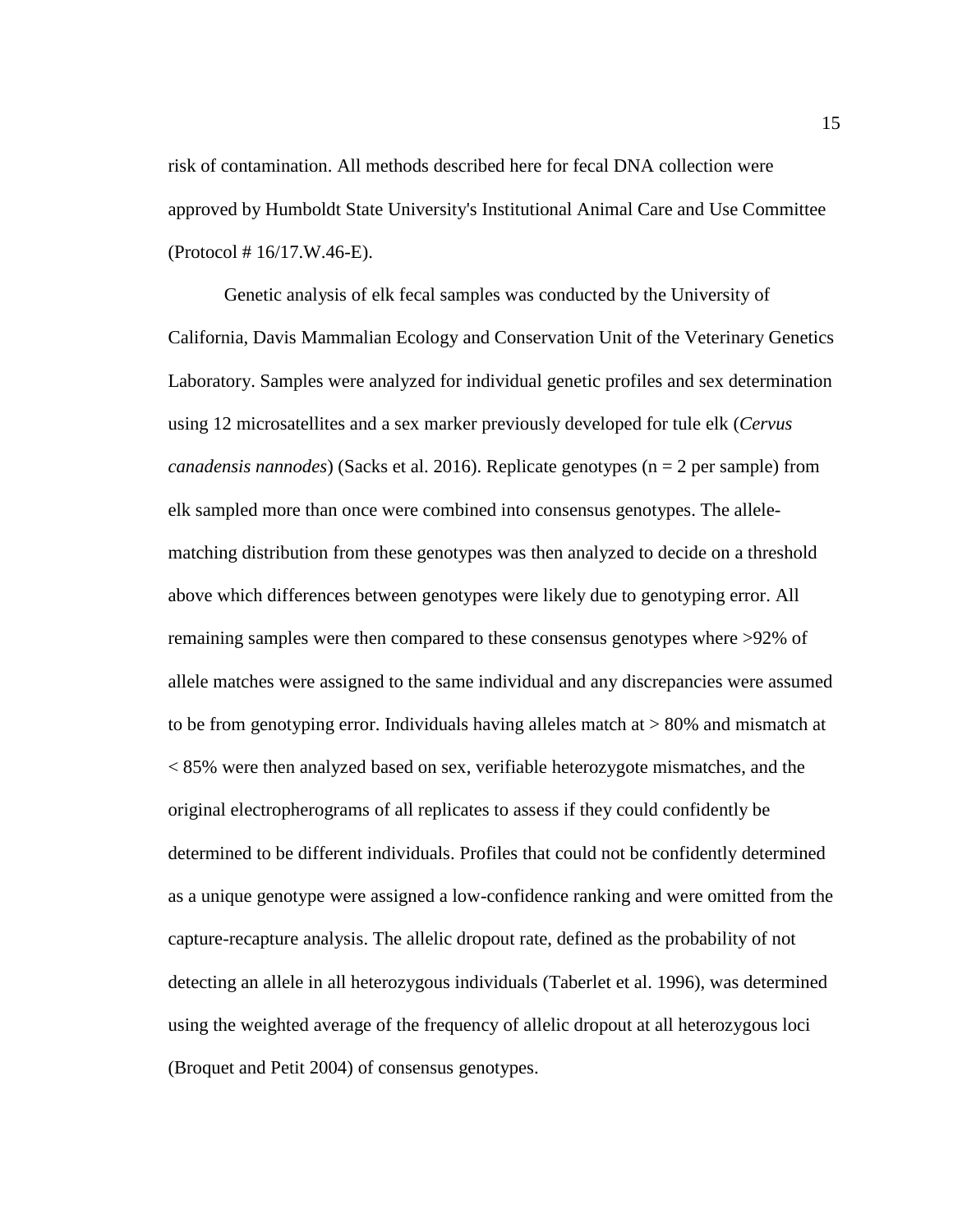### Group Size Estimates

<span id="page-24-0"></span>Each FCR sampling plot was used as a single capture occasion in capturerecapture estimates of group abundance. For example, the Davison Meadows group had 4 unique fecal DNA sampling plots which were combined to create a 4-occasion capture history for that group. I used Huggins' Heterogeneity "pi and p" closed capture modeling in Program MARK to estimate abundance for each group and to examine how different variables influenced capture probability across each sampling period (Harris et al. 2010, Cooch and White 2018). I tested a finite mixture of 2 capture probabilities within each elk group based on the pre-defined model Mth2 in Program Mark (Otis et al., 1978)

$$
\{P_a(.) = C_a(.) + t, P_b(.) = C_b(.) + t, \pi\}
$$

for each sex (s) within each estimated elk group. This was done by adding capture probability by sex as an additional beta parameter.  $P_a(i.e., \pi)$  is defined as the probability of an individual occurring in mixture A and  $P_b$  (i.e., 1- $\pi$ ) is the probability of an individual occurring in mixture B. I used the term Het to represent the capture probability of the 2 groups in the finite mixture. All interaction beta parameters where removed as a starting model. Reduced models were tested by systematically removing individual beta parameters.

For the Davison Meadows and Bald Hills groups, I also tested models where each occasion (t) varied in capture probability (Harris et al. 2010). I grouped time steps (i.e., capture occasions), which yielded a similar number of individual captures as having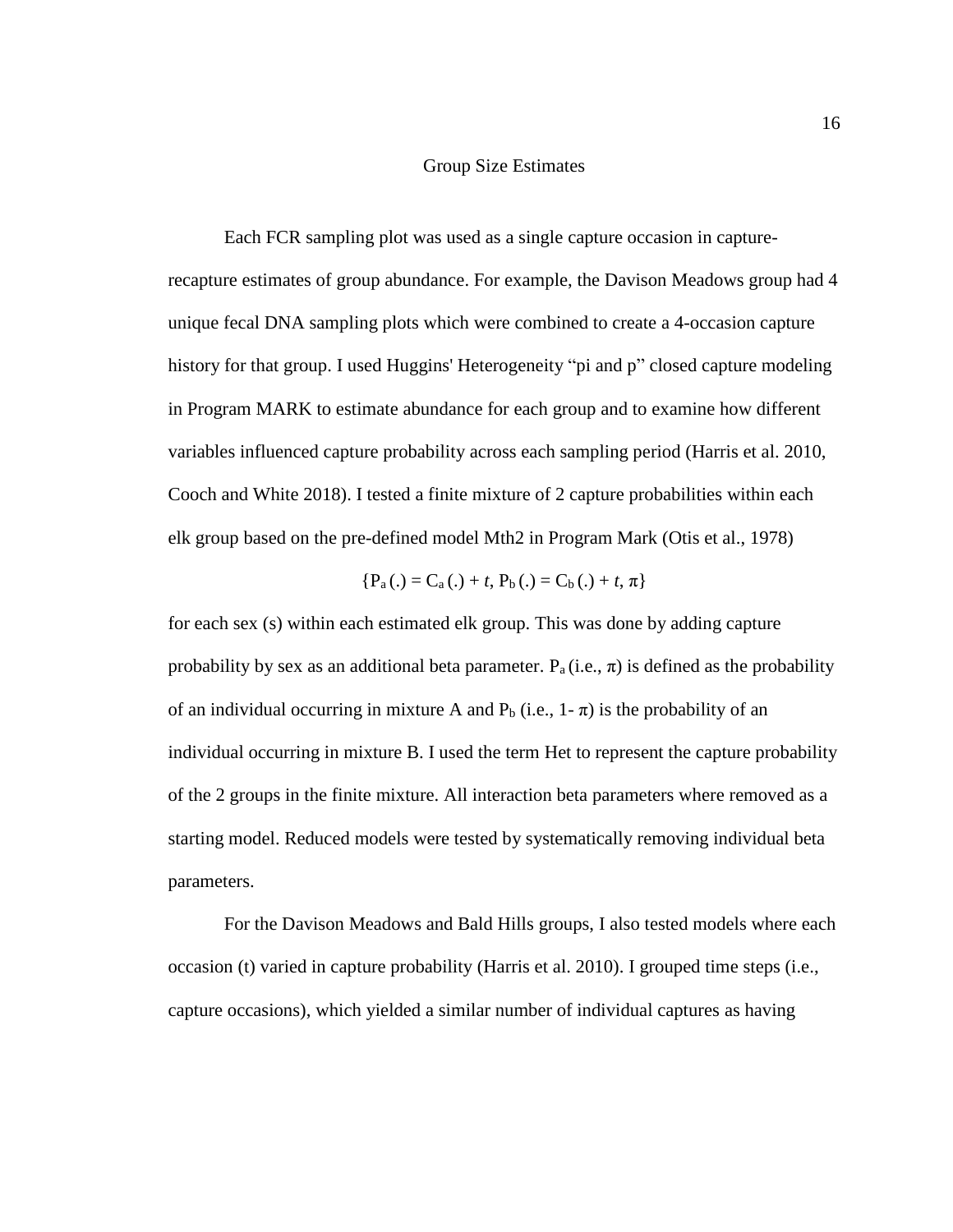equal capture probabilities to one another, whereas time steps that yielded a distinctly higher or lower amount of individual captures were assigned a unique parameter.

To rank models, I used Akaike's Information Criterion corrected for small sampling size (AICc),

$$
AICc = -2*LL + 2*nPar [n/(n-nPar - 1)]
$$

where LL is the log likelihood, nPar is the number of parameters in the model and n is the sample size being considered (Burnham and Anderson 2002). More supported models were those that produced lower AICc scores than others and were considered better models. Model weights were also used to compare the relative support of each model and for model averaging point estimates of abundance for each group.

I assumed there was no behavioral responses due to initial capture and only used models where the probability of initial capture was equal to recapture (i.e.,  $p = c$ ) (Harris et al. 2010). I chose not to use abundance estimators that took advantage of multiple recaptures within plots. This was because elk were likely traveling together as a group during each sampling interval, and detections of the same individuals within each plot may have been from single or multiple visits to the site, thus providing no new additional information on the capture probability of individuals in each group (Lukacs and Burnham 2005, Petit and Valiere 2006, Harris et al. 2010).

To examine the effect sampling across longer periods of time had on the accuracy and precision of point estimates, I also investigated sets of Huggins' "p and c" closed capture models using only a single subsequent sampling occasion for the Davison Meadows group, which had the longest sampling interval of the three groups. I compared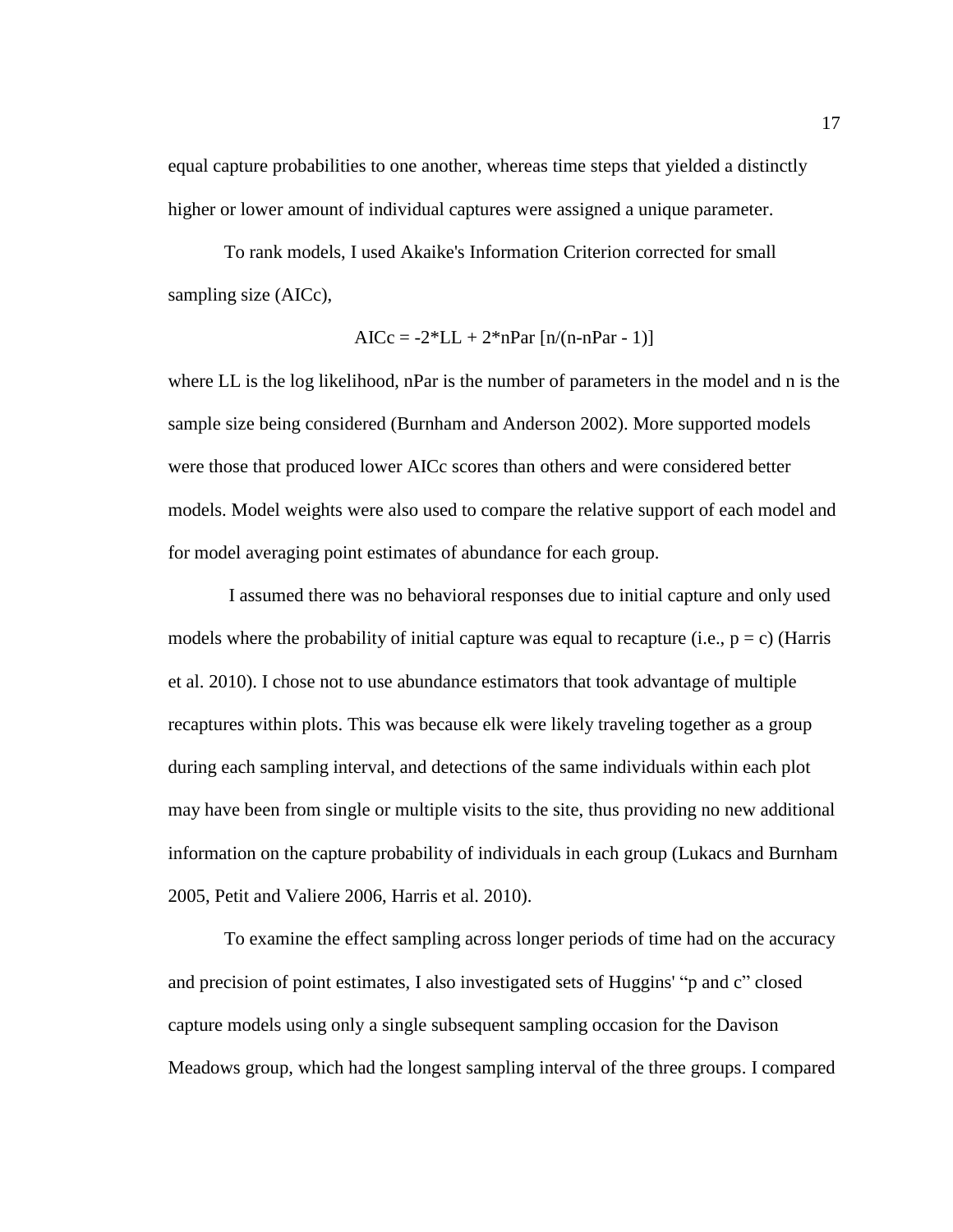<span id="page-26-0"></span>the model averaged point estimates and variances generated from each of these intervals to the 4-occasion set and also to the estimates of group size from my visual counts.

# Effect of Sample Size on Group Size Estimates

To investigate the effects parameterization, model selection, and sample size had on point estimates of group size, I simulated estimates of group abundance using subsets of data (Buckland and Garthwaite 1991) from each capture occasion for the Davison Meadows group in program RMark. This analysis consisted of randomly selecting fecal DNA samples from the full sample of each capture occasion then assembling them into a capture history to estimate group abundance. I ran 1,000 iterations of group size estimates with random subsample sizes of 5, 10, 15, 20 and 25 from each occasion with replacement for each iteration using the model Mth2. This model was chosen to represent capture probability of the Davison Meadows group as a finite mixture and as having full variation in capture probability by occasion, both of which held high support using AICc and allowed for the full parameterization of the (t) term. Models which included the sex term (s) were also excluded as capture by group was more accurately described using finite mixture models. Because individual heterogeneity in capture likely arose from elk entering and leaving the collared cow's social group, I also tested this model to examine how precise finite mixture models were at estimating group abundance at lower sample sizes; that is, to see if a targeted sampling effort was efficient when individual heterogeneity occurred in the group.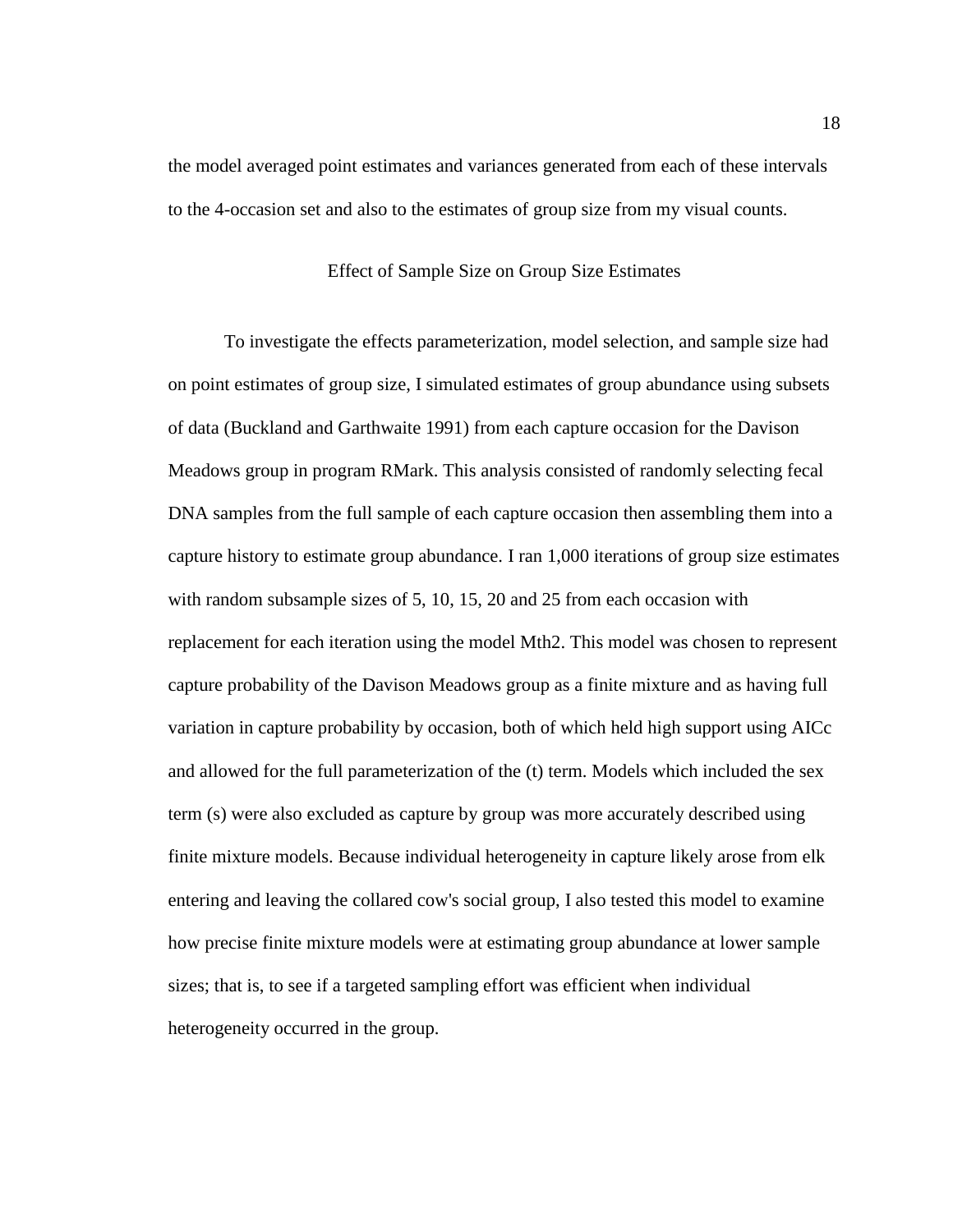For comparison, the reduced model  $p(.) = c(.)$  was also analyzed using the same subsets of data. This analysis represented the fully reduced version of all models in the set where capture probability was equal across all occasions and wasn't influenced by any additional parameters. Although this model held low support using the full dataset, it allowed for a more basic model structure when using subsets of data.

Duplicate recaptures of the same individual elk within each occasion were removed if they were selected more than once, thus reducing the number of captures per occasion when this occurred. This was done to reflect the possibility of recapturing the same individuals in a field collection setting where the number of unique genotypes per sampling location is unknown prior to genetic analysis.

# Pradel Modeling

<span id="page-27-0"></span>I investigated a set of Pradel models using the FCR data from the Davison Meadows group to examine the assumption of closure for by each sex throughout the full sampling interval (Harris et al. 2010, Cooch and White 2018), as rutting behavior was observed to alter group cohesion. This allowed me to determine if the visual observations I made of changing group structure influenced the capture-recapture estimates of group size using closed capture modeling. I did not infer any potential changing group dynamics through Pradel modeling for the two other groups because I did not observe rutting behavior in those groups during my visual observations.

Because support for occasion varying capture probability was found during sampling for the Davison Meadows group, I tested the full time varying model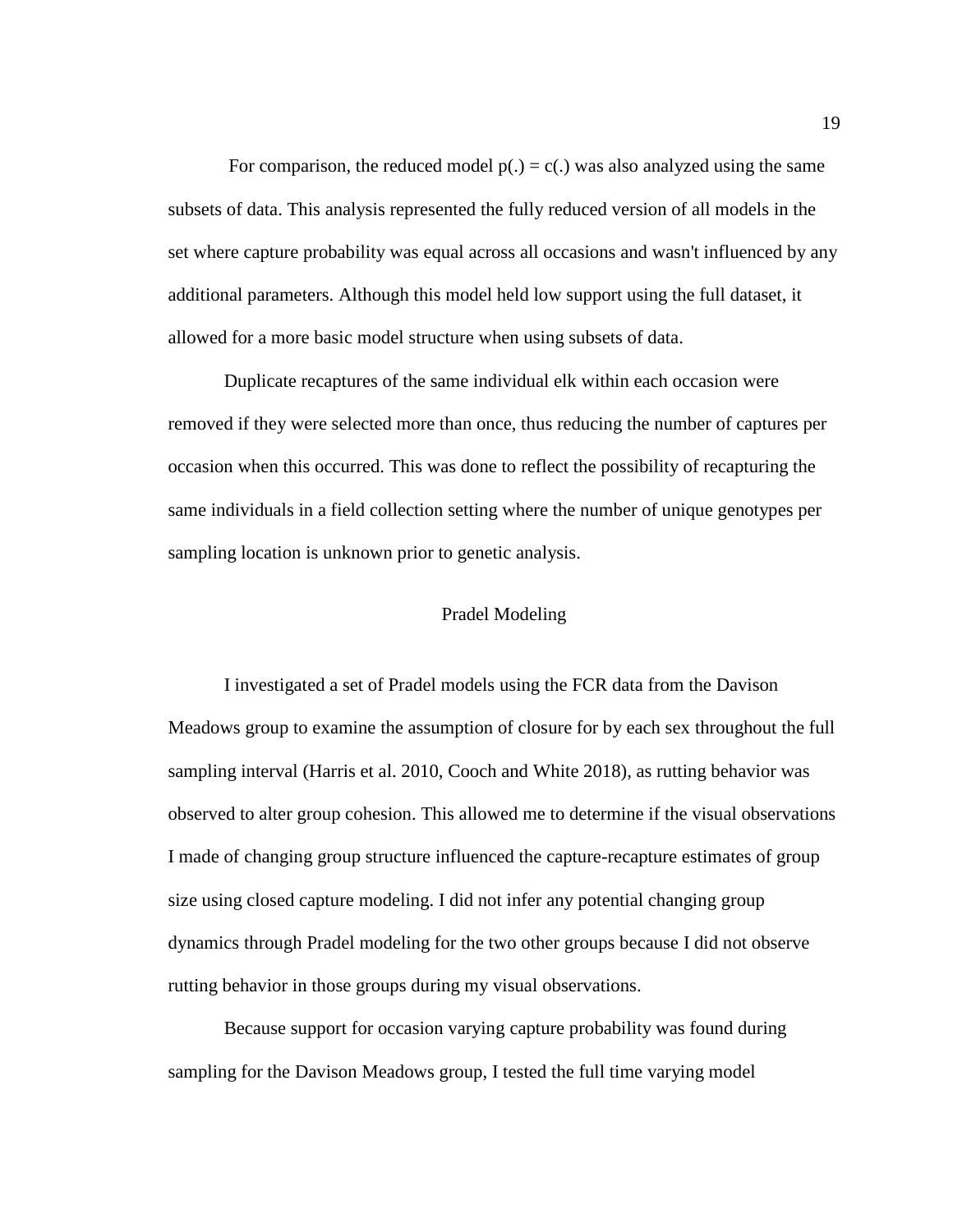#### $\varphi_{st}$ p<sub>st</sub>f<sub>st</sub>

where the subscript st defines variation by sex and time,  $\varphi$  is apparent survival, p is the variability in capture probability, and f is the recruitment of individuals into the group (Cooch and White 2018). Pradel modeling consisted of comparing the fit of a reduced model (i.e., one where the apparent survival term [phi] was constrained to 1 [no subtractions from the group] and where the recruitment term [f] was constrained to 0 [no additions to the group]) to various unconstrained models that tested closure by sex or overall group closure. I ranked models according to likelihood ratio tests (i.e., LRT in Program MARK) and deviance from the reduced model rather than AICc, since AICc values tend to be lower with constrained models due to having fewer parameters (Harris et al. 2010, Cooch and White 2018).

# Influence of Space Use on Detection Probability

<span id="page-28-0"></span>Fecal pellet grouping counts are indicative of the relative space use of ungulates, whereby a higher number of pellet groupings indicates increased site use (Edge and Marcum 1989, Ripple et al. 2001, Mansson et al. 2011). Using this concept, I conducted a post-hoc analysis on how intensity of site use, as indicated by elk cow GPS collar data, influenced the capture probability of each group at plot locations using Local Convex Hull (LoCoH) in program R. This was done by overlaying the locations of FCR plots for each group on utilization distribution maps created using intensity of site-use isopleths.

Although I aimed to collect samples deposited within the previous week or less, I tested different collar intervals due to varying decay rates and sampling bias in judging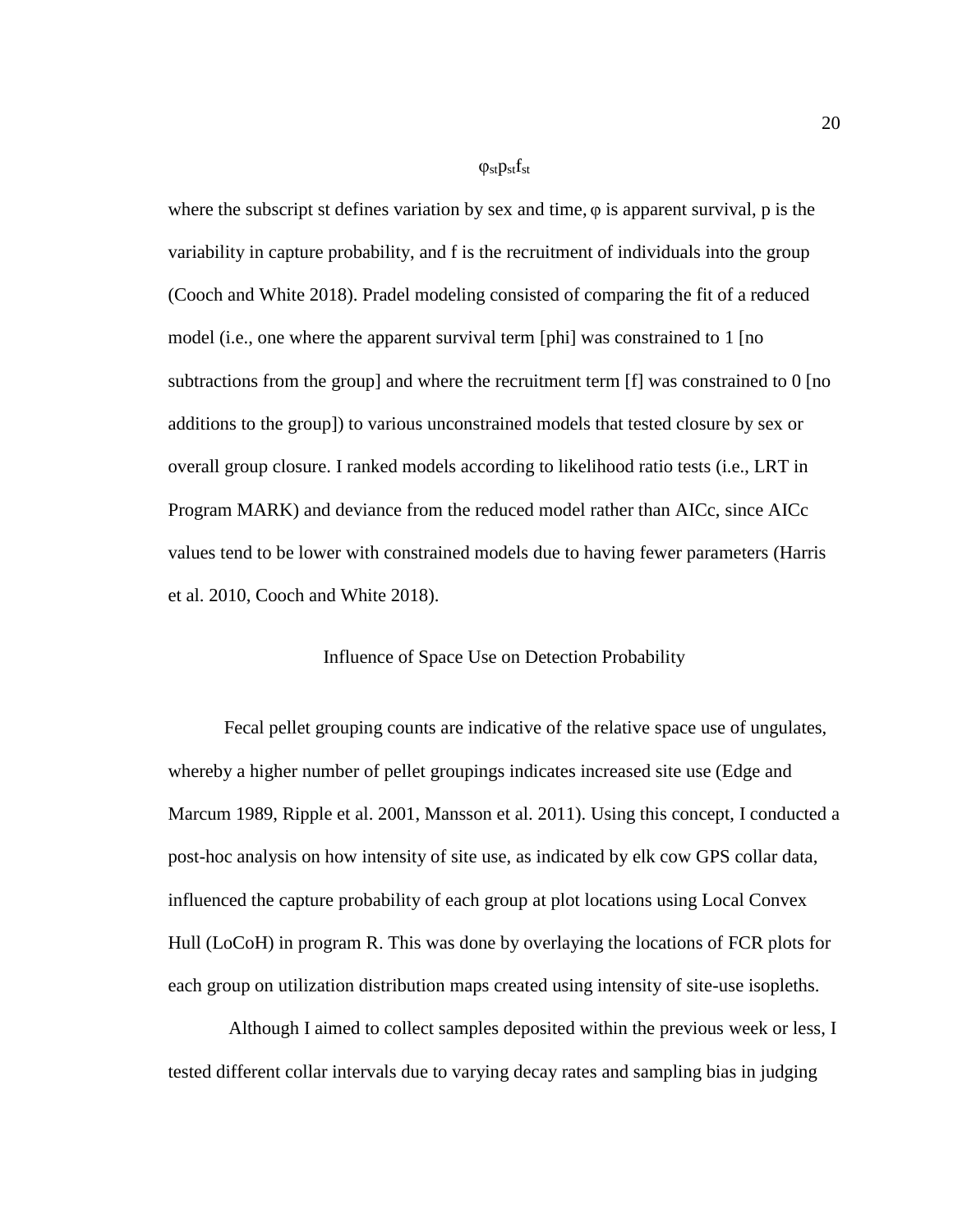recently deposited scat (Lehmkuhl et al. 1994, Jung and Kukka 2016). These intervals were 1, 2, 3, and 4 weeks of GPS collar data. Isopleth levels created at each of these intervals were used as proxies of intensity of use.

As a starting point to understand overall home range use and to set parameters to be used subsequently in each interval of plot analysis, I used all collar data prior to 1 month of the first sampling occasion to the hour of the final sampling occasion for each collared elk. Using these data, I followed the recommendations of LoCoH for R Tutorial and User Guide for constructing hullsets (Lyons 2014).

To reduce the influence of thin and scattered points that may have caused isopleths to include excess space not utilized by any elk in each group, I created utilization distribution maps using the a-LoCoH method to better represent space use of each group (Getz et al. 2007). The a-LoCoH method determines the construction of hulls by summing up the cumulative distance from a parent point to neighboring points until the value of "a" is reached. As a result, the a-LoCoH method more clearly defines utilization boundaries inaccessible to the animal being researched (e.g., cliff edges and water bodies) when creating utilization distribution maps (Getz et al. 2007).

I selected a value of "a" by using the "aVal" suggested using the "auto.a()" function in RStudio, because it accurately reflected the range of ideal values using the "a vs. isopleth area" and "a vs. isopleth:edge ratio" analyses (Lyons 2014). Using these determined "a" values, I then separated utilization distribution maps for each interval of collar data for all plot sites into 10, 25, 50, 75, and 95 percent intensity of use isopleths as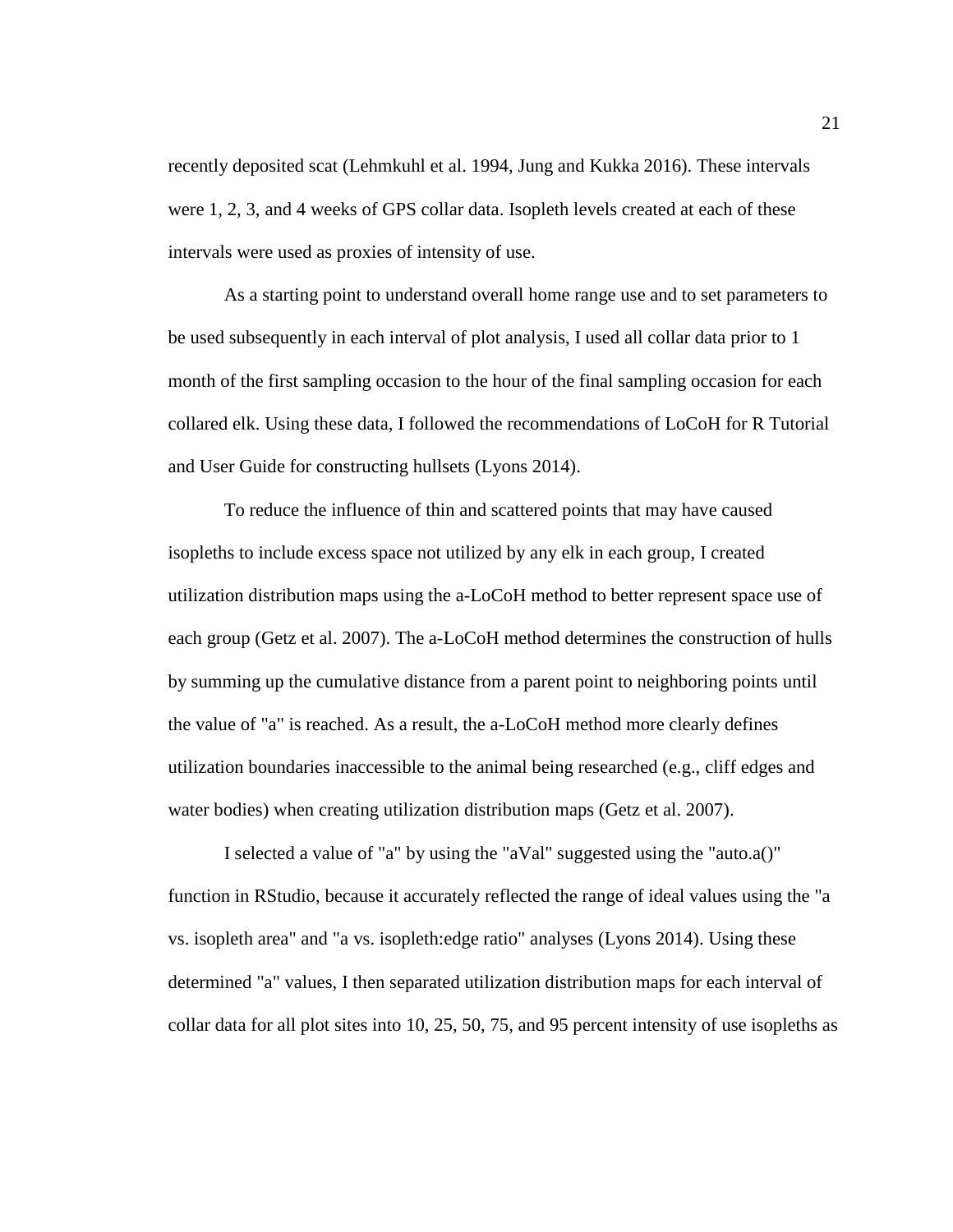proxies for space use by each elk group. Lower isopleth values indicated increased site use.

The isopleth value a plot was located on during each collar interval was used to score how intensely the site was used by an elk group. I averaged values when a plot was located on more than one isopleth. Since lower isopleth values indicated increased site use and higher values decreased use, I subtracted each value from 100 for ease of comparison with the actual detection probability at each plot. The detection probability isopleth values predicted through LoCoH were then compared to the estimated detection probability at plots (i.e., the proportion of unique genotypes detected for each group) to assess if sites that yielded the most unique genotypes were also those that were indicated as the most heavily utilized by each collared elk cow.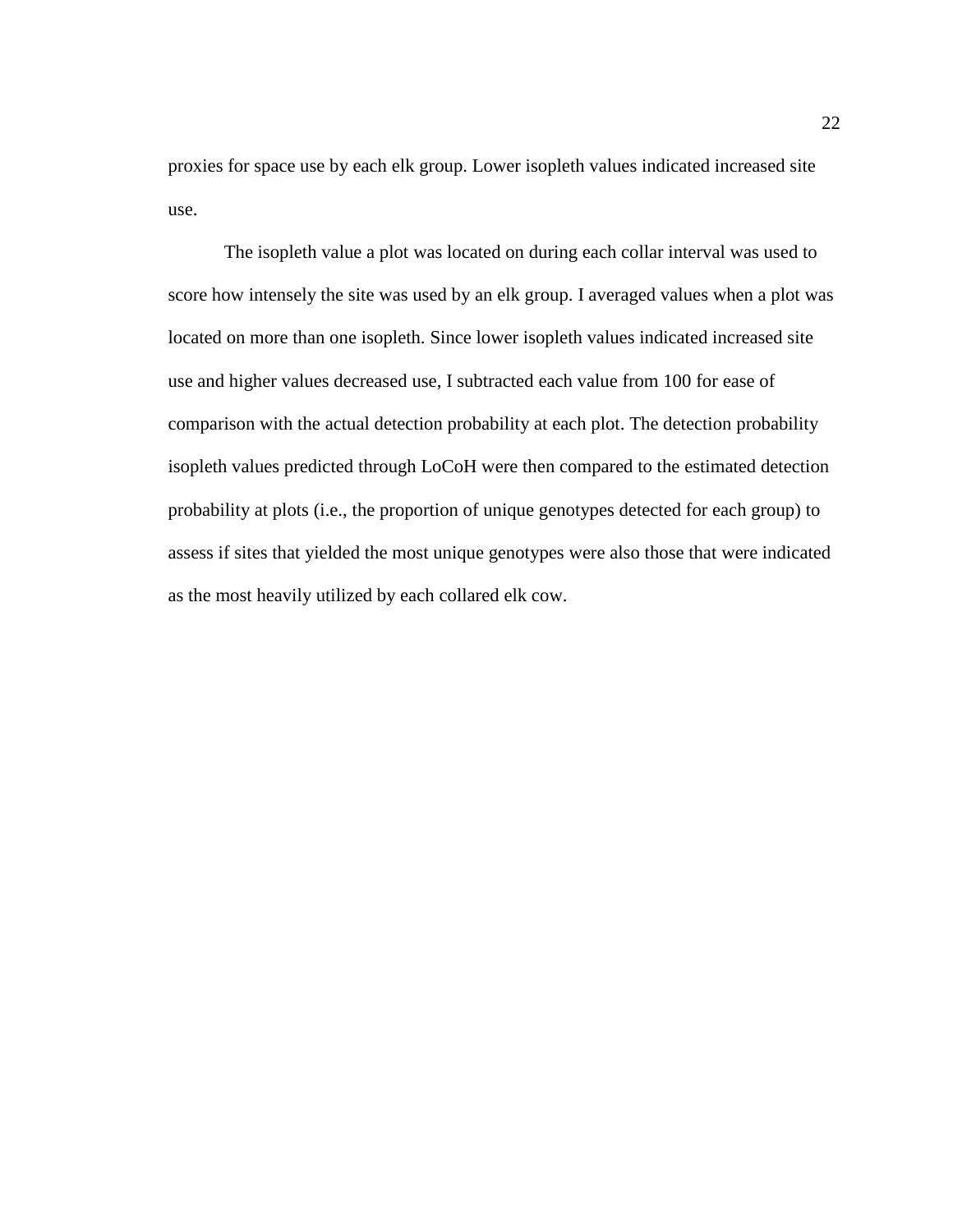#### RESULTS

## Visual Counts

<span id="page-31-1"></span><span id="page-31-0"></span>I assigned a classification for all individual elk seen during 13 visual counts for the Davison Meadows group (Table 1). Due to the group's habituation to the presence of humans, I was able to wait until counting conditions were ideal to obtain optimal visual estimates of group size and composition. However, between count dates, group size was found to fluctuate with no indication (other than physical markers on some individuals in the group) of which individuals were being re-observed or which may have been new to the group. Separate elk groups within the Davison Meadows were also observed on 2 occasions (Table 1). Using the maximum from all counts of each classification of the collared female's group yielded an estimate of 72 elk, including 49 females and 23 males (assuming a 50:50 sex ratio for calves).

For the Bald Hills group, visual counts ranged from 89 to 188 individuals across 4 counts during the sampling interval. Before fleeing on each count occasion, elk alerted one another, grouped together, and left the count location in a linear fashion allowing me to count them more clearly as they passed a reference point. Individuals obstructed from view by other elk or the landscape during counts weren't added to total counts as I could not accurately determine if they were single or multiple individuals as they passed. Therefore, all surveys resulted in minimum counts for this group.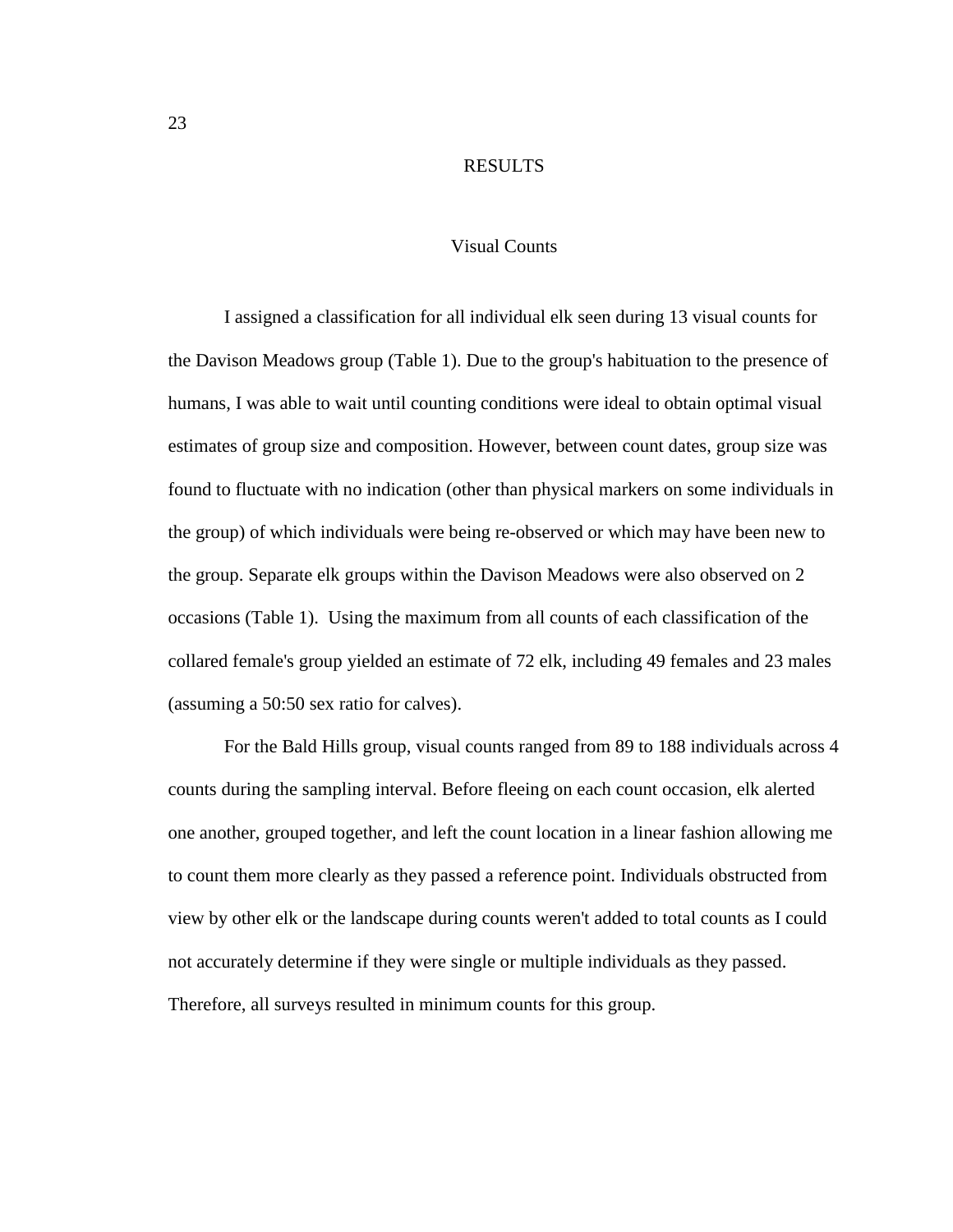I obtained one count of the Rowdy/Hastings group during the sampling interval. Due to the difficulty of sighting this group in their forested habitat, classifying individuals during this occasion was largely based on separating the group into antlered and antlerless individuals. I counted 2 antlered and 23 antlerless individuals, although it is possible more individuals were in the group but not visible. On a separate occasion, I also obtained a count of 25 elk along the same survey route that weren't grouped with the collared cow (further supported by her GPS location at the time). In addition, a group of 6 cows and 4 calves were seen on 2 subsequent days along the survey route that did not include the collared cows. Although there was no way of determining if individuals moved between these groups, as all counts were obtained on different occasions, an earlier summer count of a group in open habitat of 13 calves, 26 cows, 2 spikes, and 3 bulls, which included the Rowdy and Hastings collared cows, indicated that more individuals utilized this home range than each of the later fall sampling interval counts suggest. Therefore, for comparison with the number of individuals identified using fecal DNA sampling, I selected this maximum count of 32.5 females and 11.5 males (assuming a 50:50 sex ratio for calves) as representing the estimated size of the Rowdy/Hastings group.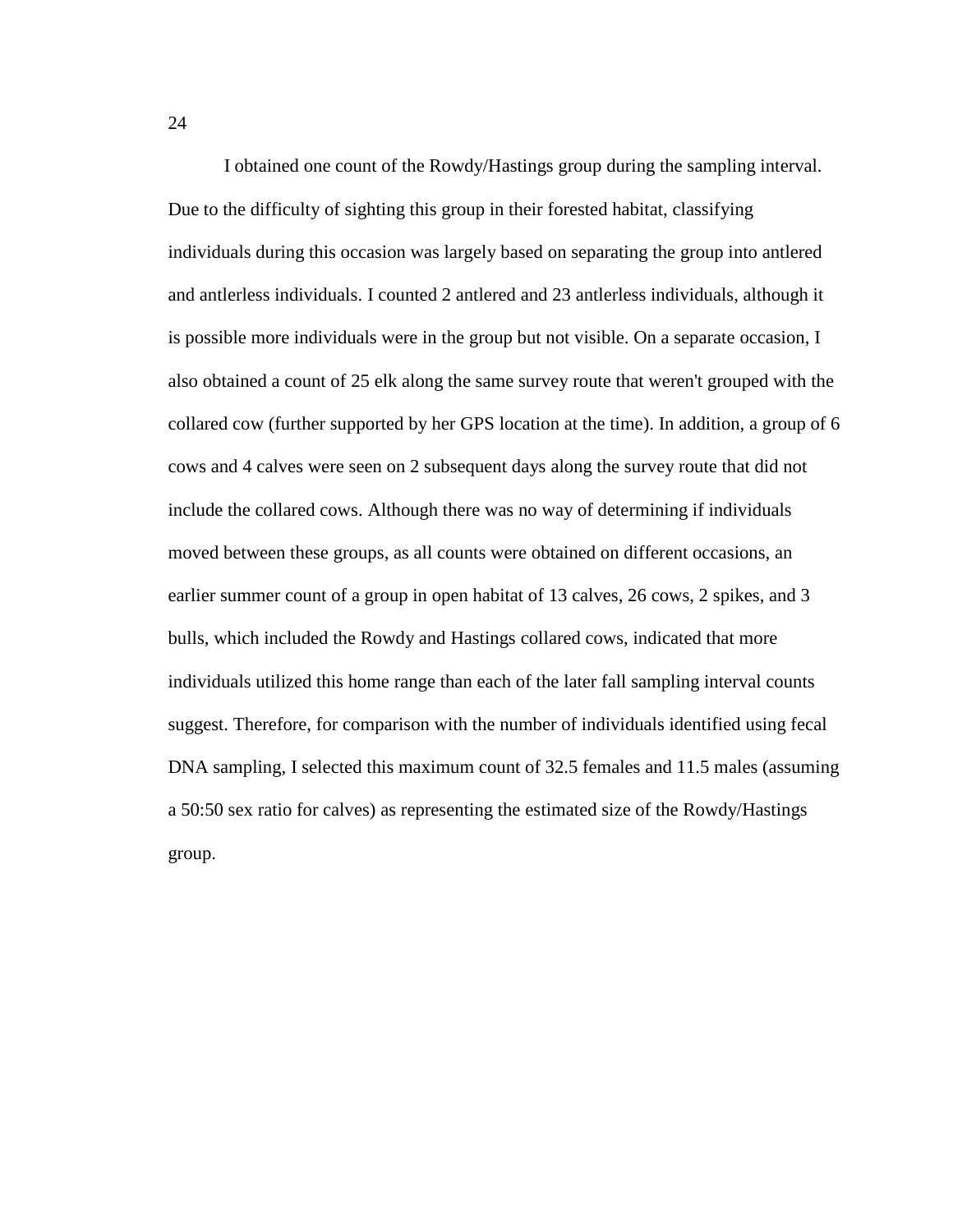| Date                 | Calves | Cows | <b>Spikes</b> | <b>Bulls</b>   | Total |
|----------------------|--------|------|---------------|----------------|-------|
| 9/12/2017            | 10     | 32   | 4             | $\overline{2}$ | 48    |
| 9/12/2017*           |        | 4    |               | 1              | 5     |
| 9/13/2017            | 11     | 20   |               | 4              | 35    |
| 9/13/2017            | 11     | 28   |               | 1              | 40    |
| 9/14/2017            | 9      | 38   | 1             | $\overline{4}$ | 52    |
| 9/14/2017            | 14     | 36   |               | 4              | 54    |
| 9/15/2017            | 8      | 31   |               | 5              | 44    |
| 9/15/2017            | 5      | 33   | 2             | 6              | 46    |
| 9/19/2017            | 7      | 38   | 4             | 6              | 55    |
| 9/21/2017            | 17     | 38   | 3             | 7              | 65    |
| 9/21/2017            | 16     | 38   | 4             | 7              | 65    |
| 9/29/2017            | 12     | 38   | 6             | 5              | 61    |
| 10/1/2017*           | 10     | 12   | 5             | 1              | 28    |
| 10/1/2017            | 7      | 20   |               | 3              | 30    |
| 10/5/2017            | 20     | 23   | 4             | $\overline{2}$ | 49    |
| 10/14/2017           | 17     | 33   | 4             | 3              | 57    |
| 10/17/2017           | 17     | 25   | 4             | 3              | 49    |
| 10/18/2017           | 18     | 33   | 5             | 3              | 59    |
| 10/20/2017           | 17     | 39   | 6             | 2              | 64    |
| <b>Highest Count</b> | 20     | 39   | 6             | 7              | 72    |

<span id="page-33-0"></span>Table 1. Visual count totals of elk groups in the Davison Meadows study area. Counts of elk which were not grouped with the representative GPS-collared cow are indicated by an asterisk (\*).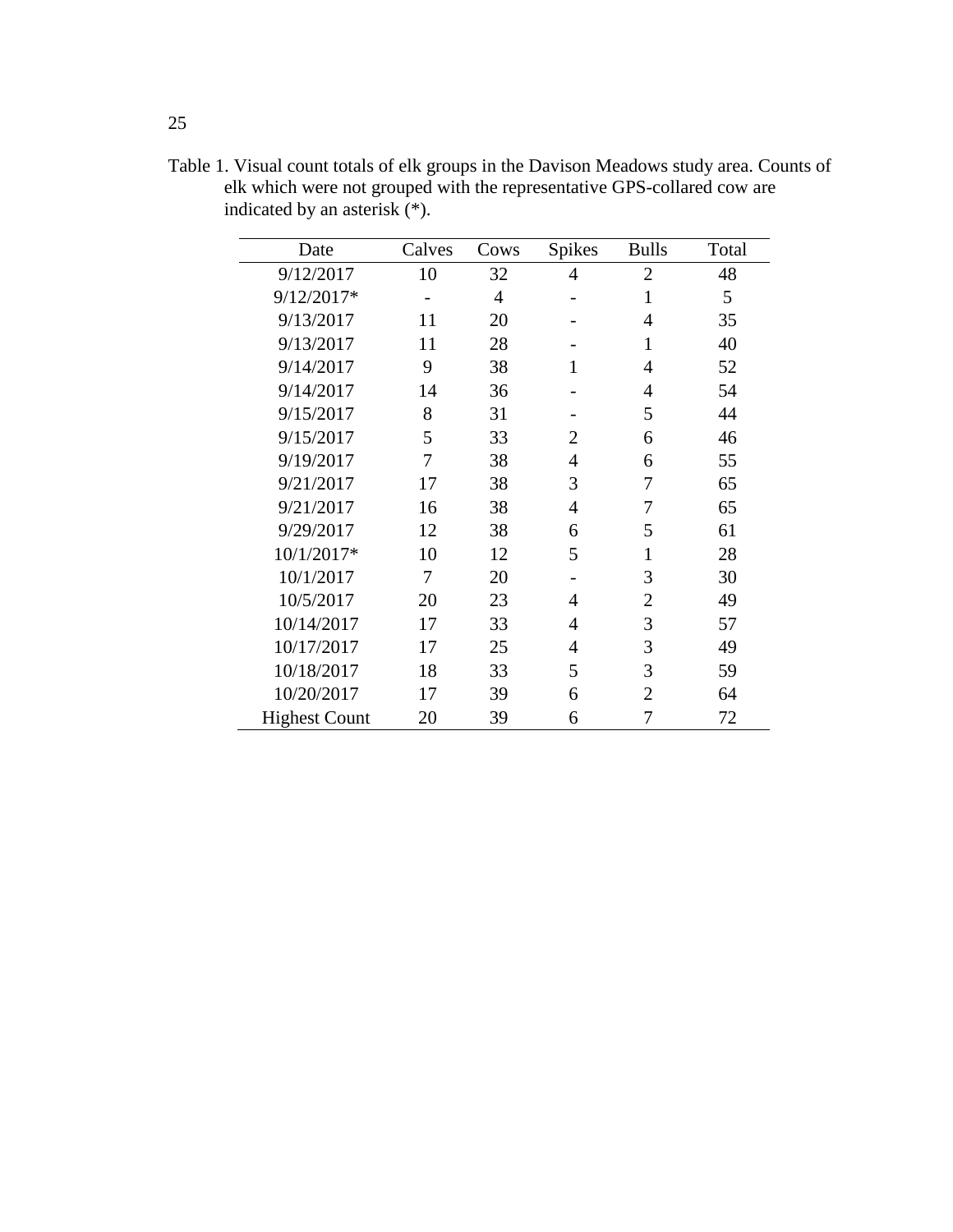# Rutting Behavior

<span id="page-34-0"></span>Rutting in the Davison Meadows group was first documented on 12 Sept 2017 when 2 adult males were seen holding a harem of elk cows that included the collared female. One of these males had an easily identifiable antler configuration of 4 tines on the right antler with a small distinct hooked tine growing at the base of the right brow tine, and 6 tines on the left antler. I referred to this male as the "4 by 6" bull for brevity. Harem-holding consisted of these 2 bulls pushing wandering females with their antlers back into the Davison Meadows group while chasing away other bulls as they tried to enter the group. During this same visual survey, a second group of 4 adult cows and a single adult bull were observed in the northern portion of the home range (Table 1); however, the bull in this group exhibited no rutting behavior.

One day later on 13 Sept 2017, the "4 by 6" bull was observed defending the Davison Meadows group and successfully mated with a female. This male also aggressively kept 3 additional bulls from staying within the group; however, they were included in one of two counts during this occasion since it was unknown if they spent any time with the group prior or after my observation (Table 1). A few bulls were tolerated within the group by the "4 by 6" bull on subsequent surveys yet were shown aggression towards them when they attempted any mating behaviors.

Harem-holding and aggression towards other adult males by the "4 by 6" bull was continually documented until 1 Oct when he was observed bedding near the group. Another group of 12 cows, 10 calves, 5 spikes, and a bull were seen in the northern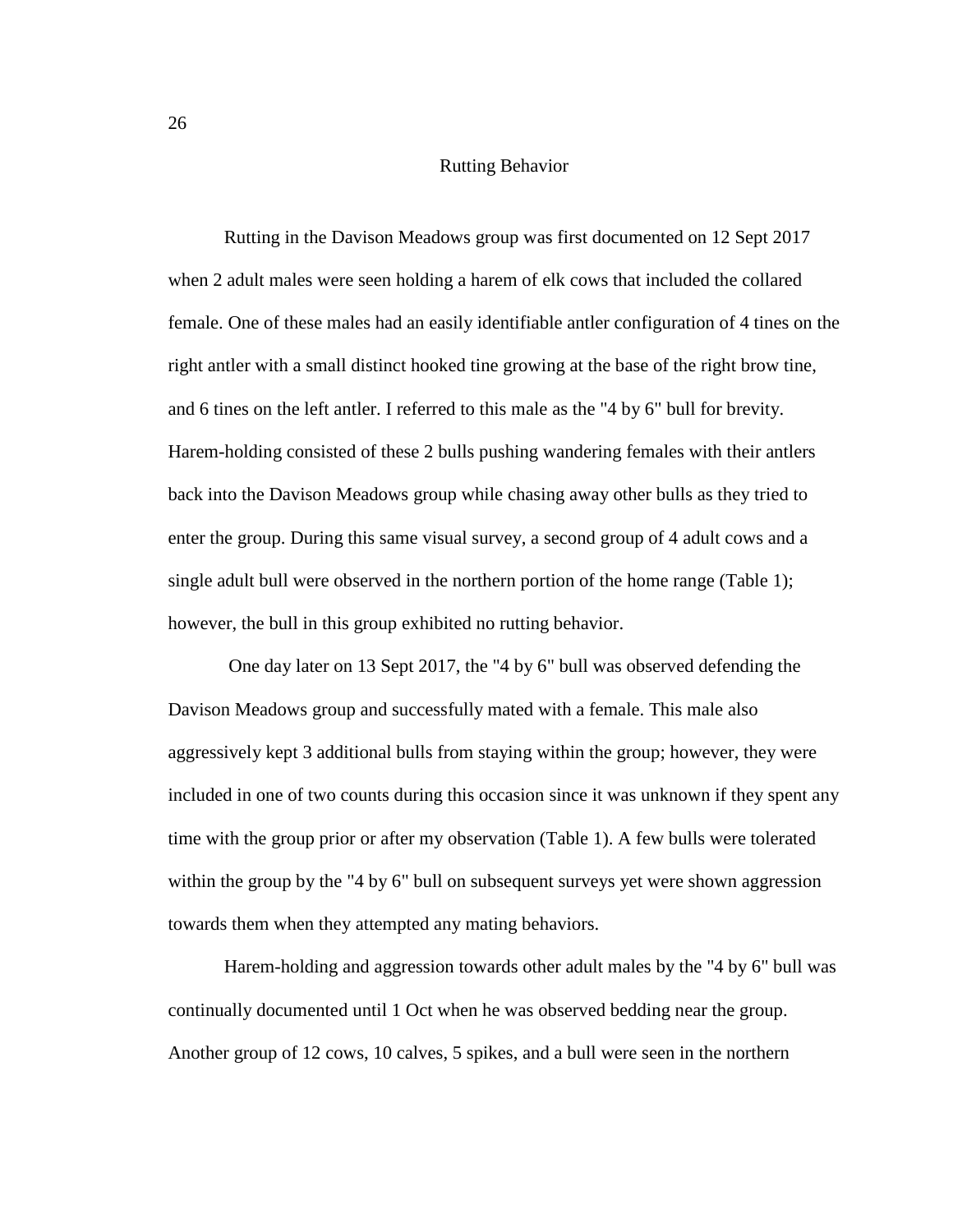portion of the home range earlier during this same survey (Table 1). This occasion marked the end of observed rutting behavior by any bulls and was the only occasion when the number of elk associated with the collared cow was distinctly lower than previous counts.

#### Fecal DNA Collection and Individual Genotyping

<span id="page-35-0"></span>In total, I collected 523 fecal samples for DNA analysis from 12 unique plots: 193, 245, and 85 fecal samples from the Davison Meadows, Bald Hills, and Rowdy/Hastings groups, respectively (Table 2). Plot 3 for the Rowdy/Hastings group yielded 0 samples and was disregarded in capture-recapture analysis. This was largely due to the site being opportunistically sampled based on only 2 GPS locations from the collared cows in the group.

Genotyping success overall was 82.2% of all collected fecal samples  $(n = 430)$  yet varied between plots (63.9 - 100.0%) (Table 2). Of all samples successfully genotyped, only 11 were ranked with a low confidence of identity. Although I excluded these from capture-recapture analysis, 7 had additional medium or high-confidence counterparts within the same plot. Thus, only 4 individual identifications without counterparts within a plot (2 in the Davison Meadows group and 2 in the Bald Hills group) were excluded from capture-recapture analysis in total.

On average, every 1.48 scored samples and every 1.83 collected samples resulted in a unique genotype (Table 2). The allelic dropout rate, using the consensus genotypes of heterozygous individuals, was 5.1%. The toothpick rub method for fecal DNA collection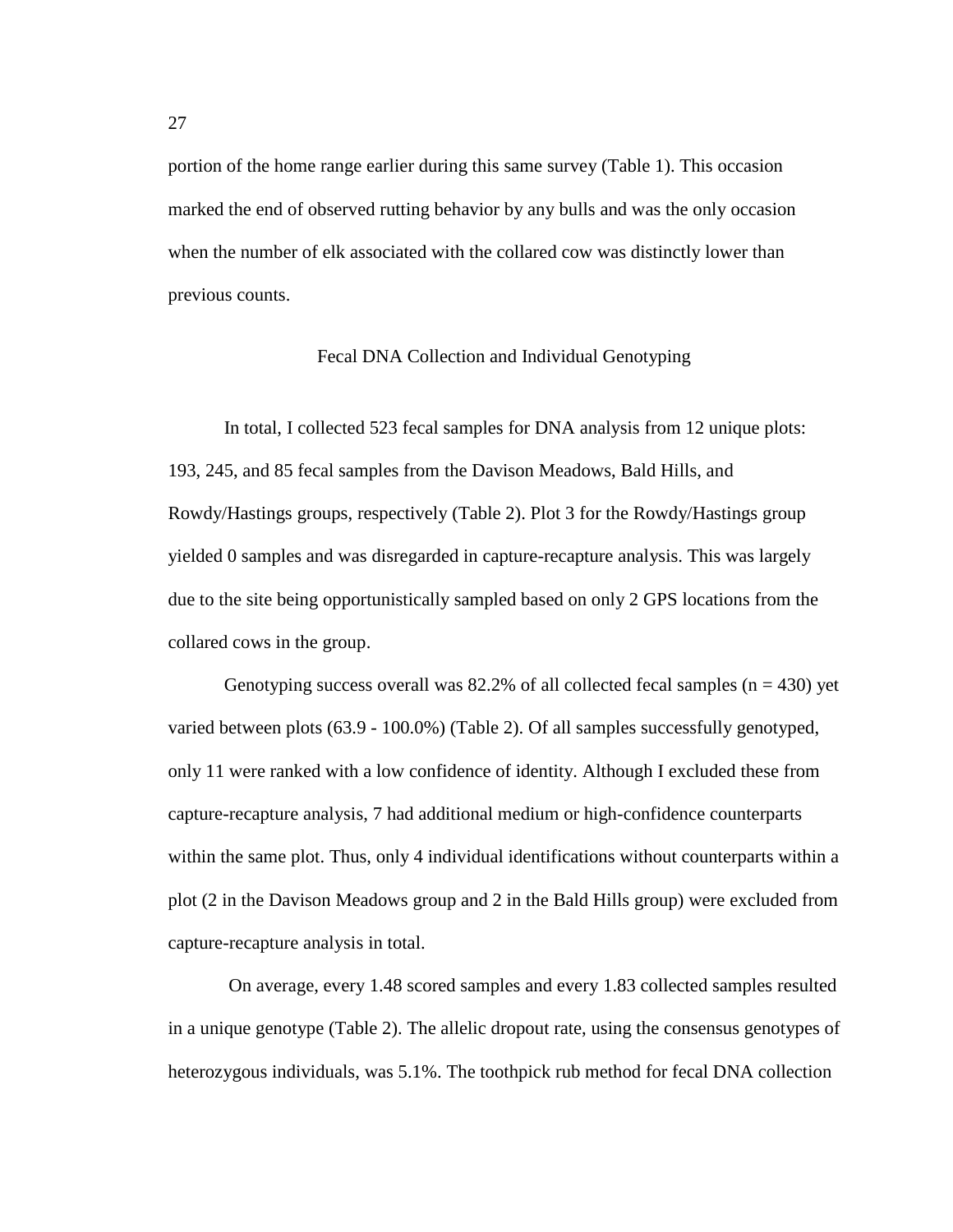was not very effective when compared to collecting fecal pellets in conical tubes and immersing them in ethanol. Twenty-five out of 74 toothpick samples (33.8%) failed to amplify. In contrast, only 68 out of 449 fecal pellet samples (15.1%) failed to amplify.

Across all plots, 217 unique genotypes were identified. Individual female genetic profiles for the Davison Meadows, Bald Hills, and Rowdy/Hastings groups were 48, 101, and 23, respectively. Individual male genetic profiles for the Davison Meadows, Bald Hills, and Rowdy/Hastings groups were 12, 25, and 8, respectively. Comparing visual count data from the Davison Meadows group to subsequent sampling at each plot location confirmed that targeted fecal DNA sampling was largely female-centric (Table 3). Across all occasions for the Davison Meadows, Bald Hills, and Rowdy/Hastings groups, 38.0%, 26.7%, and 30.4% of all female unique genotypes were recaptured at other plots, respectively (Figure 2). The time between each sampling occasion for all groups varied between 1 and 19 days due to differing site accessibility.

Newly encountered female genotypes decreased across capture occasions for both the Davison Meadows and Rowdy/Hastings groups (Figure 2). The low recapture rate across plots as well as the increase in newly detected genotypes for the Bald Hills group were largely due to an increase in detection at Plot 4 ( $n = 87$ ) from previous plots (Table 2). Female recaptures across plots were higher than within plots for both the Davison Meadows and Rowdy/Hastings groups. The opposite was true for the Bald Hills group.

28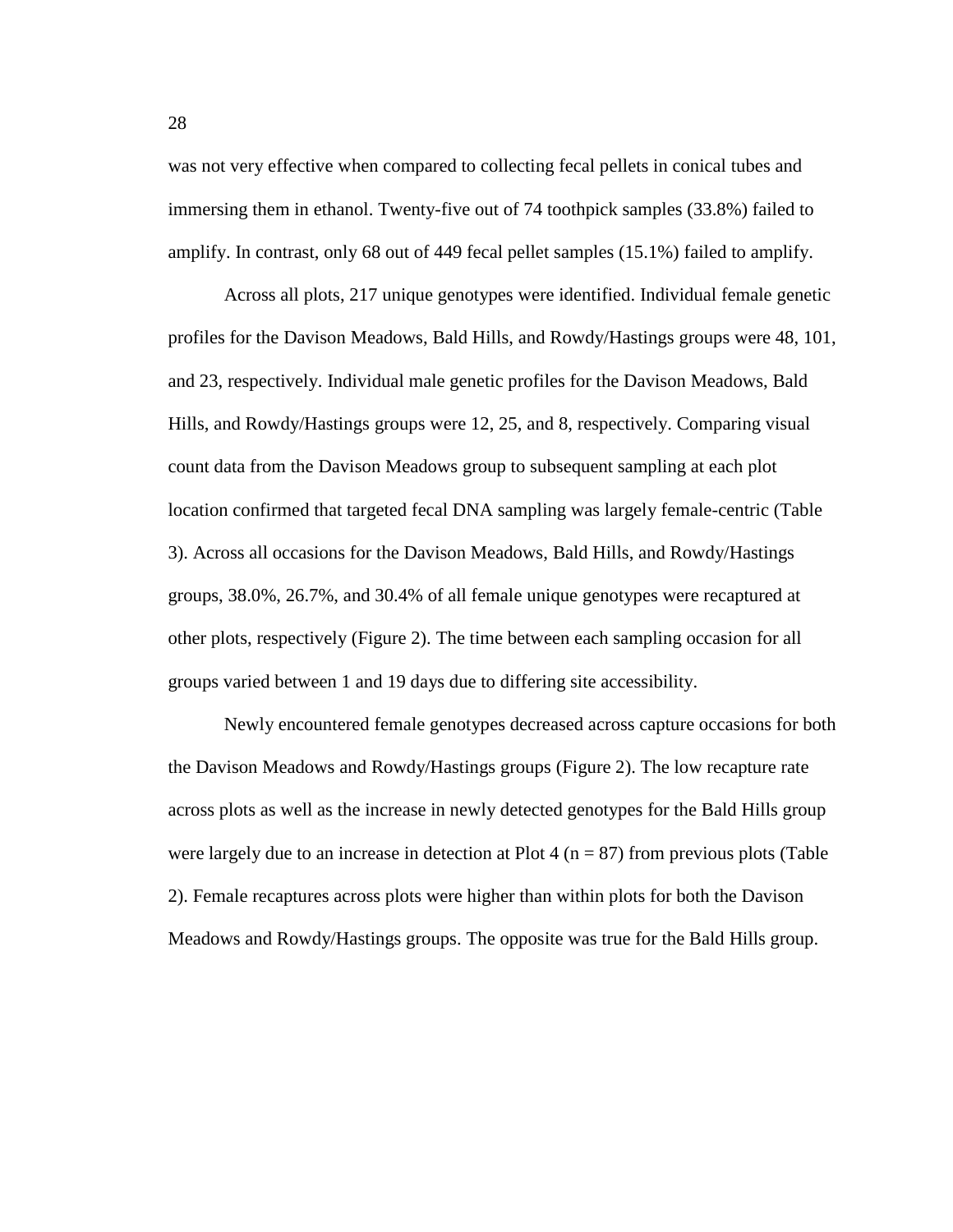Table 2. Fecal DNA samples collected, successfully scored, and unique genotypes per plot. Sampling effort, based on the number of successfully scored samples needed to achieve a unique genotype, and the percent of successfully scored samples from collected samples are shown for comparison across plots. The Rowdy/Hastings group is indicated as R/H.

| Plot ID             | Samples   | Samples |     | Unique Genotypes Within Plot | Scored<br>per unique | Successfully |                |  |
|---------------------|-----------|---------|-----|------------------------------|----------------------|--------------|----------------|--|
|                     | collected | Scored  | All | Females                      | Males                | genotype     | scored $(\% )$ |  |
| Davison 1           | 65        | 54      | 33  | 29                           | 4                    | 1.6          | 83.1           |  |
| Davison 2           | 37        | 27      | 18  | 15                           | 3                    | 1.5          | 73.0           |  |
| Davison 3           | 47        | 32      | 22  | 20                           | $\overline{2}$       | 1.5          | 68.1           |  |
| Davison 4           | 44        | 35      | 25  | 19                           | 6                    | 1.4          | 79.5           |  |
| <b>Bald Hills 1</b> | 10        | 7       | 6   | 5                            |                      | 1.7          | 70.0           |  |
| <b>Bald Hills 2</b> | 58        | 50      | 38  | 34                           | 4                    | 1.3          | 86.2           |  |
| <b>Bald Hills 3</b> | 48        | 48      | 31  | 25                           | 6                    | 1.5          | 100.0          |  |
| <b>Bald Hills 4</b> | 129       | 112     | 87  | 69                           | 18                   | 1.3          | 86.8           |  |
| R/H1                | 36        | 23      | 15  | 12                           | 3                    | 1.5          | 63.9           |  |
| R/H2                | 20        | 18      | 15  | 10                           | 5                    | 1.2          | 90.0           |  |
| $R/H$ 3             |           |         |     |                              |                      |              |                |  |
| R/H4                | 29        | 24      | 13  | 11                           | $\overline{2}$       | 1.8          | 82.8           |  |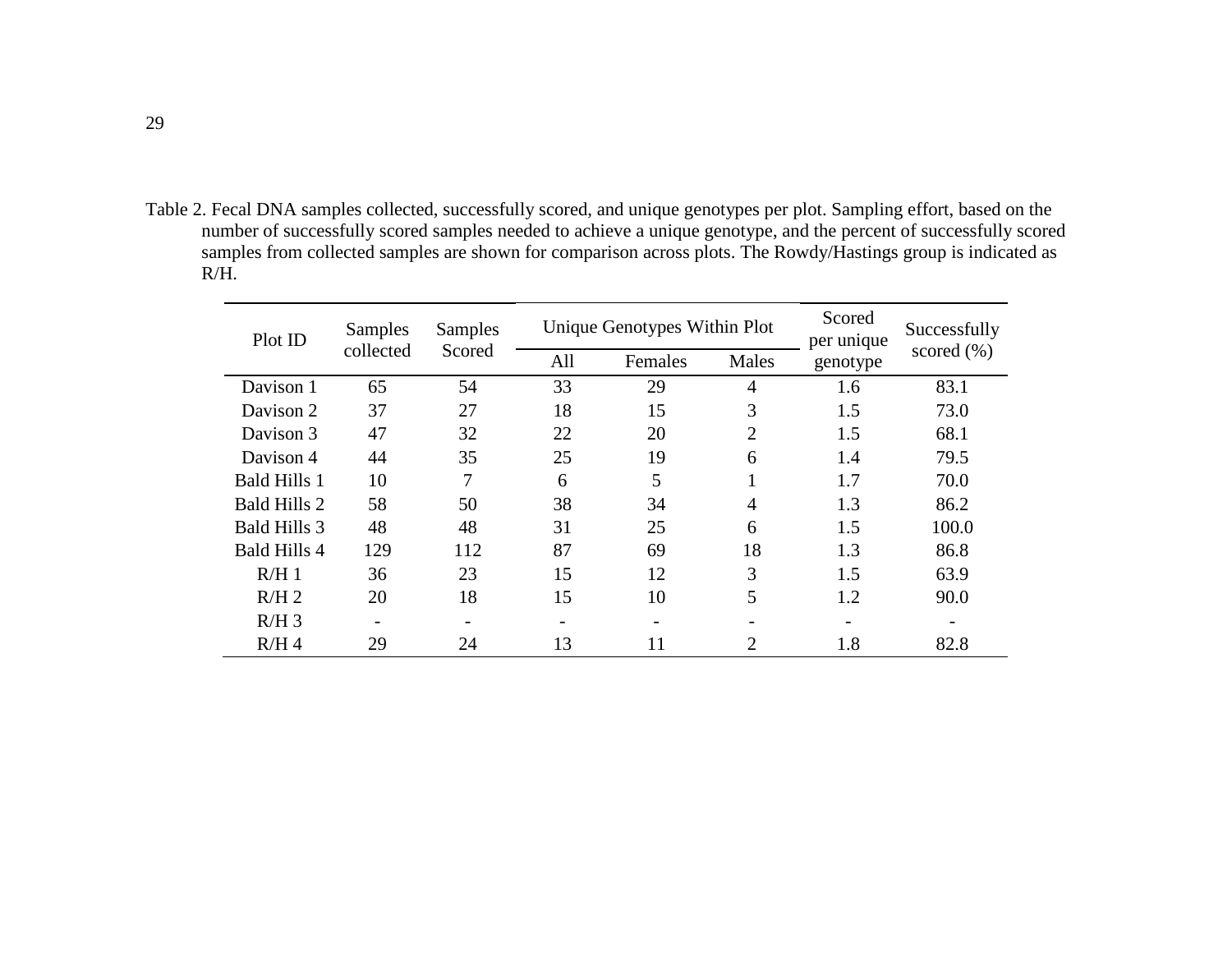|                | Females      |          | Males        |          |
|----------------|--------------|----------|--------------|----------|
| Plot           | Visual Count | Genotype | Visual Count | Genotype |
|                | 0.84         | 0.88     | 0.16         | 0.12     |
| $\overline{2}$ | 0.80         | 0.83     | 0.20         | 0.17     |
| 3              | 0.61         | 0.91     | 0.39         | 0.09     |
| 4              | 0.67         | 0.76     | 0.33         | 0.24     |

Table 3. Proportion of females and males in the Davison Meadows elk group indicated by visual counts (assuming a 50:50 sex ratio of calves) and subsequent genotyping of fecal DNA samples at plot sites.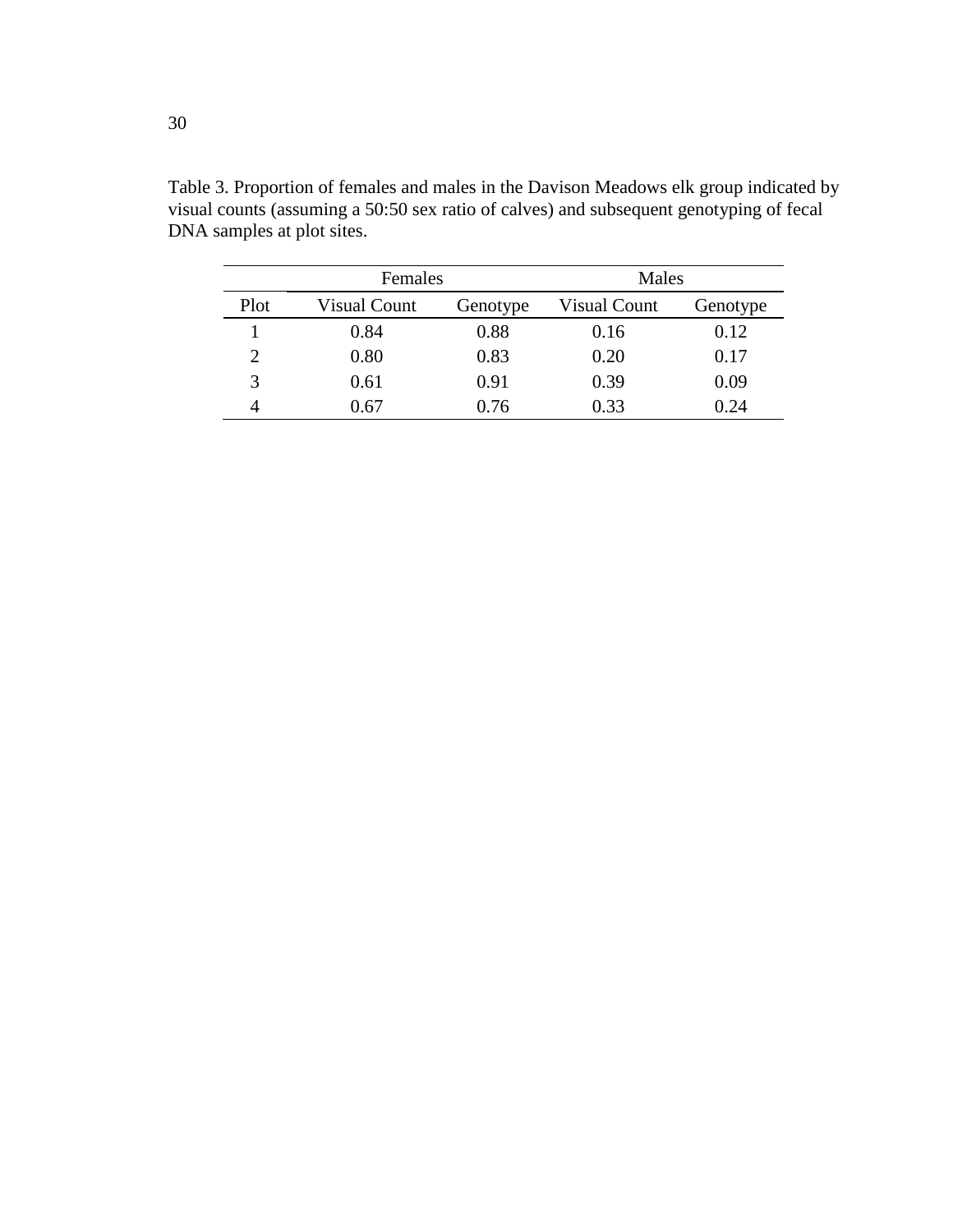

Recaptured from previous occasions Newly encountered Recaptured within plot  $(\geq 1)$ 

Figure 2. Capture rates of female elk genotypes across sampling occasions using FCR for three female elk groups in Humboldt and Del Norte counties, California. Shown are the number of repeat genotypes from previous occasions, unique genotypes captured for the first time within each capture occasion, and repeat captures within each occasion.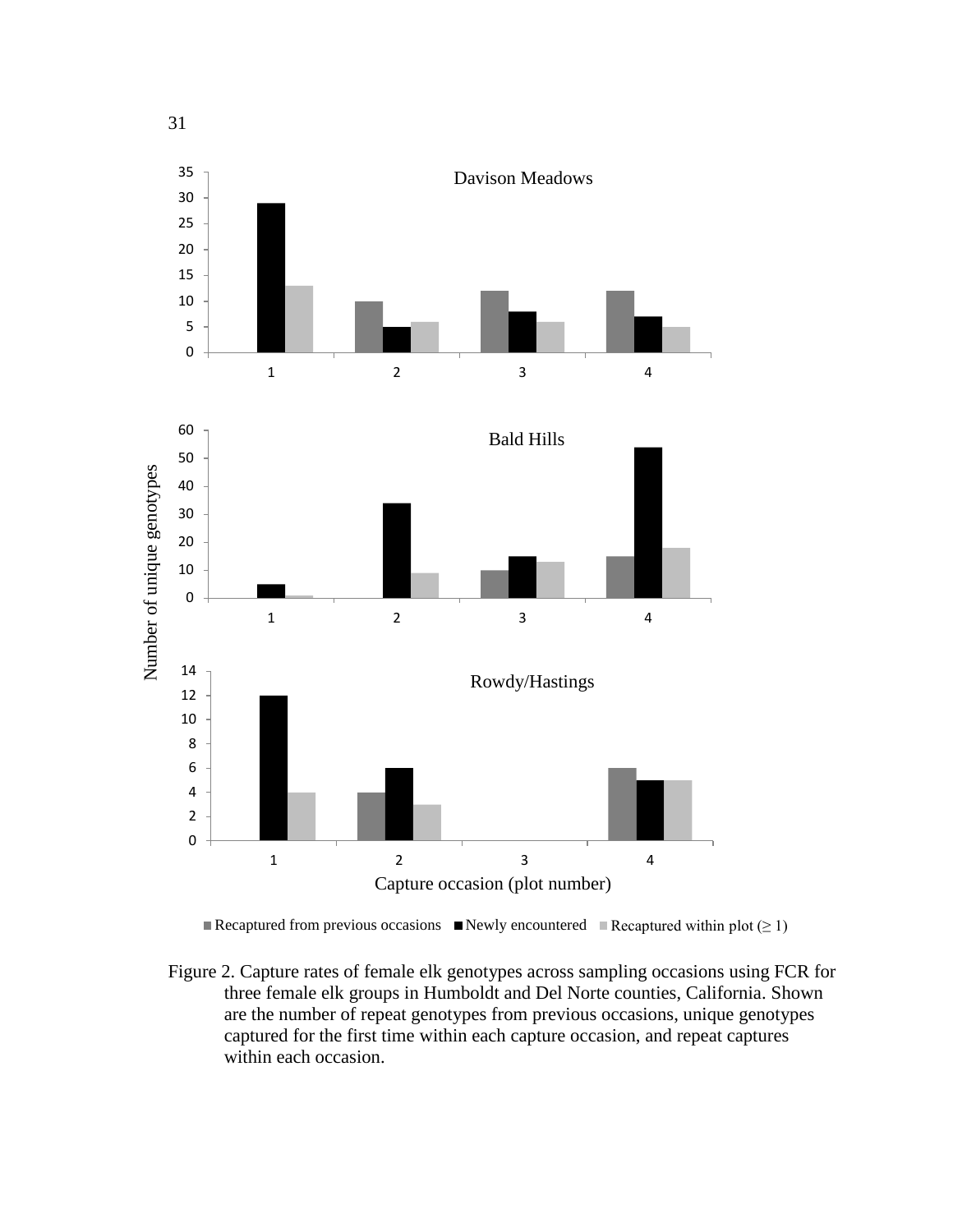## Group Size Estimates

For the Davison Meadows group, all heterogeneity models tested ranked higher than those that did not include the heterogeneity terms  $\pi$  and Het (Tables 4 and 5). These heterogeneity models also held all the model weight when compared to those without the  $\pi$  and Het terms. However, each of the finite mixture models had much higher standard errors and much larger 95% confidence intervals. Therefore, I separated the finite mixture models from those without the  $\pi$  or Het terms into two different model sets for subsequent model averaging of abundance estimates. Also, this separation was conducted to explore the effects of excluding individual heterogeneity during abundance estimates.

The highest-ranking finite mixture model for the Davison Meadows group held a model weight of 0.564 and produced estimates of 127.68 females and 30.65 males. (Table 4). This model consisted of occasion 1 having a unique capture probability  $(t_1)$ and occasions 2, 3, and 4  $(t_{234})$  being constrained to having equal capture probabilities. This model was tested since occasion 1 yielded a comparatively higher number of unique genotypes than all subsequent occasions. I also explored a model where occasions 1 and 2 had unique capture probabilities, and occasions 3 and 4 had equal capture probabilities; however, this parameterization was less parsimonious than the  $t_1 + t_{234}$  version, therefore it was removed from the set. Estimates of the  $\pi$  parameter for all finite mixture models indicated a much higher probability of individual elk being in mixture 1 of the two mixture groups (Table 6).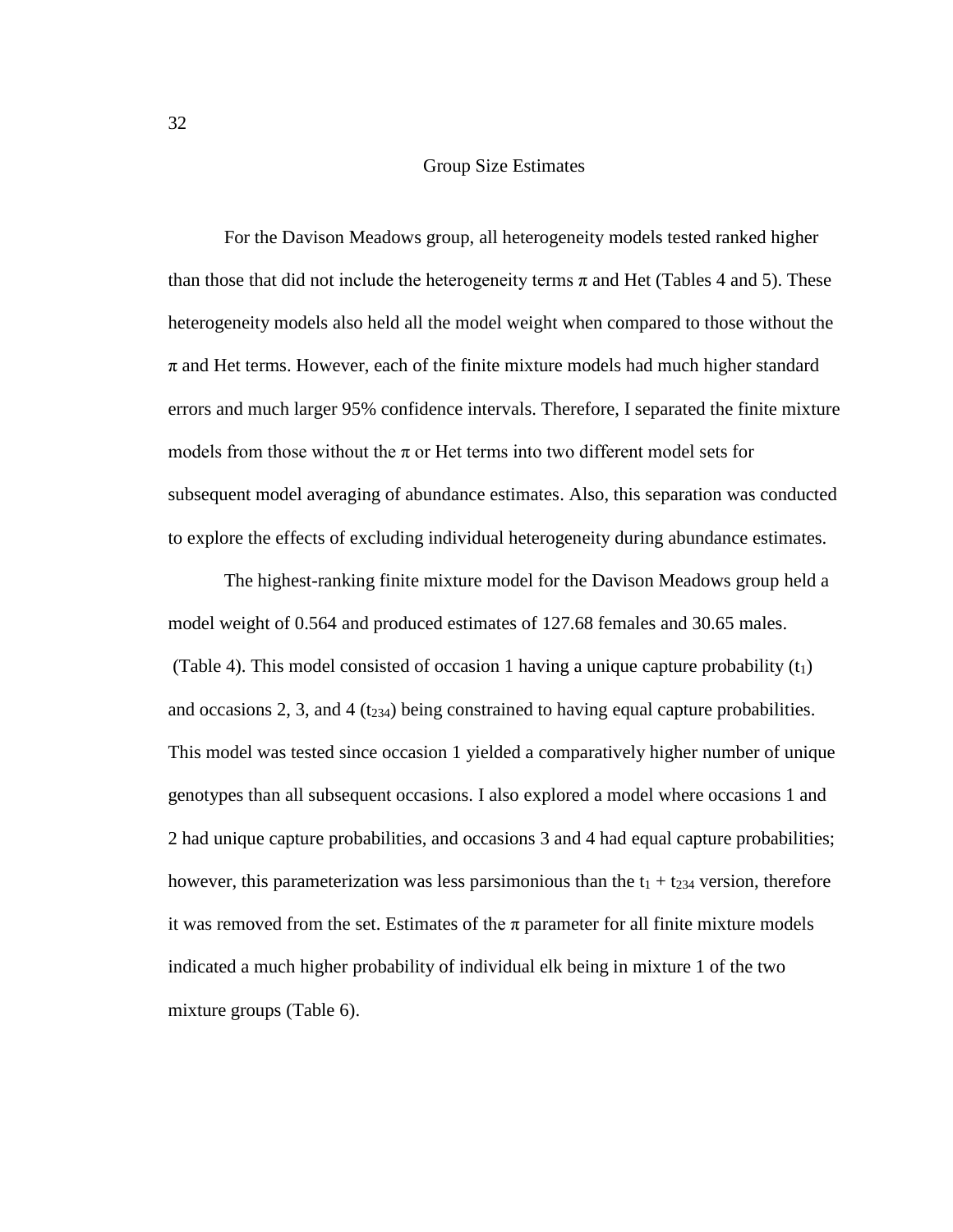The highest-ranking model for the Davison Meadows group without the heterogeneity terms was one where capture probability varied by sex (s) and the same occasion-specific parameterization as the top heterogeneity model (Table 5). The same model without the sex term also held high support, as did one that varied by sex alone. Full time variability (i.e., each capture occasion having a different capture probability), the dot model, and sex with full time variability all held less support. Averaging across models gave a point estimate of 63.2 female elk with a 95% confidence interval of 51.5 - 74.8 and 21.2 male elk with a 95% confidence interval of 1.8 - 40.6. Variance due to model uncertainty was 8.7% for females and 43.7% for males.

Each interval point estimate for females (45.6 - 49.2) (Table 7) was considerably lower than the 4-occasion estimates (Tables 4 and 5). No reliable model-averaged estimate for males was obtained for the first two intervals, as several models yielded extremely high point estimates.

All of the finite mixture models for the Bald Hills group performed poorly (i.e., they either resulted in low AICc scores or provided erroneously large point estimates) and were removed from the model set. A model which categorized occasions 1 and 4 with unique capture probabilities, whereas occasions 2 and 3 had equal capture probabilities, held the highest support (Table 5). This categorization was tested since occasion 4 yielded a comparatively high number of unique genotypes and occasion 1 yielded a comparatively lower number of unique genotypes (Table 2). The same model with the sex term (s) included also held high support. Model averaging gave a point estimate of 166.4 females with a confidence interval of 129.5 - 203.3 and 40.5 for males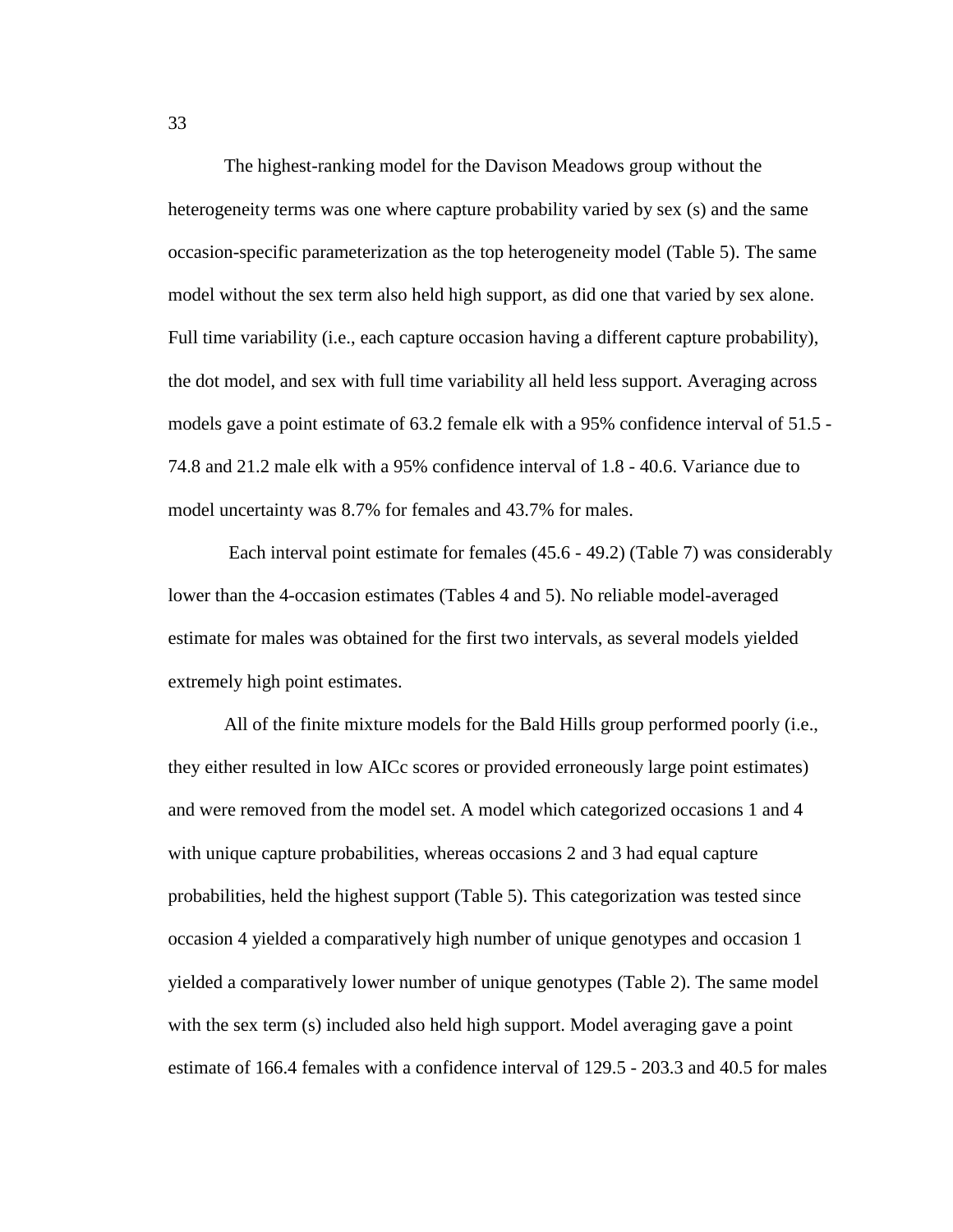with a confidence interval of 22.5 - 58.6. Model uncertainty was 1.1% and 31.0%, for females and males respectively.

Finite mixture models all performed poorly for the Rowdy/Hastings group as well and were removed from subsequent analysis. The dot model  $p = (.)$  held the highest support in this set (Table 5). Variability in capture probability by sex also held relatively high support. Full-time variability and group plus full-time variability held low support. Occasion specific parameterizations were also tested yet performed poorly since all occasions had relatively equal capture probabilities (Table 2). Model averaging gave an estimate of 33.5 females with a confidence interval of 21.3 - 45.8 and an estimate of 13.1 males with a confidence interval of 2.6 - 23.4. Variance due to model uncertainty was 2.3% and 28.6% for females and males, respectively.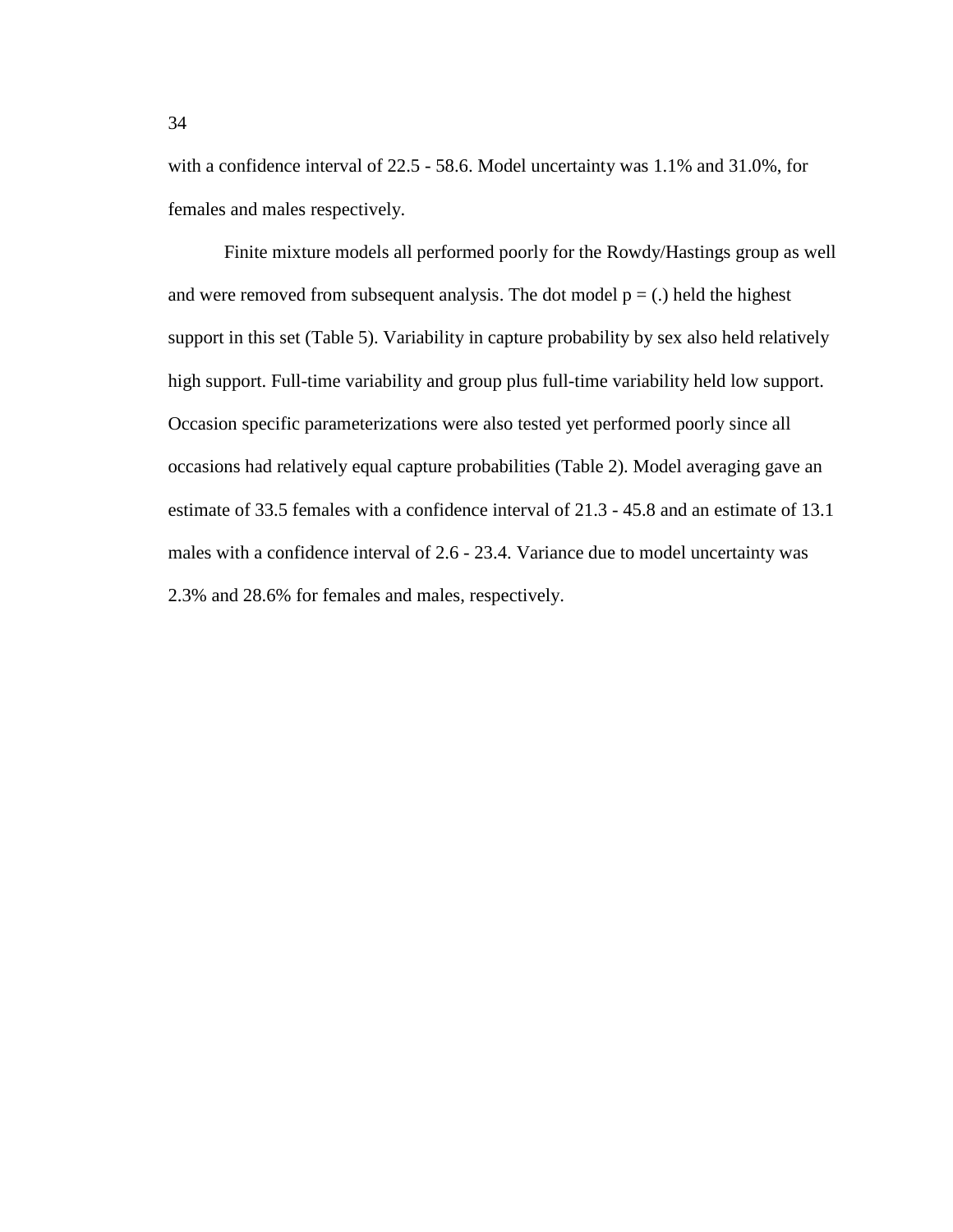Table 4. Top ranked model using Huggins' Heterogeneity "pi and p" closed capture modeling for measuring group size (N) of the Davison Meadows group between September 2017 and October 2017. Models were ranked based on Akaike's Information Criterion (AICc) and model weight (*wi*). Number of model parameters (K), and model deviances are shown for comparison.

| Model <sup>a</sup>              | AICc AAICc |  | Wi K Deviance                                                       | $-2LL$ | $N \, \mathrm{F}$              | <b>SE</b> | N <sub>M</sub> |  |
|---------------------------------|------------|--|---------------------------------------------------------------------|--------|--------------------------------|-----------|----------------|--|
| $p = \pi + Het + t_1 + t_{234}$ |            |  | 293.99  0.00  0.564  4  355.98  285.83  127.68  75.03  30.65  18.99 |        |                                |           |                |  |
| 95% C.I.                        |            |  |                                                                     |        | $65.82 - 431.36$ 15.57 -109.44 |           |                |  |

**a**Abbreviations:  $\pi$  = the probability an individual occurs in mixture A assuming a finite mixture of 2 probabilities (1-  $\pi$  being the probability of occurring in mixture B), Het  $=$  the capture probability of the two heterogeneity groups,  $s =$  sex, with male and females having separate capture probabilities,  $t =$  time representing each sampling occasion having a different capture probability or occasions grouped as having equal capture probability, and (.) = constant capture probability across occasions.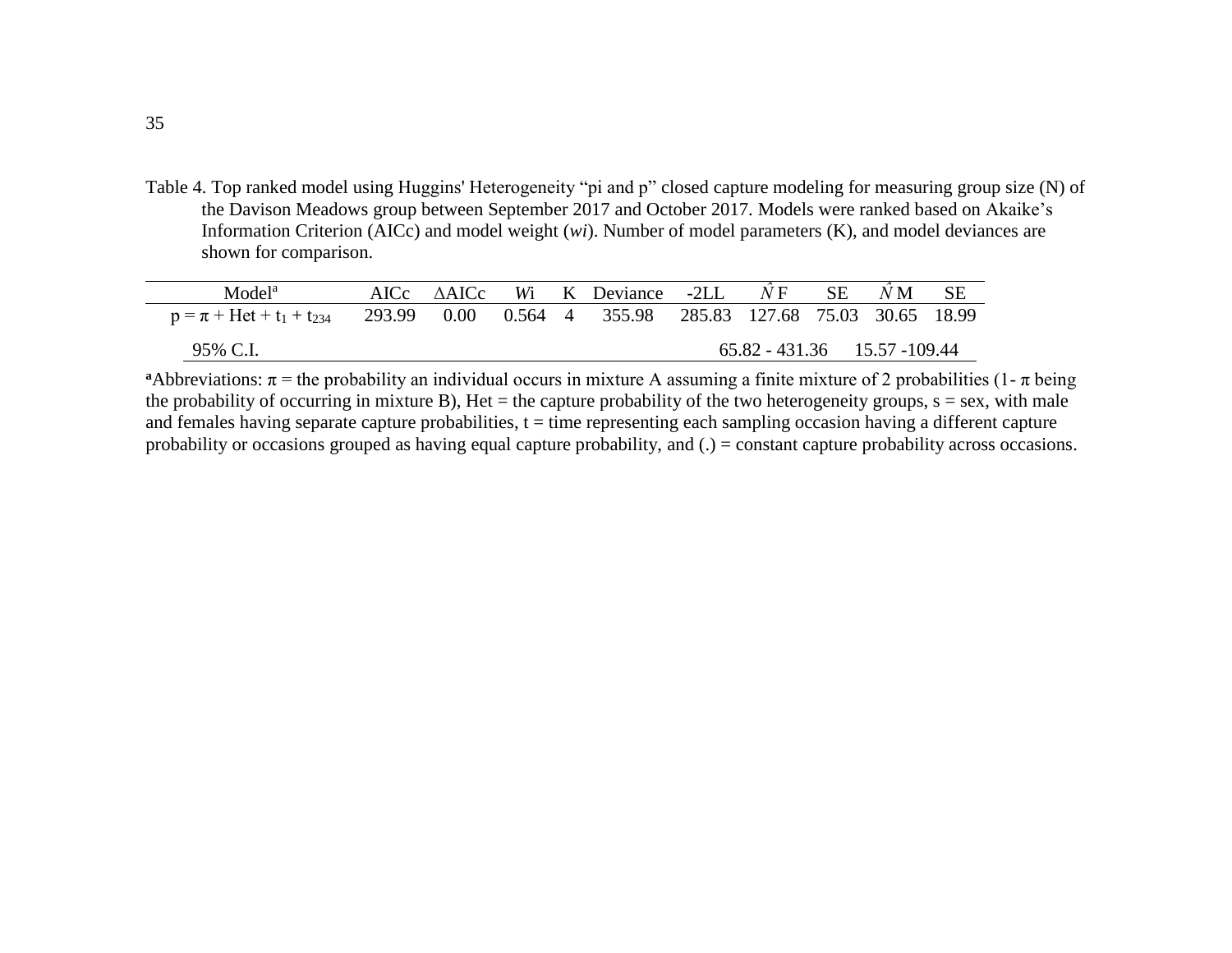Table 5. Top ranked models using Huggins' "p and c" for measuring group size (N) for three distinct Roosevelt elk groups in Humboldt and Del Norte counties, California, between September 2017 and January 2018. Models were ranked based on Akaike's Information Criterion (AICc) and model weight (*wi*). Number of model parameters (*K*) and model deviances are shown for comparison.

|                                   | <b>Davison Meadows</b> |                  |       |                |                |          |  |        |                     |           |             |           |
|-----------------------------------|------------------------|------------------|-------|----------------|----------------|----------|--|--------|---------------------|-----------|-------------|-----------|
| Model <sup>a</sup>                | AICc                   | $\triangle$ AICc | Wi    | K              |                | Deviance |  | $-2LL$ | $\hat{N}\, {\rm F}$ | <b>SE</b> | $\hat{N}$ M | <b>SE</b> |
| $p = s + t_1 + t_{234}$           | 306.93                 | 0.00             | 0.347 | $\overline{4}$ |                | 368.92   |  | 298.76 | 61.5                | 5.27      | 25.5        | 11.27     |
| $p = t_1 + t_{234}$               | 307.54                 | 0.61             | 0.256 | $\overline{2}$ |                | 373.65   |  | 303.49 | 65.02               | 6.16      | 15.61       | 2.40      |
| $p = s + t_1 + t_2 + t_3 + t_4$   | 308.36                 | 1.43             | 0.169 | 5              |                | 368.27   |  | 298.11 | 61.65               | 5.30      | 24.86       | 10.83     |
| $p = s$                           | 309.21                 | 2.29             | 0.111 | 2              |                | 375.32   |  | 305.16 | 62.36               | 5.52      | 25.47       | 11.27     |
| $p = t_1 + t_2 + t_3 + t_4$       | 310.08                 | 3.15             | 0.072 | $\overline{4}$ |                | 372.08   |  | 301.92 | 64.87               | 6.12      | 15.57       | 2.38      |
| $p = (.)$                         | 310.95                 | 4.02             | 0.046 | $\mathbf{1}$   |                | 379.09   |  | 308.93 | 65.72               | 6.35      | 15.78       | 2.47      |
| <b>Weighted Average</b>           |                        |                  |       |                |                |          |  |        | 62.96               |           | 21.68       |           |
| <b>Unconditional SE</b>           |                        |                  |       |                |                |          |  |        | 5.90                |           | 7.88        |           |
| 95% C.I.                          |                        |                  |       |                |                |          |  |        | 51.4-74.52          |           | 1.89-41.48  |           |
| Variance due to Model Uncertainty |                        |                  |       |                |                |          |  |        | 8.45%               |           | 39.08%      |           |
| <b>Bald Hills</b>                 |                        |                  |       |                |                |          |  |        |                     |           |             |           |
| Model                             | AICc                   | $\triangle AICc$ |       | Wi             | $\bf K$        | Deviance |  | $-2LL$ | $\hat{N}F$          | <b>SE</b> | $\hat{N}$ M | <b>SE</b> |
| $p = t_1 + t_{23} + t_4$          | 438.01                 | 0.00             |       | 0.338          | 3              | 878.40   |  | 431.96 | 167.15              | 18.8      | 39.34       | 6.23      |
| $p = s + t_1 + t_{23} + t_4$      | 438.21                 | 0.20             |       | 0.306          | $\overline{4}$ | 876.57   |  | 430.13 | 158.87              | 18.76     | 55.26       | 20.76     |
| $p = t_1 + t_2 + t_3 + t_4$       | 439.18                 | 1.18             |       | 0.187          | $\overline{4}$ | 877.55   |  | 431.10 | 166.98              | 18.19     | 39.30       | 6.23      |
| $p = s + t_1 + t_2 + t_3 + t_4$   | 439.39                 | 1.39             |       | 0.169          | 5              | 875.71   |  | 429.27 | 158.71              | 23.67     | 55.18       | 20.71     |
| $p = (.)$                         | 541.36                 | 103.35           |       | 0.000          | 1              | 985.80   |  | 539.35 | 197.87              | 25.09     | 46.61       | 8.28      |
| $p = s$                           | 541.63                 | 103.62           |       | 0.000          | $\overline{2}$ | 984.05   |  | 537.61 | 186.34              | 23.67     | 68.63       | 28.68     |
| Weighted Average                  |                        |                  |       |                |                |          |  |        | 163.16              |           | 46.88       |           |
| <b>Unconditional SE</b>           |                        |                  |       |                |                |          |  |        | 18.66               |           | 16.96       |           |
| 95% C.I.                          |                        |                  |       |                |                |          |  |        | 126.58-199.74       |           | 13.63-80.12 |           |
| Variance due to Model Uncertainty |                        |                  |       |                |                |          |  |        | 5.02%               |           | 40.20%      |           |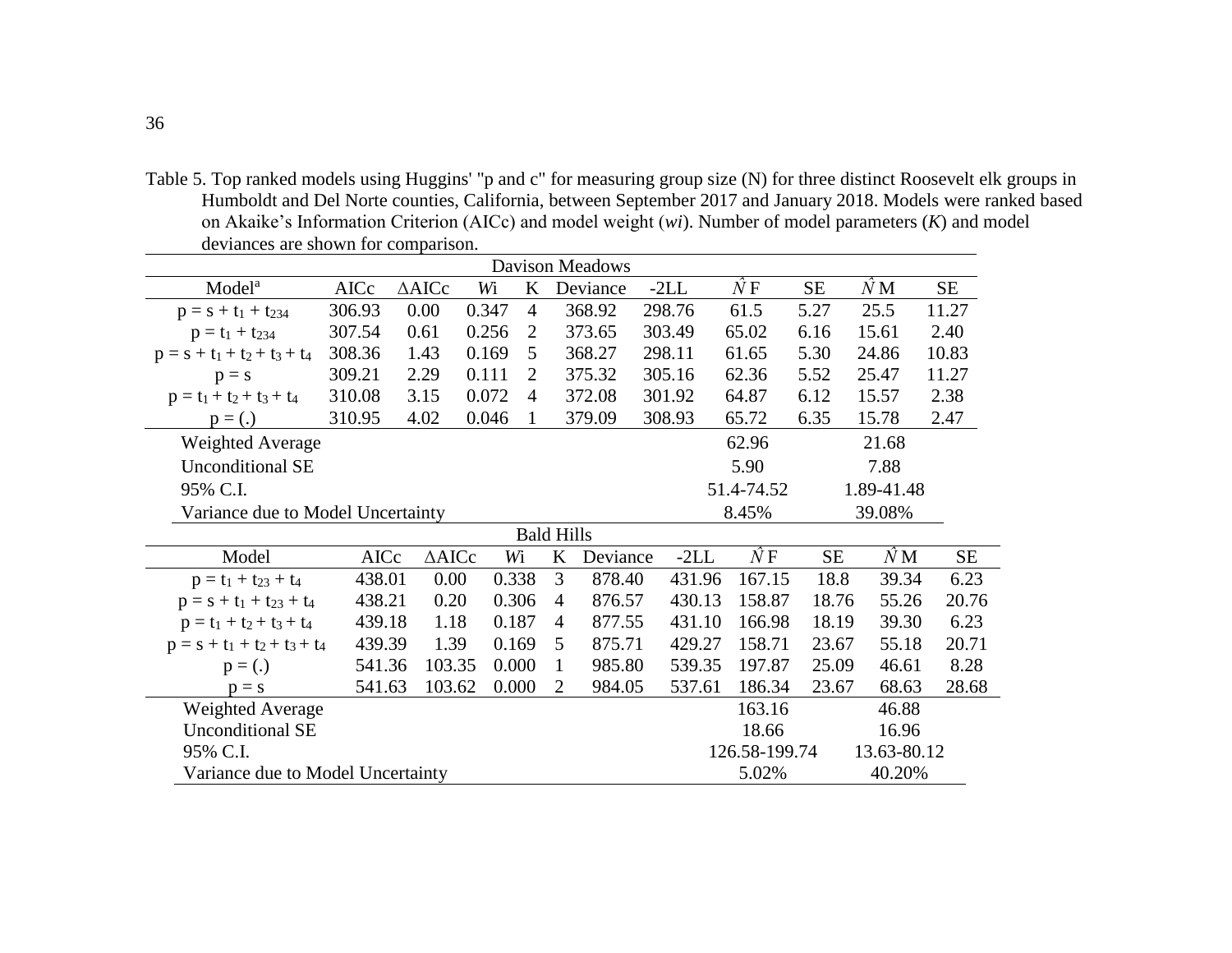| Rowdy/Hastings                    |        |                  |       |                       |          |        |             |           |             |           |
|-----------------------------------|--------|------------------|-------|-----------------------|----------|--------|-------------|-----------|-------------|-----------|
| Model                             | AICc   | $\triangle AICc$ | Wi    | K                     | Deviance | $-2LL$ | ŃΕ          | <b>SE</b> | $\hat{N}$ M | <b>SE</b> |
| $p = (.)$                         | 115.18 | 0.00             | 0.590 |                       | 139.80   | 113.14 | 34.15       | 6.34      | 11.89       | 2.94      |
| $p = s$                           | 116.6  | 1.42             | 0.290 | $\mathcal{D}_{\cdot}$ | 139.13   | 112.47 | 32.16       | 5.82      | 15.47       | 7.91      |
| $p = t_1 + t_2 + t_3 + t_4$       | 119.13 | 3.95             | 0.082 | 3                     | 139.53   | 112.86 | 34.09       | 6.31      | 11.86       | 2.92      |
| $p = s + t_1 + t_2 + t_3 + t_4$   | 120.65 | 5.47             | 0.038 | 4                     | 138.86   | 112.19 | 32.11       | 5.79      | 15.43       | 7.88      |
| Weighted Average                  |        |                  |       |                       |          |        | 33.49       |           | 13.06       |           |
| <b>Unconditional SE</b>           |        |                  |       |                       |          |        | 6.24        |           | 5.40        |           |
| 95% C.I.                          |        |                  |       |                       |          |        | 21.26-45.72 |           | 2.47-23.64  |           |
| Variance due to Model Uncertainty |        |                  |       |                       |          |        | 2.40%       |           | 28.40%      |           |

 $a$ Abbreviations:  $s =$  sex, with male and females having separate capture probabilities,  $t =$  time representing each sampling occasion having a different capture probability or occasions grouped as having equal capture probability, and (.) = constant capture probability across occasions.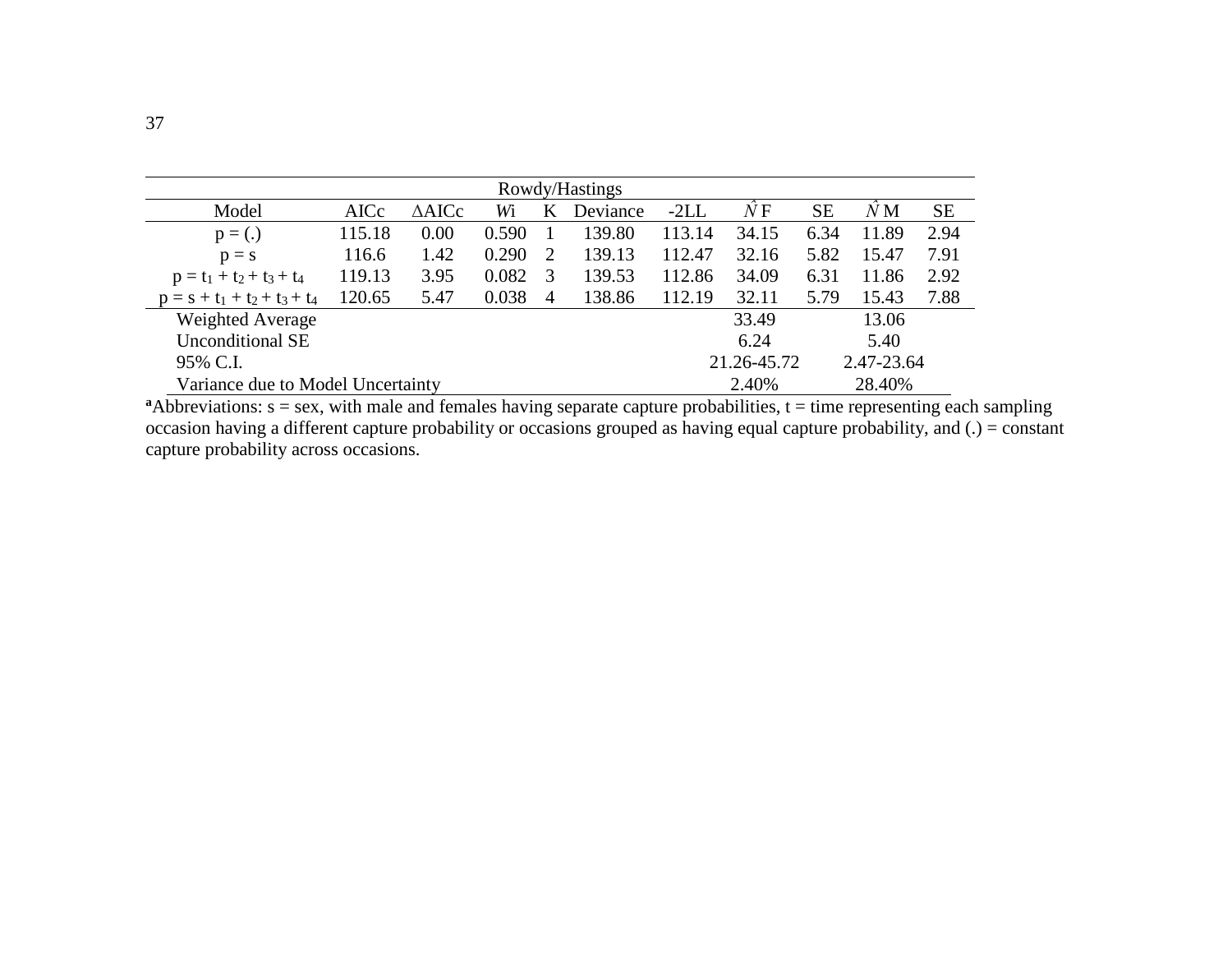Table 6. Estimates of the parameter  $\pi$  from all finite mixture models tested for the Davison Meadows group. This estimate indicated the probability of individuals occurring in mixture 1 of 2 mixture groups. Mixture 2 is estimated as  $(1 - \pi)$ . Models which included the (s) parameter have two estimates of  $\pi$  for females and males, respectively.

| Model                                   | π          |
|-----------------------------------------|------------|
| $p = \pi + Het + t_1 + t_{234}$         | 0.90       |
| $p = \pi + Het + t_1 + t_2 + t_3 + t_4$ | 0.90       |
| $p = \pi + H$ et                        | 0.90       |
| $p = \pi + s + Het + t_1 + t_{234}$     | 0.88, 0.97 |
| $p = \pi + s$ + Het + t                 | 0.88, 0.96 |
| $p = \pi + s + Het$                     | 0.88, 0.96 |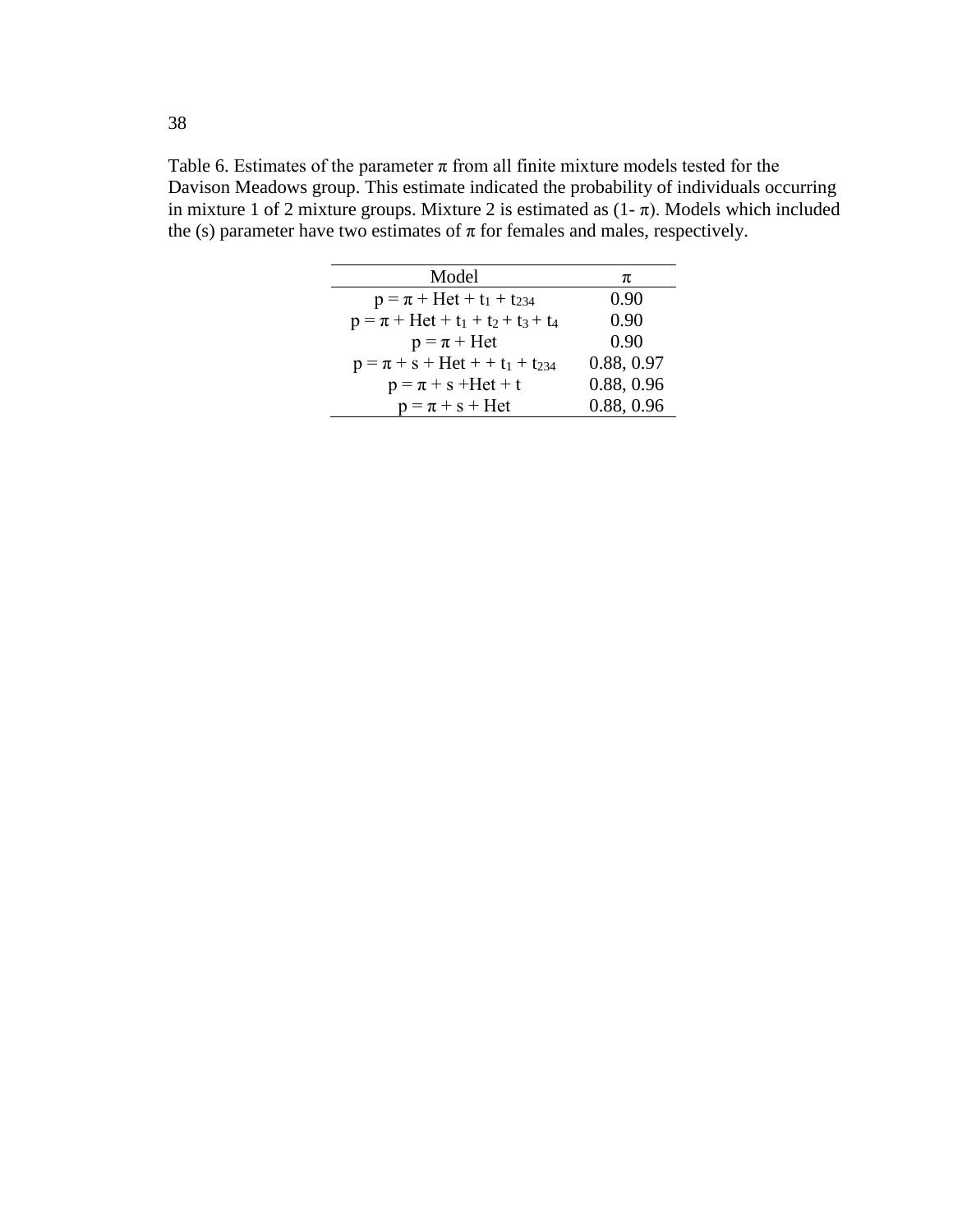Table 7. Top ranked models for measuring abundance (N) using only one subsequent capture occasion for the Davison Meadows elk group between September and October 2017. Models were ranked based on Akaike's Information Criterion (AICc) and model weight (*wi*). Number of model parameters (*K*), and model deviances are shown for comparison.

|                                                 |       |                  |       |                | 1st Two Occasions (15-17 September 2017) |        |                     |           |             |           |
|-------------------------------------------------|-------|------------------|-------|----------------|------------------------------------------|--------|---------------------|-----------|-------------|-----------|
| Model <sup>a</sup>                              | AICc  | $\triangle AICc$ | Wi    | K              | Deviance                                 | $-2LL$ | $\hat{N}\, {\rm F}$ | <b>SE</b> | $\hat{N}$ M | <b>SE</b> |
| $p = s + t_1 + t_2$                             | 80.75 | 0.00             | 0.875 | $\overline{2}$ | 195.49                                   | 76.60  | 45.03               | 6.95      |             |           |
| $p = t_1 + t_2$                                 | 85.11 | 4.46             | 0.099 | $\overline{2}$ | 199.85                                   | 80.96  | 49.26               | 8.88      | 10.15       | 2.64      |
| $p = s$                                         | 88.32 | 7.57             | 0.020 | $\overline{2}$ | 203.06                                   | 84.17  | 48.40               | 8.35      |             |           |
| $p = (.)$                                       | 90.58 | 9.83             | 0.006 | $\mathbf{1}$   | 207.42                                   | 88.53  | 53.92               | 10.62     | 11.11       | 3.16      |
| <b>Weighted Average</b>                         |       |                  |       |                |                                          |        | 45.57               |           |             |           |
| <b>Unconditional SE</b>                         |       |                  |       |                |                                          |        | 7.37                |           |             |           |
| 95% C.I.                                        |       |                  |       |                |                                          |        | 31.12-60.03         |           |             |           |
| Variance due to Model Uncertainty               |       |                  |       |                |                                          |        | 4.86%               |           |             |           |
| 2nd Two Occasions (17 September-5 October 2017) |       |                  |       |                |                                          |        |                     |           |             |           |
| Model                                           | AICc  | $\triangle$ AICc | Wi    | K              | Deviance                                 | $-2LL$ | $\hat{N}F$          | <b>SE</b> | $\hat{N}$ M | SE        |
| $p = s + t_1 + t_2$                             | 71.11 | 0.00             | 0.388 | $\overline{2}$ | 146.14                                   | 66.92  | 43.38               | 9.75      |             |           |
| $p = s$                                         | 71.72 | 0.62             | 0.285 | $\overline{2}$ | 146.76                                   | 67.53  | 43.75               | 9.92      |             |           |
| $p = (.)$                                       | 72.21 | 1.10             | 0.223 | $\mathbf{1}$   | 149.37                                   | 70.15  | 48.48               | 12.14     | 8.66        | 3.15      |
| $p = t_1 + t_2$                                 | 73.72 | 2.61             | 0.105 | $\overline{2}$ | 148.76                                   | 69.53  | 48.00               | 11.93     | 8.57        | 3.09      |
| <b>Weighted Average</b>                         |       |                  |       |                |                                          |        | 45.11               |           |             |           |
| <b>Unconditional SE</b>                         |       |                  |       |                |                                          |        | 10.85               |           |             |           |
| 95% C.I.                                        |       |                  |       |                |                                          |        | 23.84-66.37         |           |             |           |
| Variance due to Model Uncertainty               |       |                  |       |                |                                          |        | 5.29%               |           |             |           |
|                                                 |       |                  |       |                | 3rd Two Occasions (5-10 Oct 2017)        |        |                     |           |             |           |
| Model                                           | AICc  | $\triangle AICc$ | Wi    | K              | Deviance                                 | $-2LL$ | $\hat{N}F$          | <b>SE</b> | $\hat{N}$ M | <b>SE</b> |
| $p =(.)$                                        | 83.86 | 0.00             | 0.496 | 1              | 176.65                                   | 81.81  | 50.06               | 10.57     | 11.31       | 3.33      |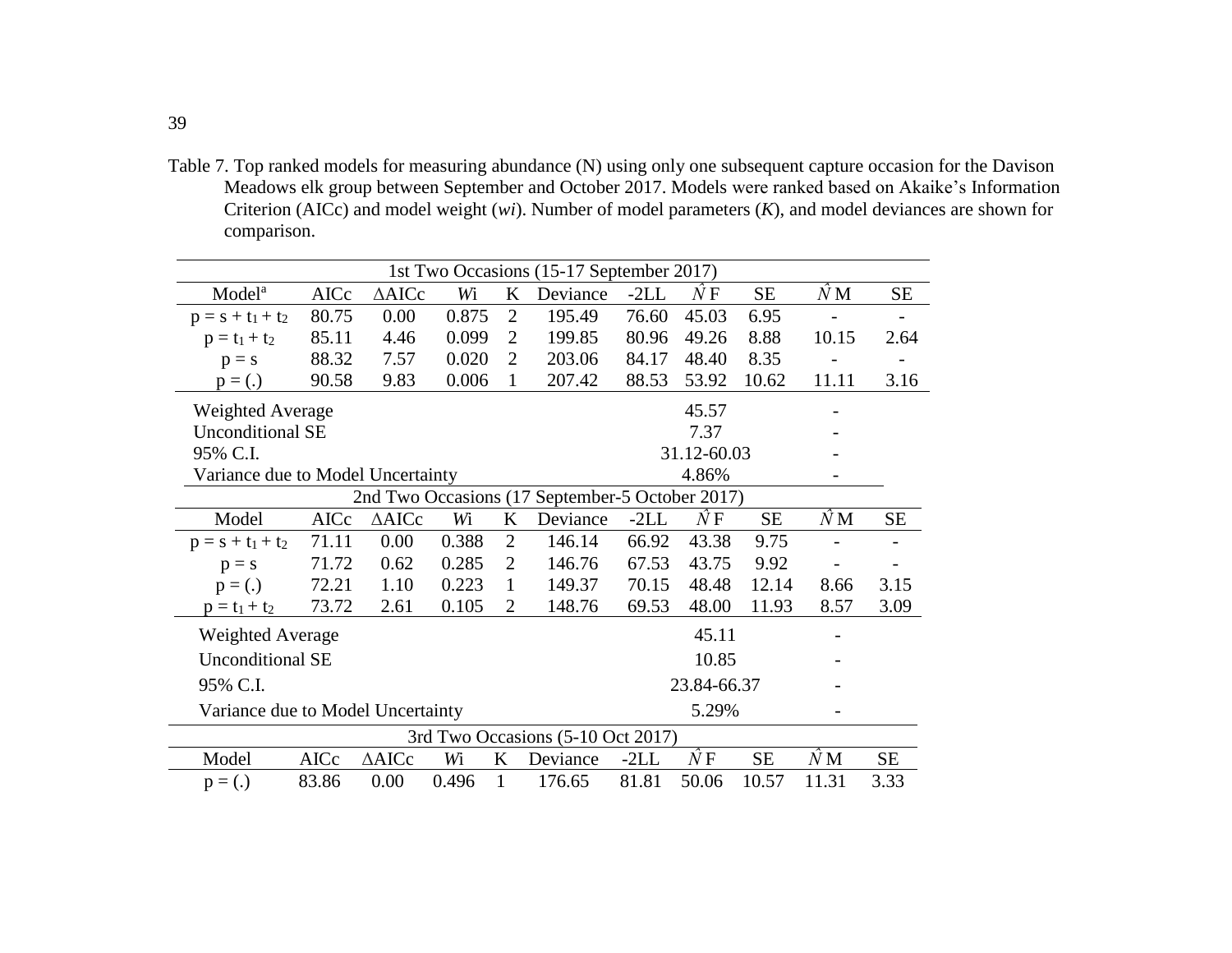| 3rd Two Occasions (5-10 Oct 2017)  |       |               |       |  |        |       |             |       |                 |       |
|------------------------------------|-------|---------------|-------|--|--------|-------|-------------|-------|-----------------|-------|
| $p = s$                            | 85.51 | 1.65          | 0.217 |  | 176.19 | 81.35 | 47.53       | 9.91  | 16.00           | 12.00 |
| $p = t_1 + t_2$                    | 85.66 | 1.80          | 0.202 |  | 176.34 | 81.50 | 49.85       | 10.49 | 11.26           | 3.30  |
| $p = s + t_1 + t_2$                | 87.37 | 3.51          | 0.086 |  | 175.88 | 81.04 | 47.35       | 9.83  | 15.91           | 11.89 |
| Weighted Average<br>49.24<br>12.71 |       |               |       |  |        |       |             |       |                 |       |
| <b>Unconditional SE</b>            |       | 10.42<br>7.46 |       |  |        |       |             |       |                 |       |
| 95% C.I.                           |       |               |       |  |        |       | 28.82-69.65 |       | $-1.91 - 27.34$ |       |
| Variance due to Model Uncertainty  |       |               |       |  |        |       | 1.33%       |       | 36.63%          |       |

 $a$ Abbreviations:  $s =$  sex, with male and females having separate capture probabilities,  $t =$  time representing each sampling occasion having a different capture probability or occasions grouped as having equal capture probability, and (.) = constant capture probability across occasions.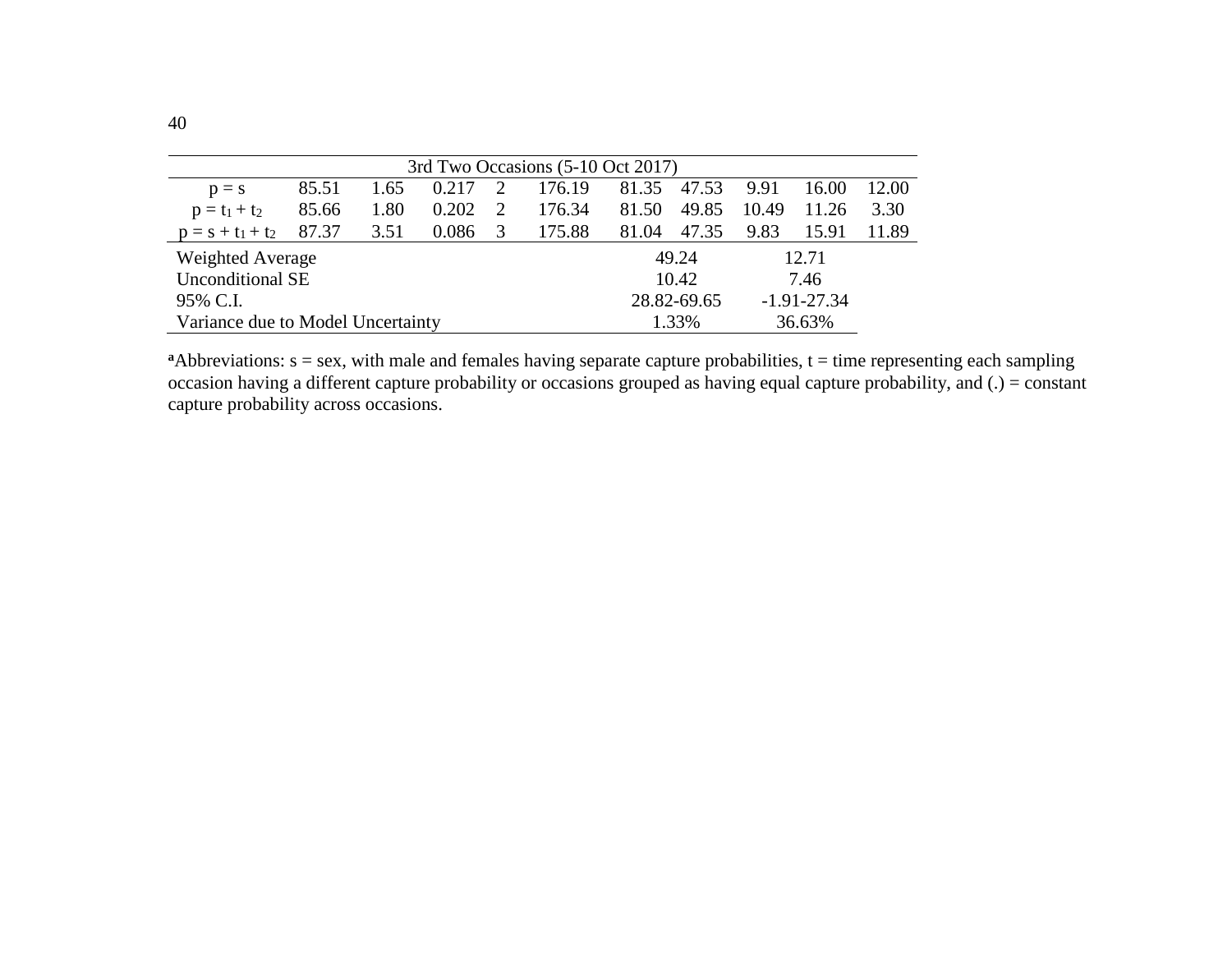Table 8. Estimates of females and males within elk groups from visual counts and closed capture-recapture modeling (excluding finite mixture models) using fecal DNA samples. Visual count estimates were made assuming a 50:50 sex ratio for calves.

|                   | Female              |        | Male                |       |  |
|-------------------|---------------------|--------|---------------------|-------|--|
| Elk Group         | <b>Visual Count</b> | FCR    | <b>Visual Count</b> | FCR   |  |
| Davison Meadows   | 49                  | 62.96  | 23                  | 21.68 |  |
| <b>Bald Hills</b> | $188 + *$           | 163.16 | $188 +$ *           | 46.88 |  |
| Rowdy/Hastings    | 32.5                | 33.49  | 11.5                | 13.06 |  |

\*Estimate is of males and females combined

41

j.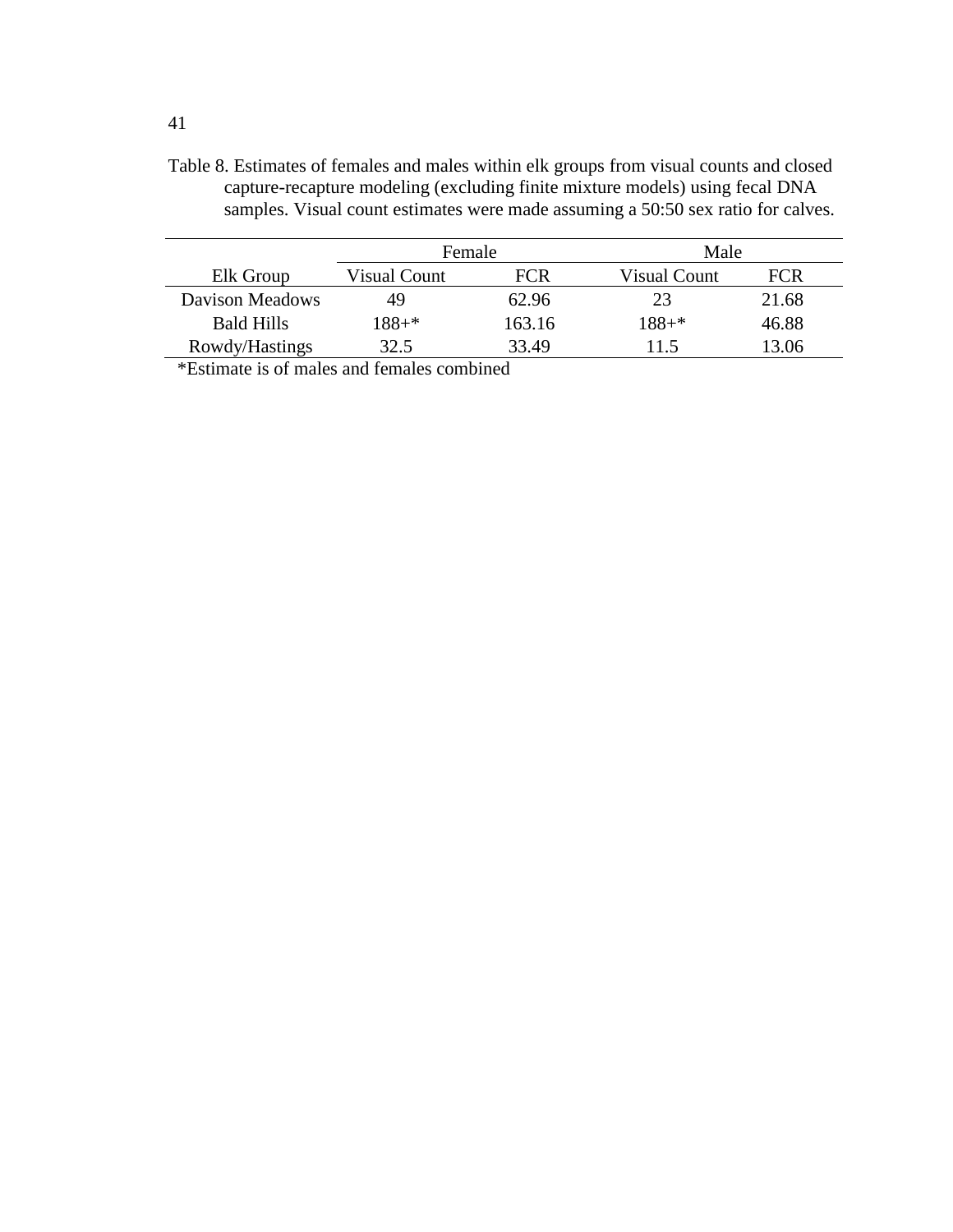Effect of Sample Size on Group Size Estimates

Simulating abundance estimates using the model Mth2 provided no reliable mean estimate at any subsample size; all mean estimates indicated group sizes larger than 1,000 individuals (Figure 3). Ninety-five percent confidence intervals increased as sample sizes grew for both sexes. Despite having high support using the full dataset, this model showed little precision in group size estimates across subsample sizes.

In contrast, conducting the simulation analysis with the reduced model  $p(.) = c(.)$ was much more precise in estimating group size across subsample sizes (Table 9). Group size estimates became more precise at 10 subsamples or more with slight increases in estimates occurring as sample size increased. Using only 5 randomly selected samples produced erroneous estimates with much larger confidence intervals.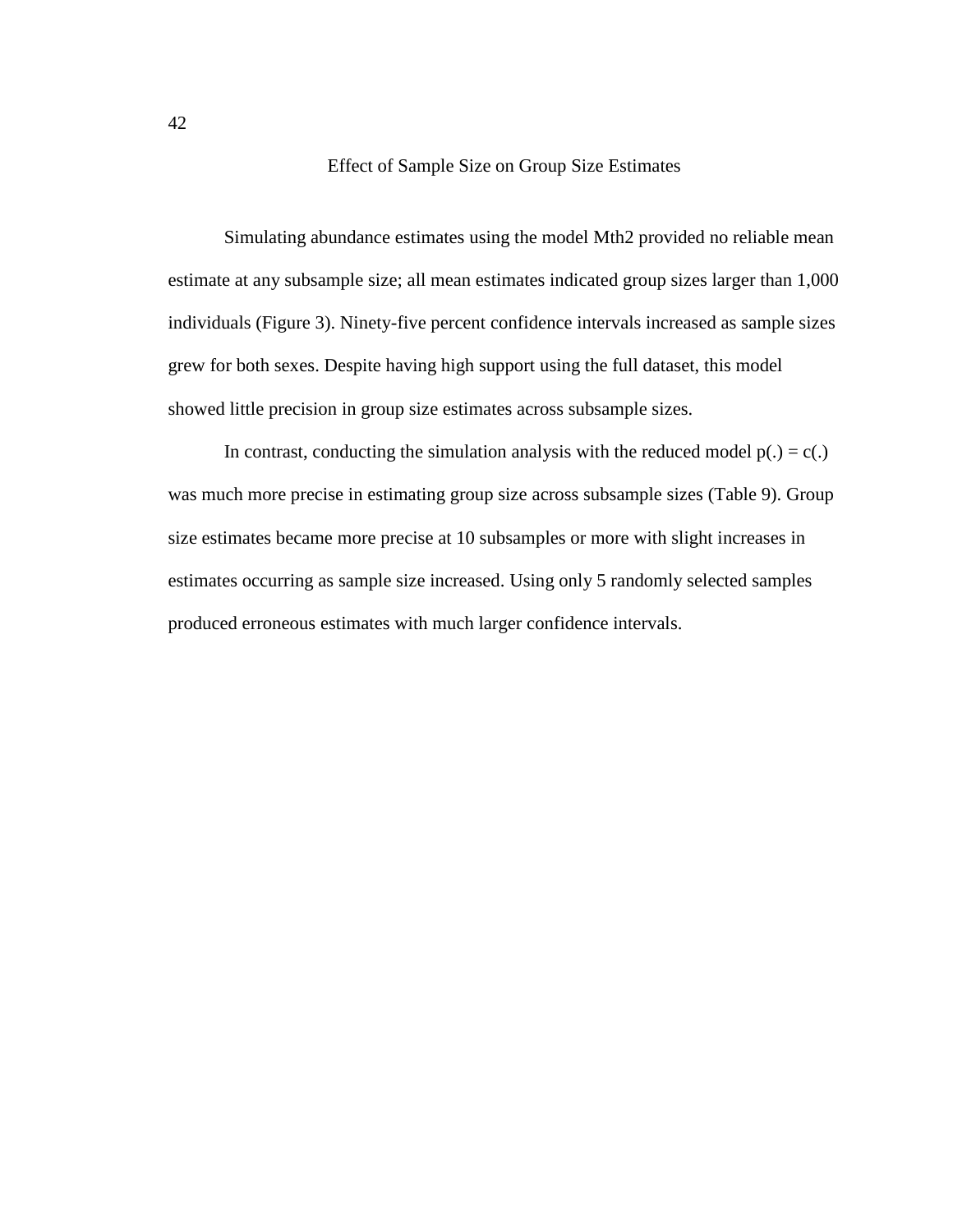

Figure 3. Results of simulation analyses using subsamples from each sampling occasion for the Davison Meadows group. Dots indicate the mean natural log (ln) population size of 1,000 iterations of each subsample size. Error bars indicate 95% confidence intervals. Estimates of N-hat using each model at the full sample are indicated by the reference line on each graph.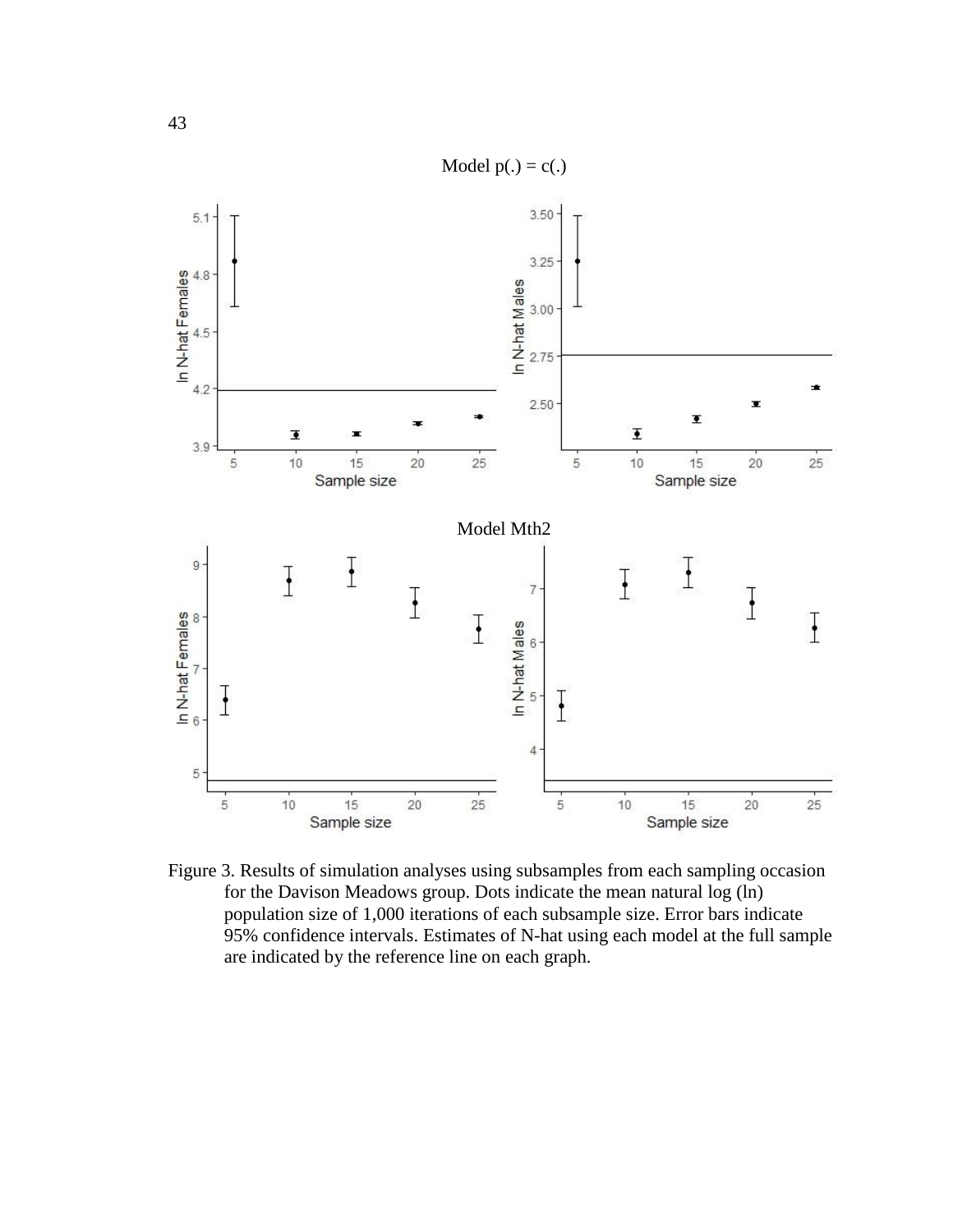Table 9. Range of estimates of group size for females and males within the Davison Meadows elk group using group abundance simulation analysis at various subsample sizes. Group size estimates were obtained running the model  $p(.) = c(.)$ at 1,000 iterations of each subsample size.

| Sample size |       | Range $N$ Females    | Range $\hat{N}$ Males |                      |  |  |
|-------------|-------|----------------------|-----------------------|----------------------|--|--|
|             | Min   | Max                  | Min                   | Max                  |  |  |
|             | 12.04 | $5.89 \times 10^{9}$ | 1.20                  | $1.54 \times 10^{9}$ |  |  |
| 10          | 21.19 | 208.10               | 1.89                  | 42.93                |  |  |
| 15          | 31.43 | 96.44                | 4.29                  | 26.74                |  |  |
| 20          | 37.47 | 89.63                | 5.32                  | 21.34                |  |  |
| 25          | 41.77 | 83.67                | 7.66                  | 21.34                |  |  |

44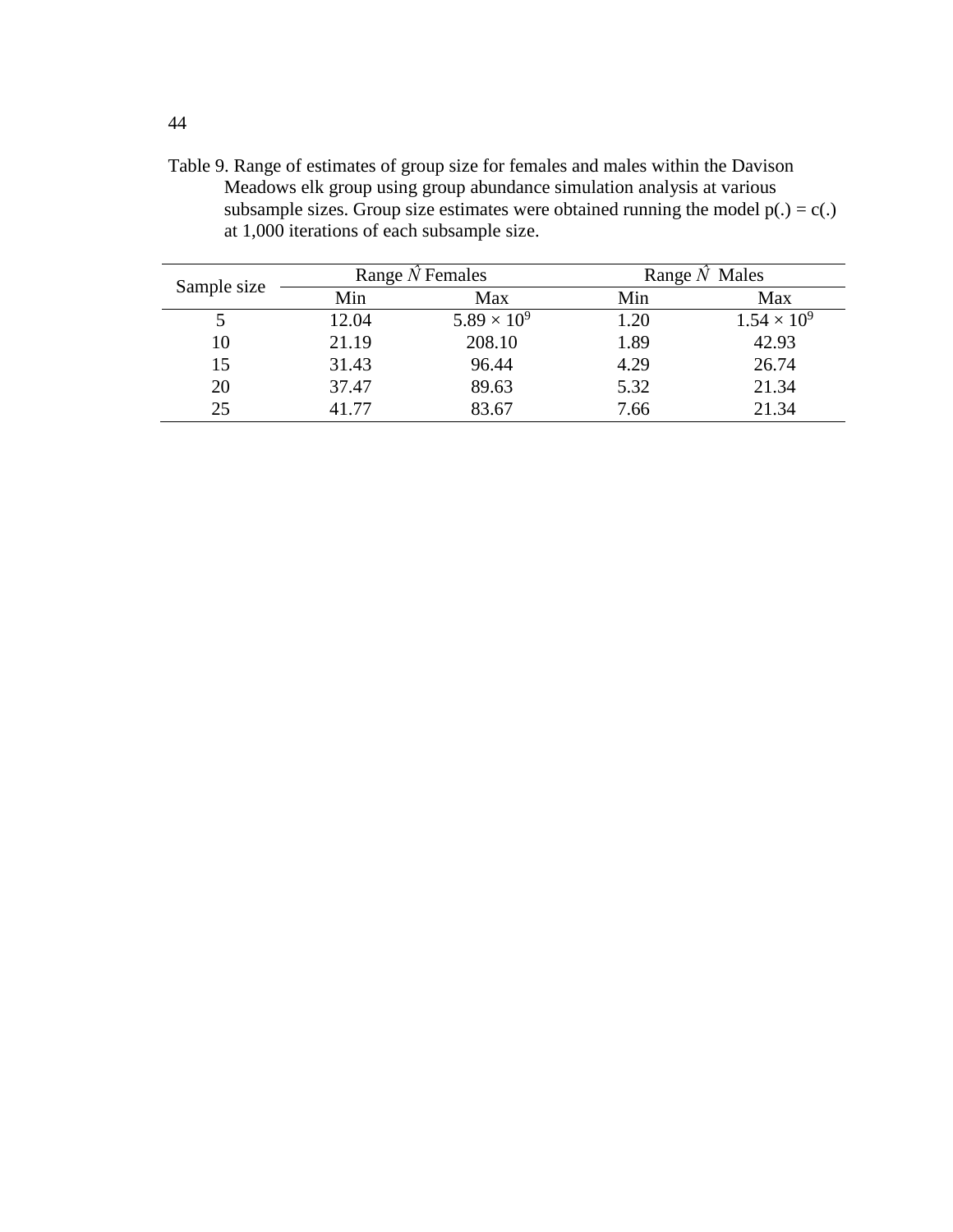## Pradel Modeling

Pradel modeling for the Davison Meadows group showed significant support for a fully open model, one where both the apparent survival (φ) and recruitment (*f*) terms were left unconstrained, suggesting that the group size was influenced by individuals entering and leaving the group during the sampling interval (Tables 10 and 11). This was indicated by high deviance compared to the fully closed model and was significant when considering the probability of obtaining its  $X^2$  statistic ( $p = 0.04$ ) (i.e., the probability of obtaining its  $X^2$  if there was no difference in fit between both models) using LRT in Program MARK. A model where the female segment was open and the male segment was closed also showed significant deviance from the reduced model ( $p = 0.01$ ), suggesting that females entered and left the group during the sampling interval. All other parameterizations held less support.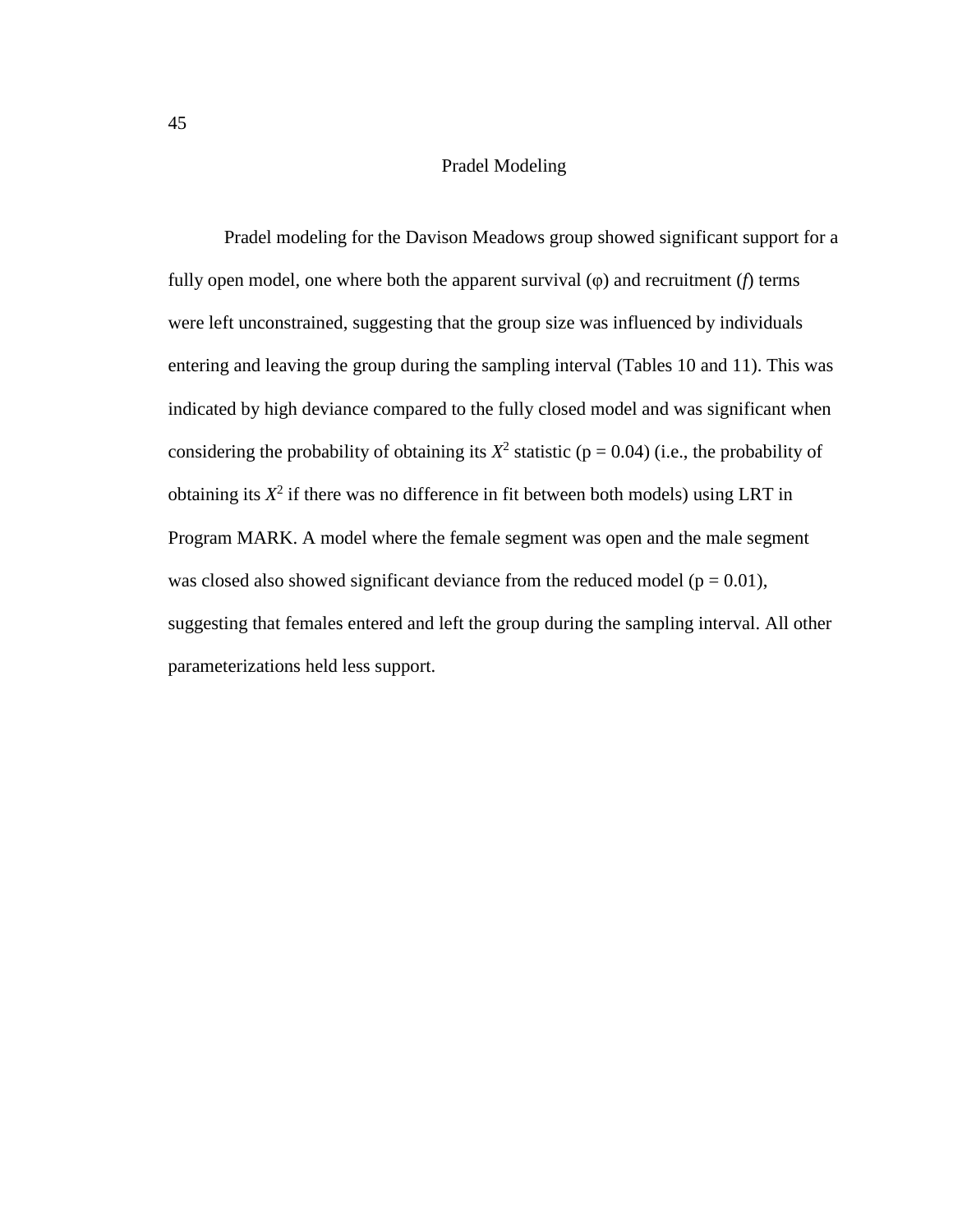Table 10. Results of Pradel models used to assess the assumption of closure for the Davison Meadows group. Models were ranked based on deviance from the constrained model,  $\varphi_t g_t p_t f_t$  where apparent survival ( $\varphi$ ) was set to 1 and recruitment (*f*) was set to 0. Models were compared using a likelihood ratio test (LRT) in program MARK. P-values indicate the probability of arriving at the  $X^2$ statistic if there was no difference in model fit. P values are bolded when < 0.05.

| Model                         | AICc   | K              | Deviance | $X^2$    | DF                          | P                        |
|-------------------------------|--------|----------------|----------|----------|-----------------------------|--------------------------|
| Both sexes closed             | 307.19 | $\overline{4}$ | 298.76   |          |                             |                          |
| Both sexes open               | 306.58 | 8              | 288.96   | 9.80     | $\overline{4}$              | 0.04                     |
| $M(f)$ open, rest closed      | 306.46 | 6              | 293.54   | 5.22     | 2                           | 0.07                     |
| $F(f)$ open, rest closed      | 307.3  | 6              | 294.38   | 4.38     | $\overline{2}$              | 0.11                     |
| F φ open, rest closed         | 311.78 | 7              | 296.53   | 2.23     | 3                           | 0.53                     |
| M open, F closed              | 311    | 6              | 298.07   | 0.69     | $\overline{2}$              | 0.70                     |
| $M \varphi$ open, rest closed | 314.01 |                | 298.76   | $\Omega$ | 3                           | $\overline{\phantom{0}}$ |
| M closed, F open              | 302.57 | 6              | 302.57   | 9.11     | $\mathcal{D}_{\mathcal{L}}$ | 0.01                     |
|                               |        |                |          |          |                             |                          |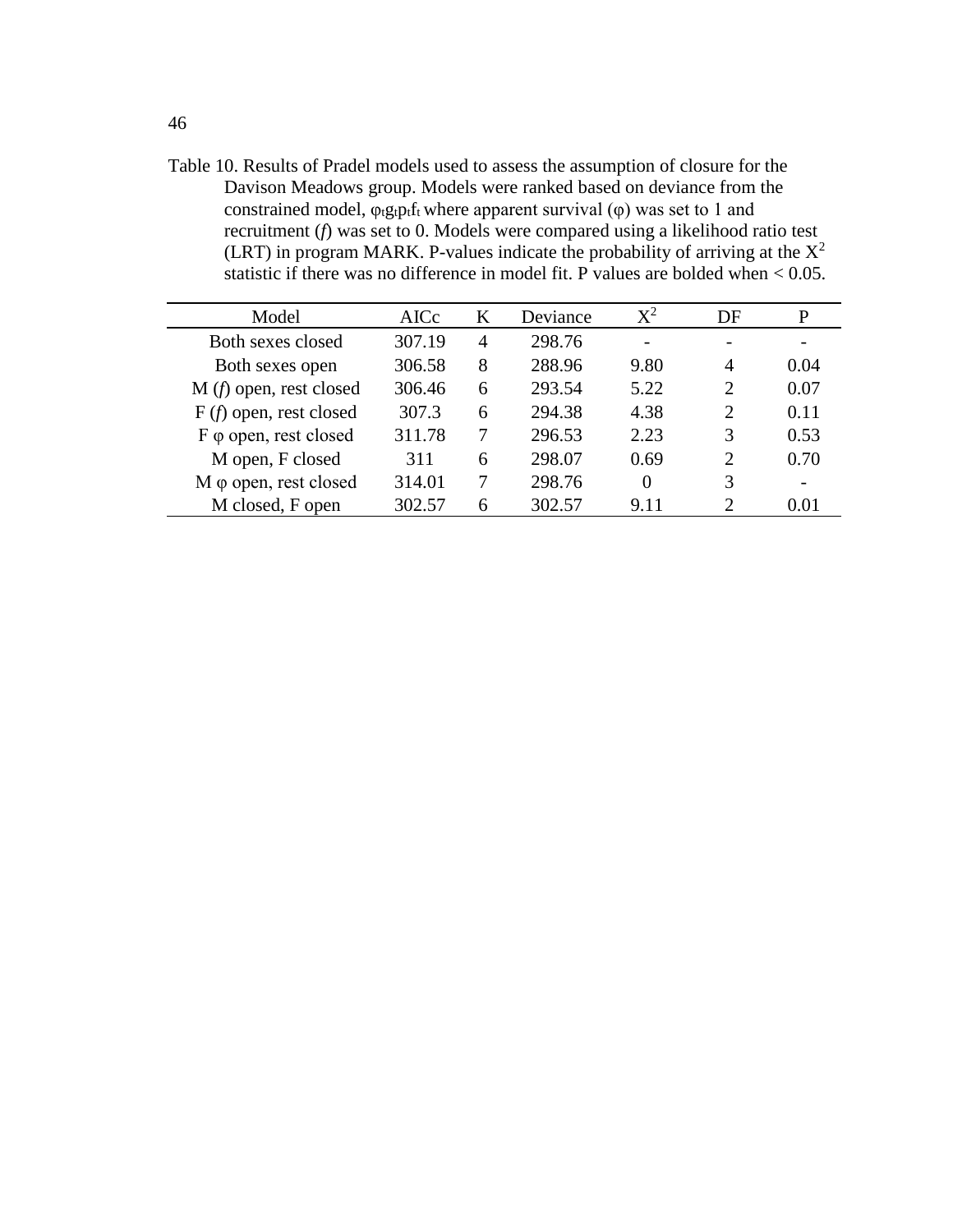Table 11. Estimates of apparent survival (φ) and recruitment (*f*) for each sex using the most supported Pradel models for the Davison Meadows group. Apparent survival was used to estimate the probability of elk leaving the group whereas recruitment was used to estimate the probability of elk entering the group.

| Model            |      | $\varphi$ Females $\varphi$ Males f Females | f Males |
|------------------|------|---------------------------------------------|---------|
| Both sexes open  | 0.76 | 0.31                                        | 0.27    |
| M closed, F open | 0.76 | 0.31                                        | 0.00    |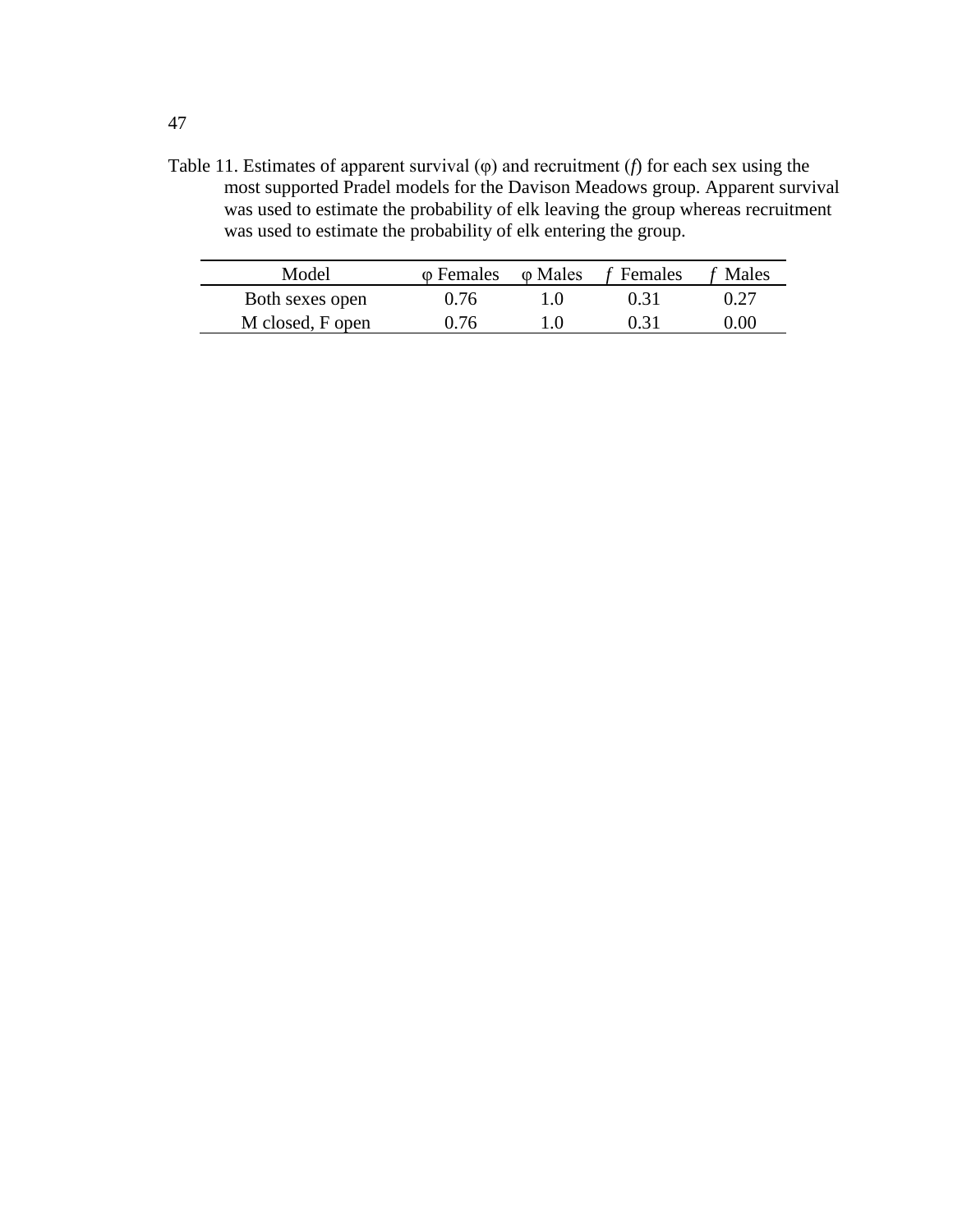Influence of Space Use on Detection Probability

Using the Davison Meadows cow's GPS collar data, Plot 1 was indicated as the most highly utilized site when compared with other plots for all intervals of collar data (Table 12, Figure 4). This was also the site where the highest number of unique genotypes was identified for the group (Table 2). The remaining plots showed less consistency across collar data intervals with respect to intensity of use.

Similarly, the Bald Hills cow's GPS data indicated that Plot 4 was the most heavily utilized site across all intervals of collar data when compared with other plots (Table 12). This was also the location where the highest proportion of unique genotypes was identified when compared to other plots for this group (Table 2). Plots 1, 2, and 3 for the Bald Hills group fell on much lower intensity of use areas (>75% isopleth values) for all intervals of collar data.

Plot 4 for the Rowdy/Hastings group was indicated as the most heavily used site across all intervals when compared to other plots (Table 12). However, this site yielded the lowest number of unique genotypes per plot where samples were collected (Table 2). Plots 1, 2, and 3 fell on varying isopleth values across all intervals of collar data.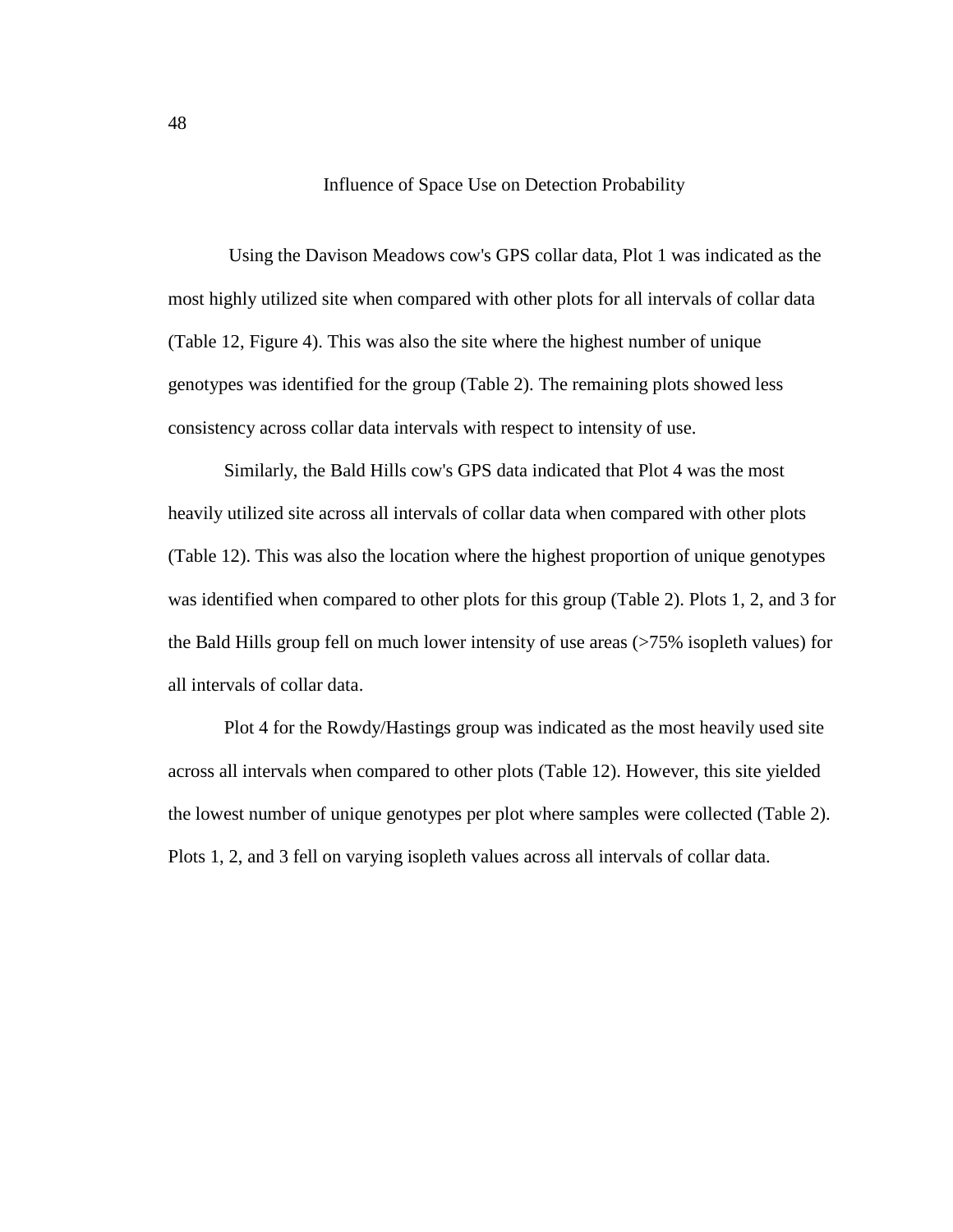

Figure 4. Example of a-LoCoH intensity of site use maps constructed using location data from the GPS-collared elk cow in the Davison Meadows group. Shown are maps using 1, 2, 3, and 4 weeks of location data prior to the hour of fecal DNA sampling at occasion 1. All other occasions were analyzed in the same manner to determine the isopleth values they were located on across the four intervals of collar data.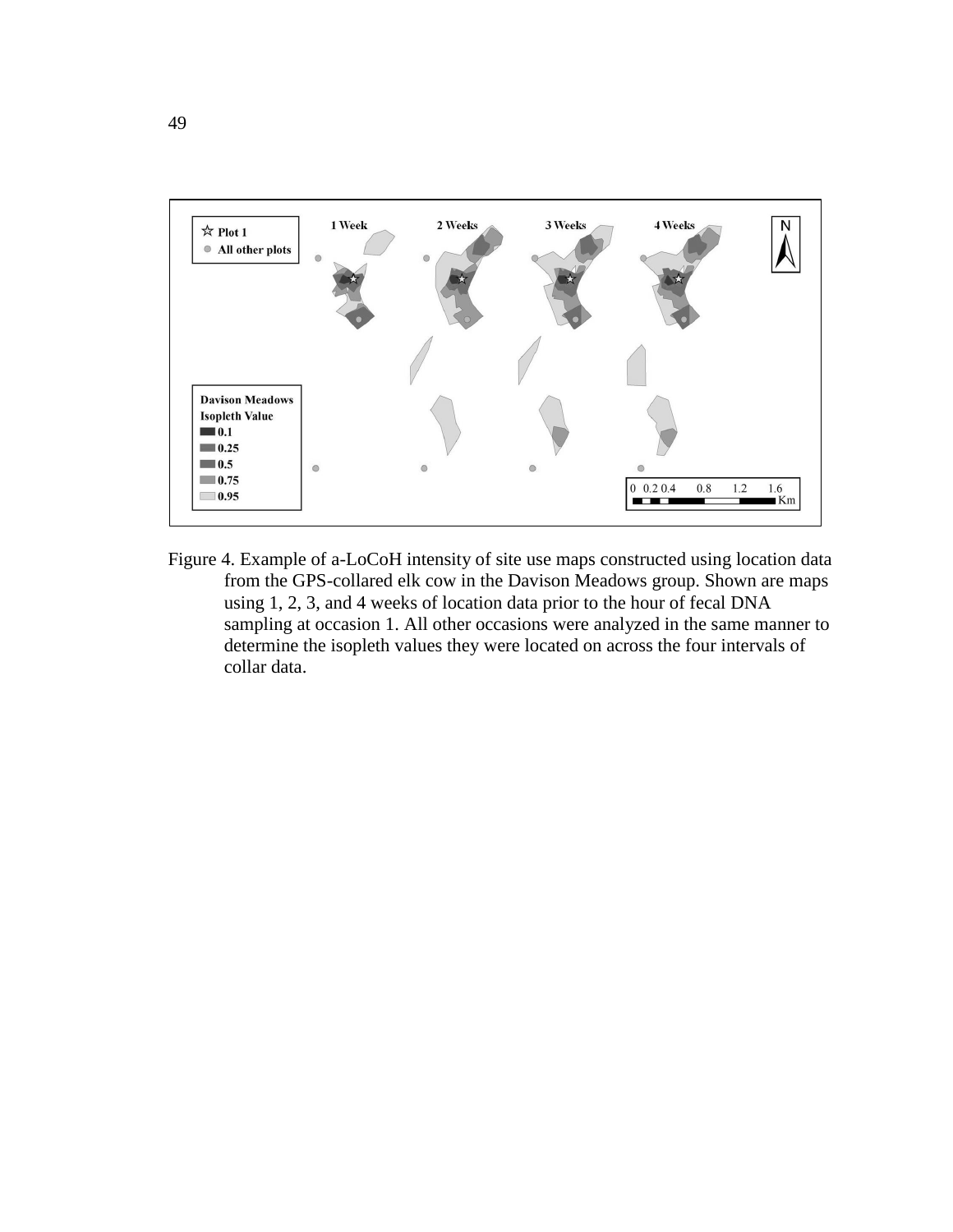Table 12. The most heavily utilized plots by the three elk cows as indicated through different intervals of time (1 - 4 weeks of GPS collar data) in LoCoH. Values indicate detection probability (LoCoH $\hat{p}$  as 1 - the isopleth value each plot fell on). Actual detection probabilities (Unique Genotype  $\hat{p}$ ), shown as the proportion of unique genotypes across all plots for the group, are included for comparison. Numbers in parentheses indicate on a scale of 1 (most productive) to 4 (least productive) each plot ranked in capture probability considering unique genotypes detected for the group.

| <b>Davison Meadows</b> | $LoCoH \hat{p}$ |      |      |      | Unique Genotype p         |             |             |
|------------------------|-----------------|------|------|------|---------------------------|-------------|-------------|
| Plot 1                 |                 |      | 3    | 4    | Females                   | Males       | <b>Both</b> |
|                        | 0.63            | 0.75 | 0.75 | 0.75 | 0.35                      | 0.27<br>(2) | 0.34(1)     |
| <b>Bald Hills</b>      | $LoCoH \hat{p}$ |      |      |      | Unique Genotype p         |             |             |
| Plot 4                 |                 | റ    | 3    | 4    | Females                   | Males       | <b>Both</b> |
|                        | 0.50            | 0.50 | 0.25 | 0.25 | 0.52                      | 0.62(1)     | 0.54(1)     |
| Rowdy/Hastings         | $LoCoH \hat{p}$ |      |      |      | Unique Genotype $\hat{p}$ |             |             |
| Plot 4                 |                 | ◠    | 3    | 4    | Females                   | Males       | <b>Both</b> |
|                        | 0.90            | 0.90 | 0.90 | 0.90 | 0.33                      | 0.20(3)     | 0.30(2)     |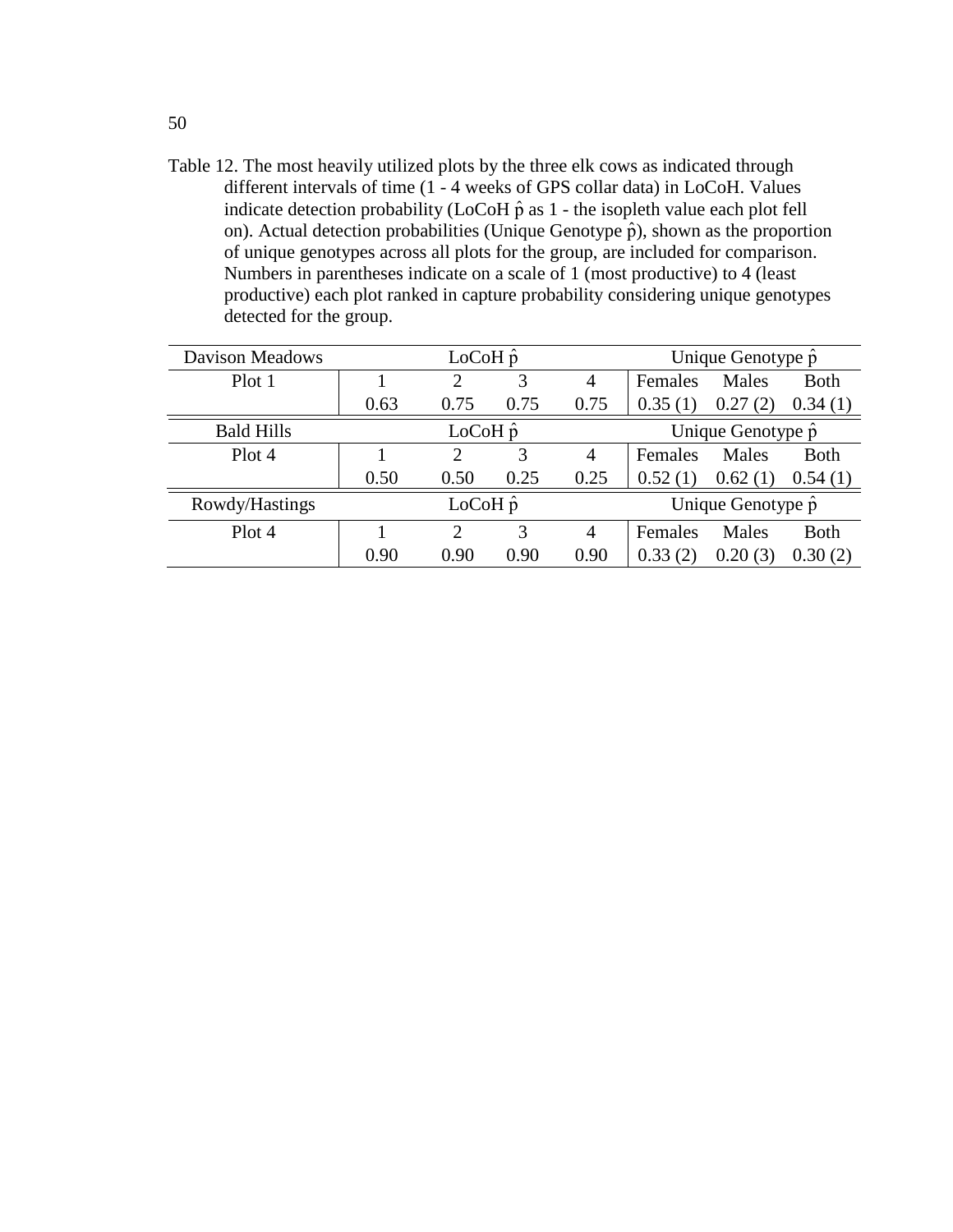## DISCUSSION

Using a targeted sampling effort for fecal DNA collection was largely successful in capturing female-centric social groups within each of the home ranges analyzed in this study (Tables 2 and 3). This was largely reflective of the typical ecology of adult females traveling with one another during the fall season (Bowyer 1981, Weckerly 1999). In addition, the high recapture of individuals from prior capture occasions indicates that using GPS-collar data from each representative elk cow was efficient in determining locations where their respective social groups could be captured for FCR estimates of group size (Figure 2) (Hettinga et al. 2012).

Genotyping Roosevelt elk through fecal DNA samples using previously established microsatellite markers from tule elk was successful in distinguishing individual sex and genetic profiles (Sacks et al. 2016) (Table 2). This is the first study to create these profiles in Roosevelt elk using DNA collected from feces, and multiple samples from the same individuals (i.e., consensus genotypes) allowed me to calculate a low allelic dropout rate, indicating a high level of precision when determining unique genotypes (Broquet and Petit 2004). Continued fecal DNA sampling of Roosevelt elk will increase the number and confidence in these unique profiles, further refining the precision of the techniques used in this study.

Areas of increased use were independently consistent with the highest density of unique genotypes at sampling locations for the Davison Meadows and Bald Hills groups (Table 12, Figure 4). These results suggest that utilizing GPS-collar data offers promise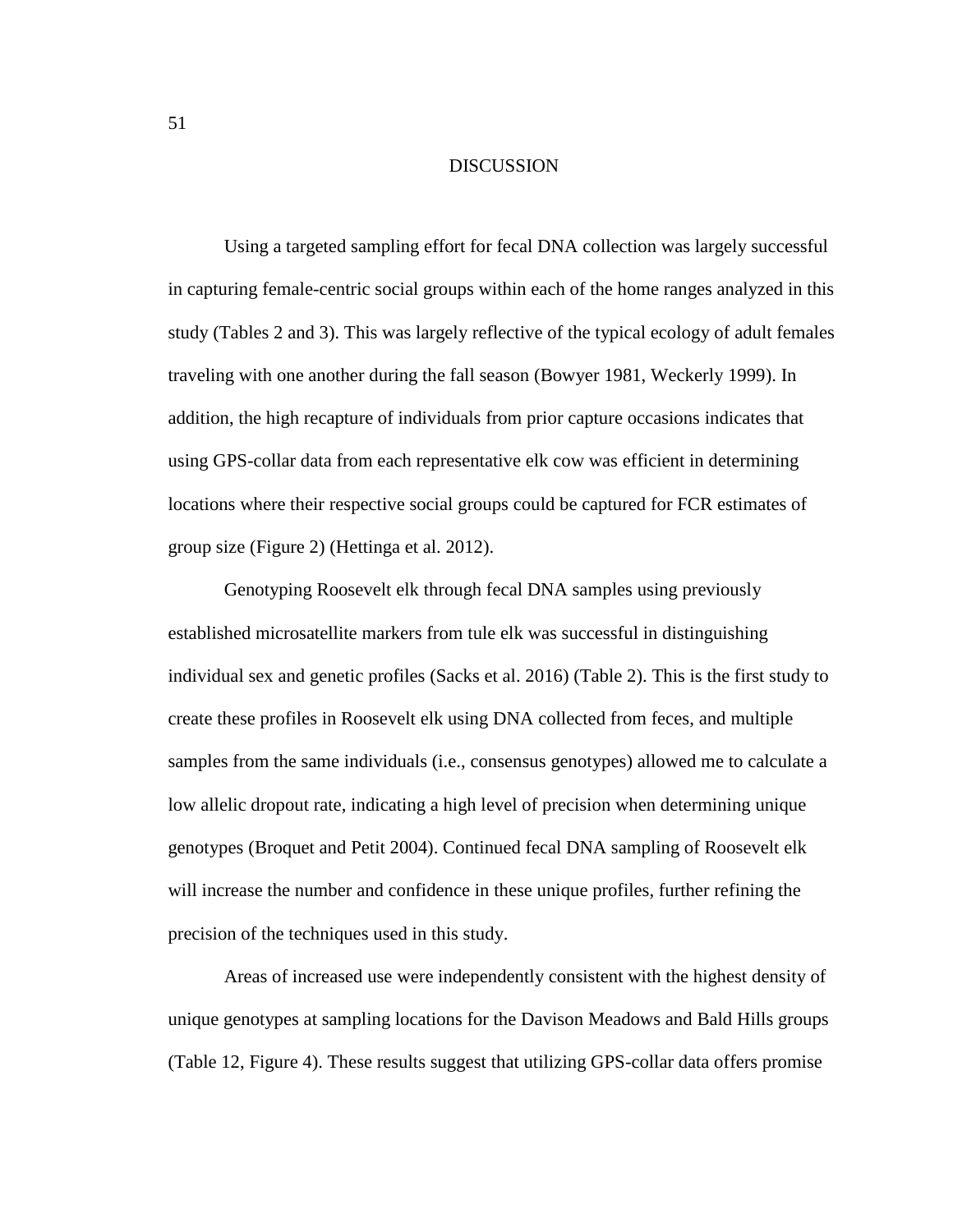in reducing effort in future fecal DNA sampling. Although I did not sample in the most heavily used areas within the utilization distributions of these groups (i.e., areas indicated by the 0.10 isopleths), I captured over 1/3 of each estimated group size (using models that did not account for individual heterogeneity) through unique genotypes in the most productive plots (Tables 2 and 5). These results suggest that sampling outside of the plot area  $(2 \text{ km}^2)$  or sampling at more heavily utilized locations may reduce the effort needed to arrive at group size estimates through FCR substantially.

Closed capture modeling results for the Bald Hills and Rowdy/Hastings groups were promising, as the high capture rate of genetic profiles increased the accuracy of group size estimates (Woodruff et al. 2016) as compared to visual counts (Table 8). Although it is unlikely these groups were strictly closed populations during the sampling interval, the low support for heterogeneity in capture probability demonstrates that capture probability can more easily be explained by sex or intensity of site use during times of increased group cohesion (i.e., during the winter season). Rut appeared to have ceased for these two groups during this study, suggesting that males were less territorial and that elk in these regions were beginning to amass into the larger congregations typical of the winter season (Weckerly 2017). As a result, emigration from these groups may have been less likely during FCR analysis.

As expected, counting elk during visual surveys for all groups was almost always confounded by imperfect detection of individuals within the group (Weaver and Weckerly 2011). In contrast, the majority of both of these groups was identified through fecal DNA genotyping without the ambiguity of misidentifying or recounting individuals.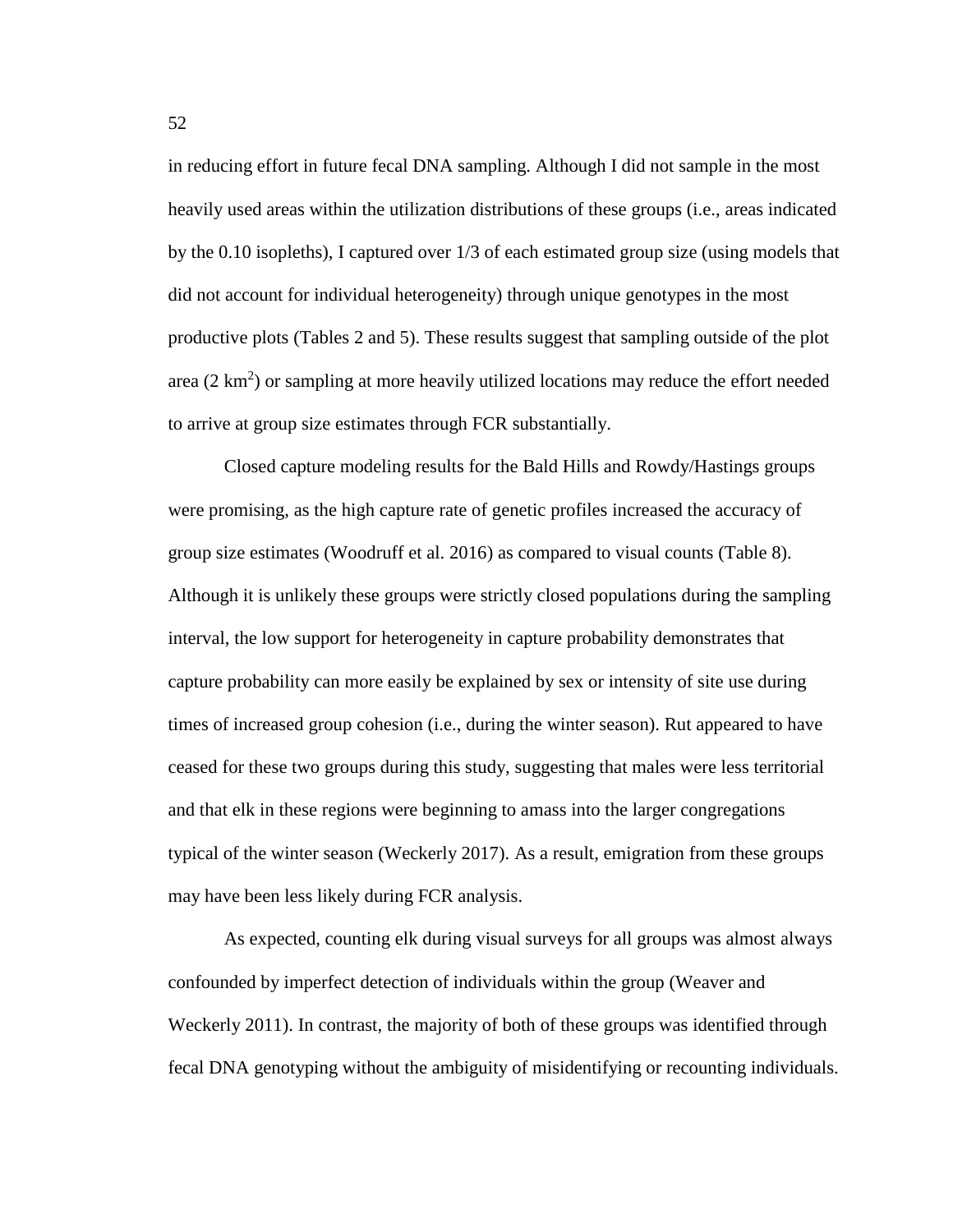The precision between estimates of group size using pairs of capture occasions for the Davison Meadows group also demonstrates the effectiveness of targeted FCR efforts over visual counts (Table 7). Although female abundance may have been underestimated using these occasion pairs due to low sample sizes per occasion (further evidenced by the inability to produce a reliable estimate of males using the first two pairs), each pair of occasions produced point estimates similar to one another. This was despite the support for individual heterogeneity in capture probability using the entire sampling interval, which spanned a much larger time period and may have decreased the accuracy of the closure assumption (Harris et al. 2010) thus allowing more individuals outside the immediate social structure to be counted. As a result, increased sample sizes during occasions spaced closely in time in conjunction with the collection of fresh samples to reflect recent demography is the best option to ensure the accuracy and precision of point estimates of group size as well as avoiding violations of the closure assumption when using closed population models (Brinkman et al. 2009, Harris et al. 2010, Woodruff et al. 2016).

FCR estimates were similar to the estimates obtained through visual counts where individual heterogeneity was excluded (Table 8). However, as expected, the inability to distinguish individuals without markers between occasions during visual counts offered little certainty when making this comparison, especially as group cohesion was observed to change in the most easily observable group (Davison Meadows). Future assessments of group size through FCR can alleviate this ambiguity as unique genotypes can be used to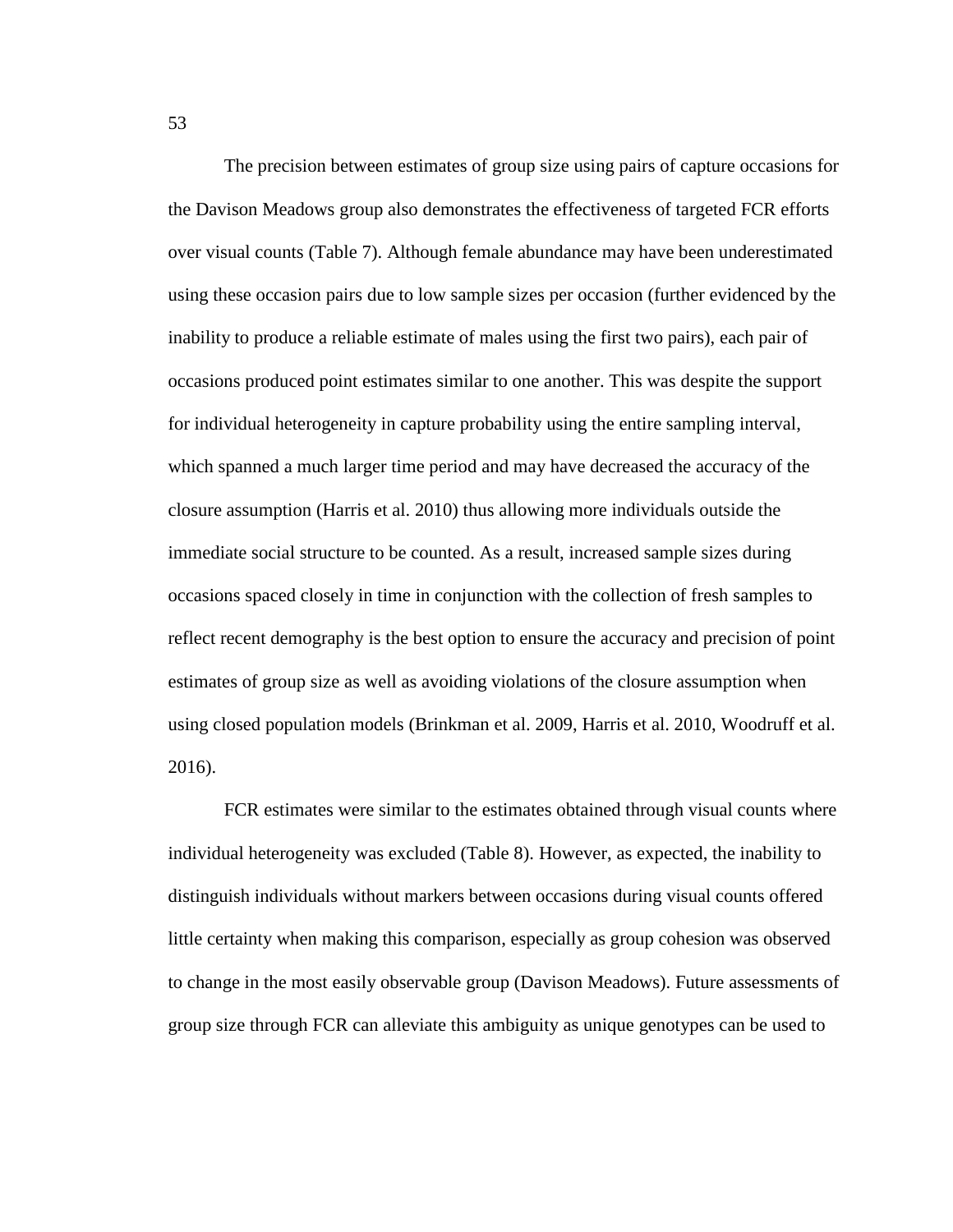determine which groups of individuals are being measured across time (Hettinga et al. 2012).

The most supported models for the Bald Hills and Rowdy/Hastings groups were those where the heterogeneity parameters were excluded (Table 5). In contrast, using finite mixture modeling indicated differing capture probabilities of two groups within Davison Meadows (Table 6) (Cooch and White 2018). Comparing the top finite mixture model to the top model without individual heterogeneity for this group suggests that modeling with a mixture of two groups rather than two sexes was more parsimonious with the data collected. Heterogeneity in capture probability among individuals in a target population is the most difficult issue to address during abundance estimation (Lukacs and Burnham 2005). Although discerning the source of heterogeneity is difficult, the large estimates of the  $\pi$  parameter using the full dataset indicate a distinct difference in the proportions of individual elk occurring in each of the two mixtures estimated (Table 6). It is likely that these two proportions were the immediate social group of the collared cow (adult females and young) and adult elk moving into or out of the group due to rutting activities during the time of sampling. This latter group, which had a much lower detection probability and included individuals from adjacent areas, is likely the reason for the large estimates of the Davison Meadows group using heterogeneity models (Table 4).

Sex (s) more accurately described capture probability in the Bald Hills and Rowdy/Hastings groups (Table 5). Treating each of these groups as finite mixtures produced models which held negligible model weights and had erroneously large estimates of group size. Variation in capture probability by sex in these groups was likely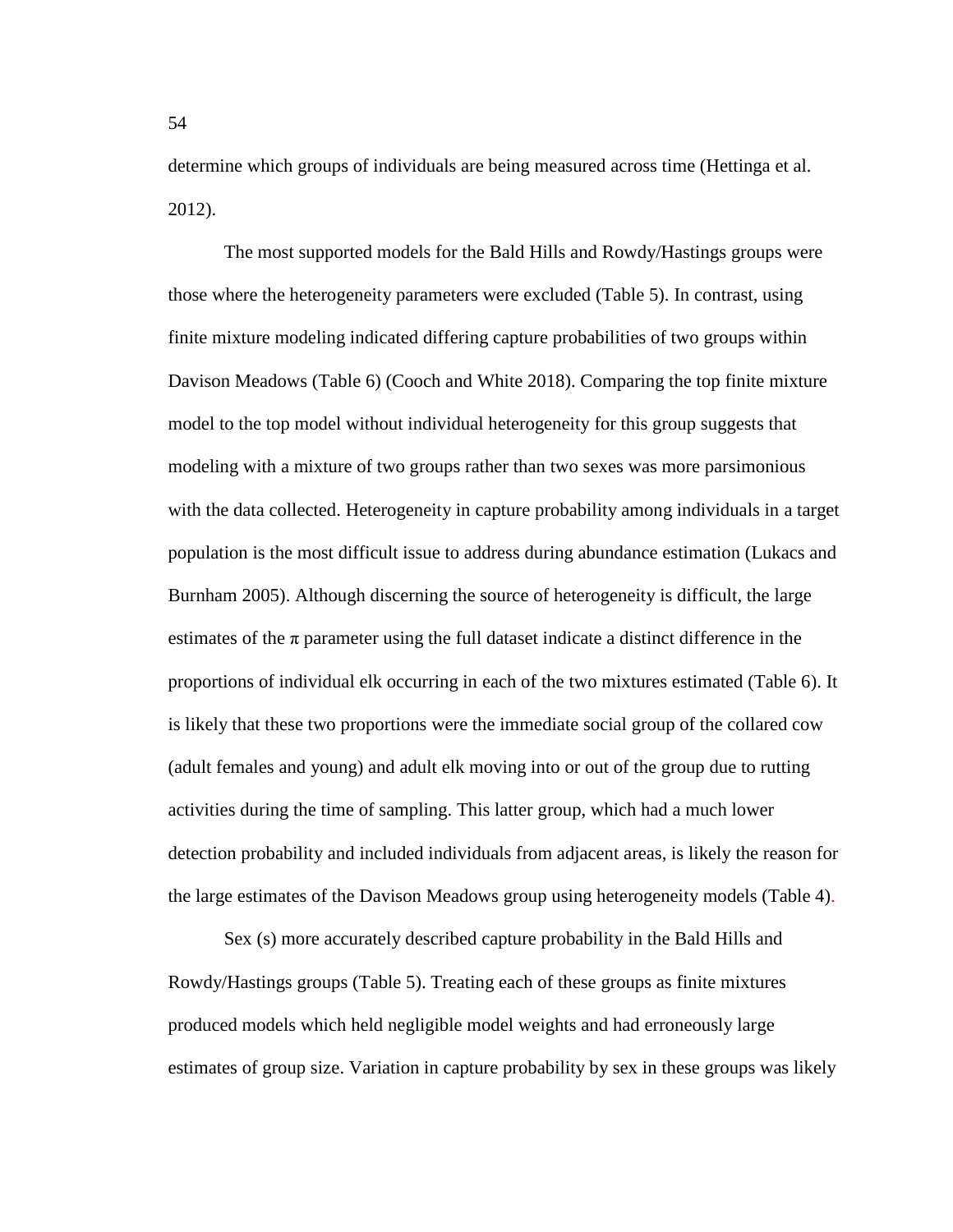due to low sample size of males overall and the tendency of adult males to take temporary excursions away from the group (Weckerly 2001, 2007). It is less likely that rutting behavior, which appeared to have ceased during the time of data collection for these two groups, had an influence in the same manner as it did for the Davison Meadows group.

Documenting rutting activity from bulls in the Davison Meadows group allowed insight into changing population dynamics during the sampling interval (Bowyer 1981). Group cohesion was determined to be greatly influenced by rutting bulls; however, it was difficult to assess if these activities caused females to emigrate from the main Davison Meadows group based on visual observations alone. The 28 individuals observed elsewhere within the home range prior to sampling at plot 5 (Table 1) may have been due to a temporary split from the main group, which coincided with the end of "4 by 6" bull's rut. Following this occasion, a subsequent visual count of the collared cow's social group indicated an increase in number from 30 to 49 individuals. It is difficult to assess if this was the result of individuals in the observed satellite group later joining the collared cow's group of 30 individuals, or if several individuals with the collared cow were missed during my initial observation. The latter would indicate the satellite group of 28 elk were a completely different group using the Davison Meadows home range.

Adjacent groups have been documented overlapping in site use with the Davison Meadows group in the past (Julian et al. 2013, Weckerly 2017). This phenomenon may in part explain the high support for heterogeneity models as members of adjacent groups would have different capture probabilities than the target group. Fecal DNA sampling in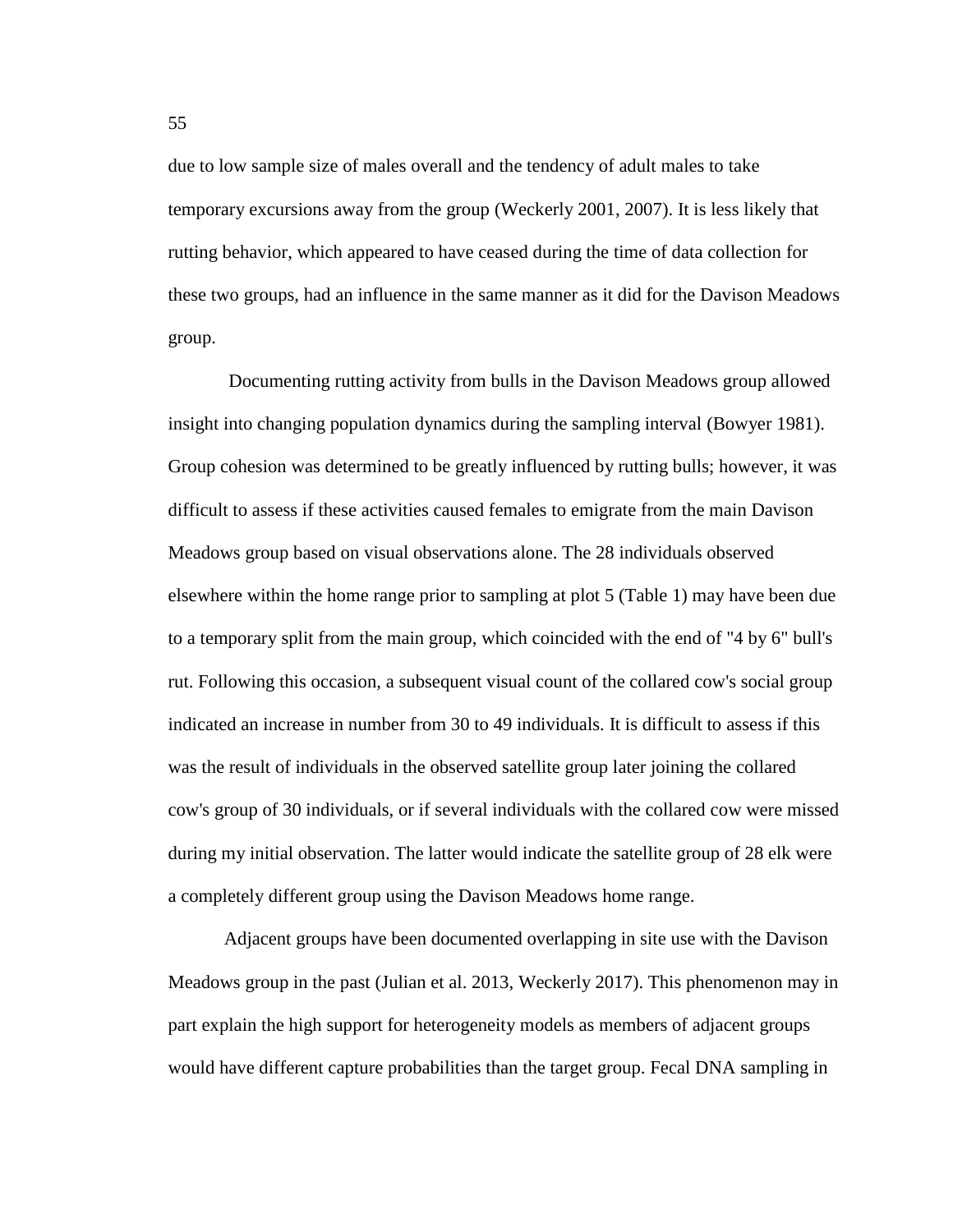this study was focused on the site use of the GPS collared cow and didn't attempt to assess overlap with these adjacent groups. Nonetheless, although partitioning of site use by different elk groups will increase the uncertainty of point estimates using fecal DNA, the extent of overlap can be assessed as sampling efforts increase with time (Luikart et al. 2010). Furthermore, targeting fresh scat to reflect recent use can further limit the possibility of sampling adjacent groups, which will use sites at different times than the target group (Weckerly 2017).

Although Pradel models can lack power when the number of sampling occasions is low (Harris et al. 2010), they can nonetheless provide insight into changing group dynamics during mark-recapture analysis (Cooch and White 2018), particularly when supported with additional datasets. Pradel modeling suggested that both sexes of the Davison Meadows group were open to immigration and emigration, likely due to rutting adult males altering female group cohesion (Bowyer 1981) or spatial overlap with adjacent groups (Kolbe and Weckerly 2015, Weckerly 2017). These results indicate that targeted sampling was conducted during a sub-optimal seasonal period for the Davison Meadows group. However, the success of modeling the Bald Hills and Rowdy/Hastings groups, which were more efficiently modeled by sex rather than a finite mixture of two groups, illustrates that group cohesion has an important role in increasing capture rates of a target group or population (Table 5).

Conducting group size simulation analyses using the time varying finite mixture model produced a large range of abundance estimates at all subsample sizes tested (Figure 3). This was likely due to an increased likelihood of sampling individuals that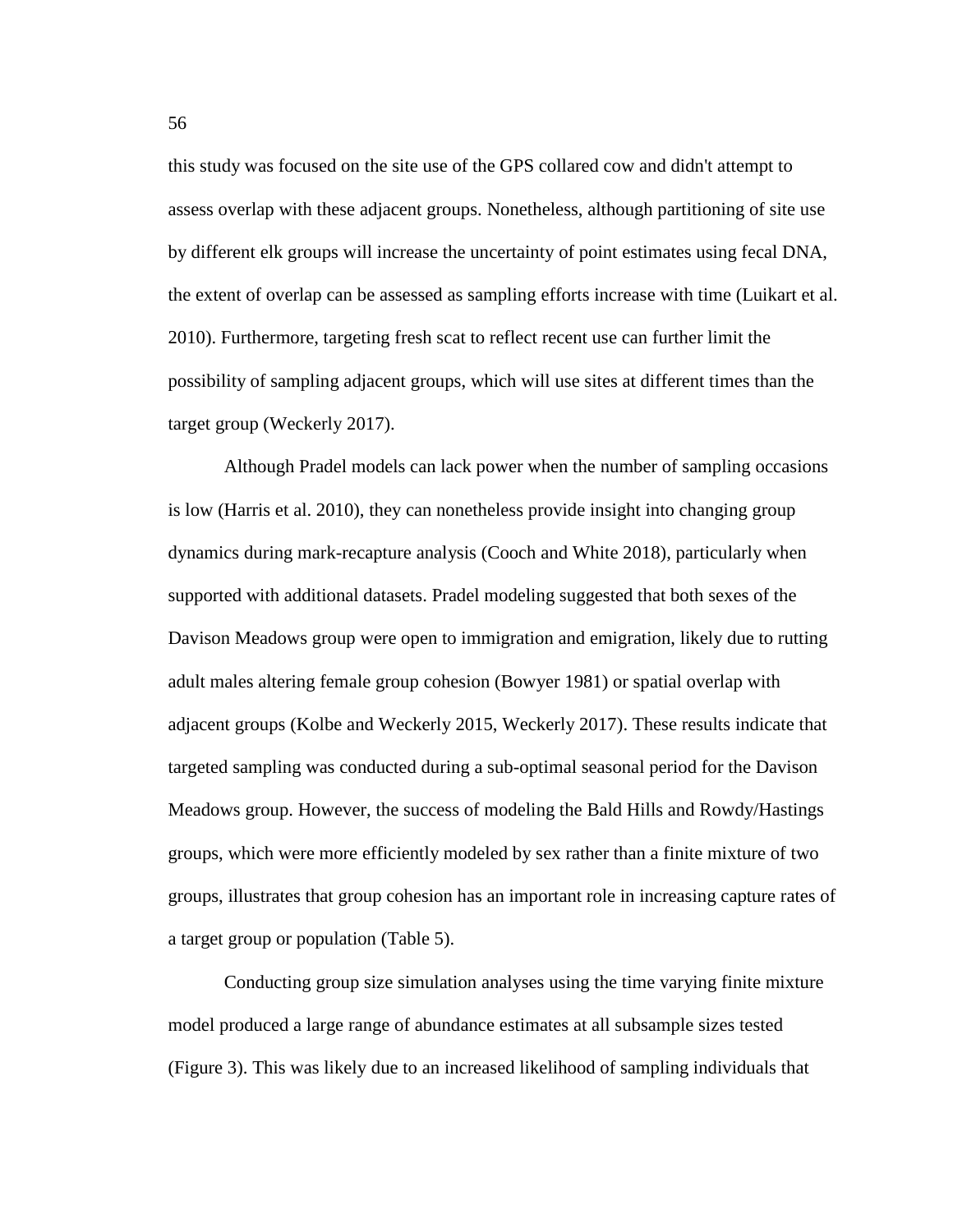were in mixture 1, and a decreased likelihood of sampling the mixture 2 group, resulting in poor model fit at lowered sample sizes (Cooch and White 2018). Running the same analysis using the dot model  $p(.) = c(.)$ , although not the most parsimonious model given the full dataset, demonstrated that reducing the number of parameters for the Davison Meadows group produced a much smaller range in abundance estimates, which resulted in higher precision as sample sizes increased per occasion (Figure 3, Table 9). Considering the increased group cohesion of the Bald Hills and Rowdy/Hastings groups suggests that sampling periods that avoid heterogeneity in capture probability offer the most accurate estimates of elk group size (Lukacs and Burnham 2005, Harris et al. 2010).

Decreasing home range size and increased group cohesion in late fall and into the winter months may in part explain the sharp increase in detection at plot 4 for the Bald Hills group. Adult female elk within the Bald Hills reduce home range sizes by several thousand hectares moving into the winter months due to declining food resources (Kolbe and Weckerly 2015). It is possible that many elk in this group frequented the plot 4 location as resources began to decline in their home range. Another factor may be the site's remote location. Plot 4 was the furthest of any of the sites from Bald Hills Road, which is the main thoroughfare through the study area. As a result, it may have offered relative security and thus increased utilization from this cautious group.

It is noteworthy that the collared female in the Bald Hills group was originally a representative cow of roughly 25 individuals that occupied an area north of the Bald Hills group's home range (Kolbe and Weckerly 2015). Her move to the much larger southern Bald Hills group was unexpected yet indicative that the southern group's size is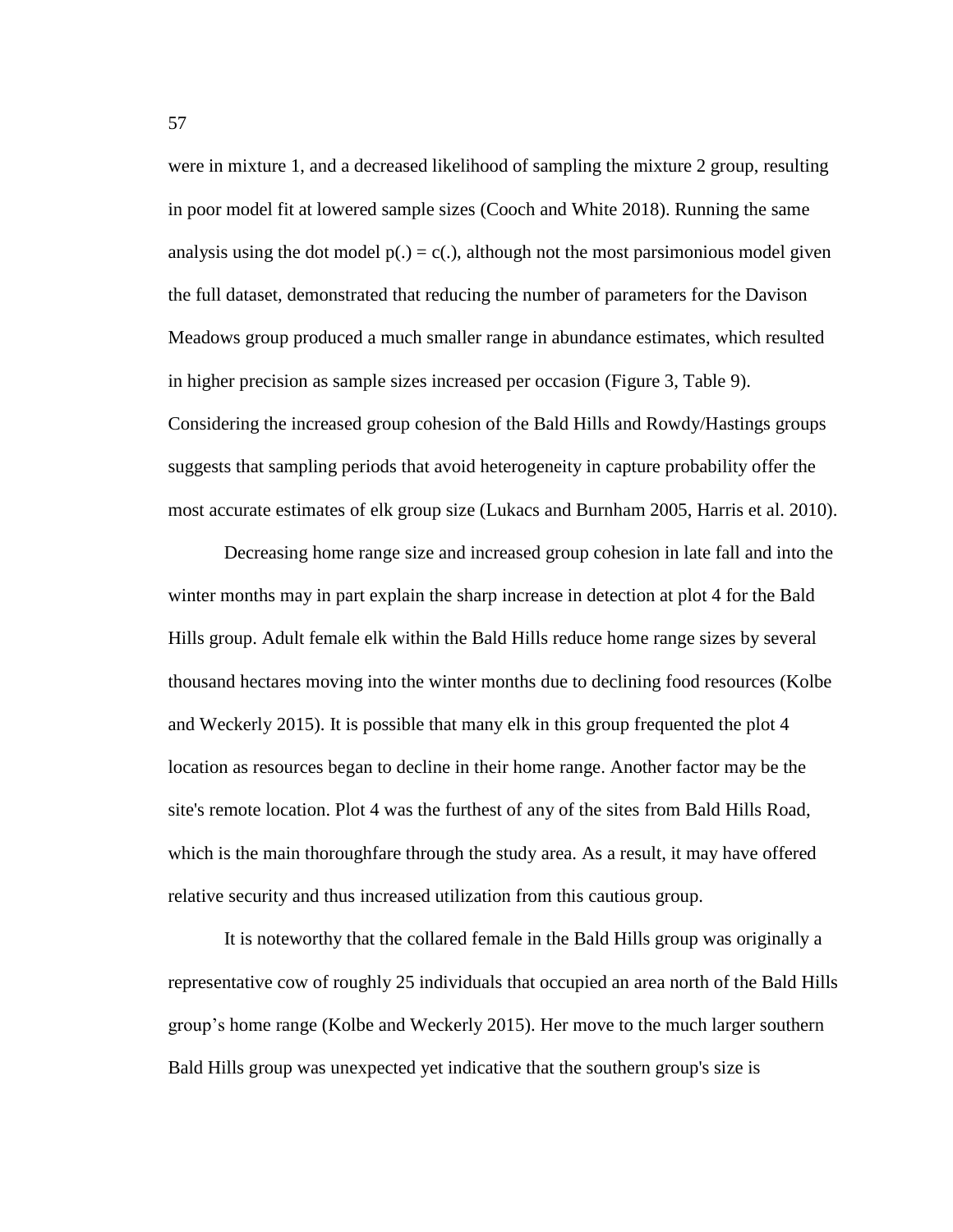influenced by adjacent groups at least to some degree. Some home range overlap by these distinct groups has been observed in the past, however, only during periods when food resources were at their highest (April - June). The collared cow in this study emigrated to and remained in the southern population in late October suggesting some other reason for her movements, such as social familiarity (Jenkins and Starkey 1982) or the end of the rutting season for elk in the area, as rutting bulls were observed in the northern group prior to her move. A subsequent count of the northern group, after the collared cow moved south to the Bald Hills range, indicated a decrease by roughly 12 individuals (from 40 down to 28), however the exact number that followed the movements of the collared cow is unknown. Future fecal DNA sampling together with spatially referenced samples of these groups can provide further insight into how much overlap exists between adjacent groups.

Plot 4 for the Rowdy/Hastings group was a location visited almost daily by the collared cow in the week prior to sampling. Subsequent intensity of use analysis indicated this site was in the top 10% of site use for the collared cow during this interval; however, sampling at this site resulted in the opposite of what was expected: the number of unique genotypes was lowest when compared to other plot locations where unique genotypes were found. Group cohesion in elk groups that use silviculturally managed landscapes is relatively low when compared to those that concentrate in meadows (Jenkins and Starkey 1982). It is possible that the plot 4 location wasn't utilized by many elk in the region, which is consistent with visual counts indicating lower cohesion within the Rowdy/Hastings area. Smaller elk groups need less forage, which forested habitats can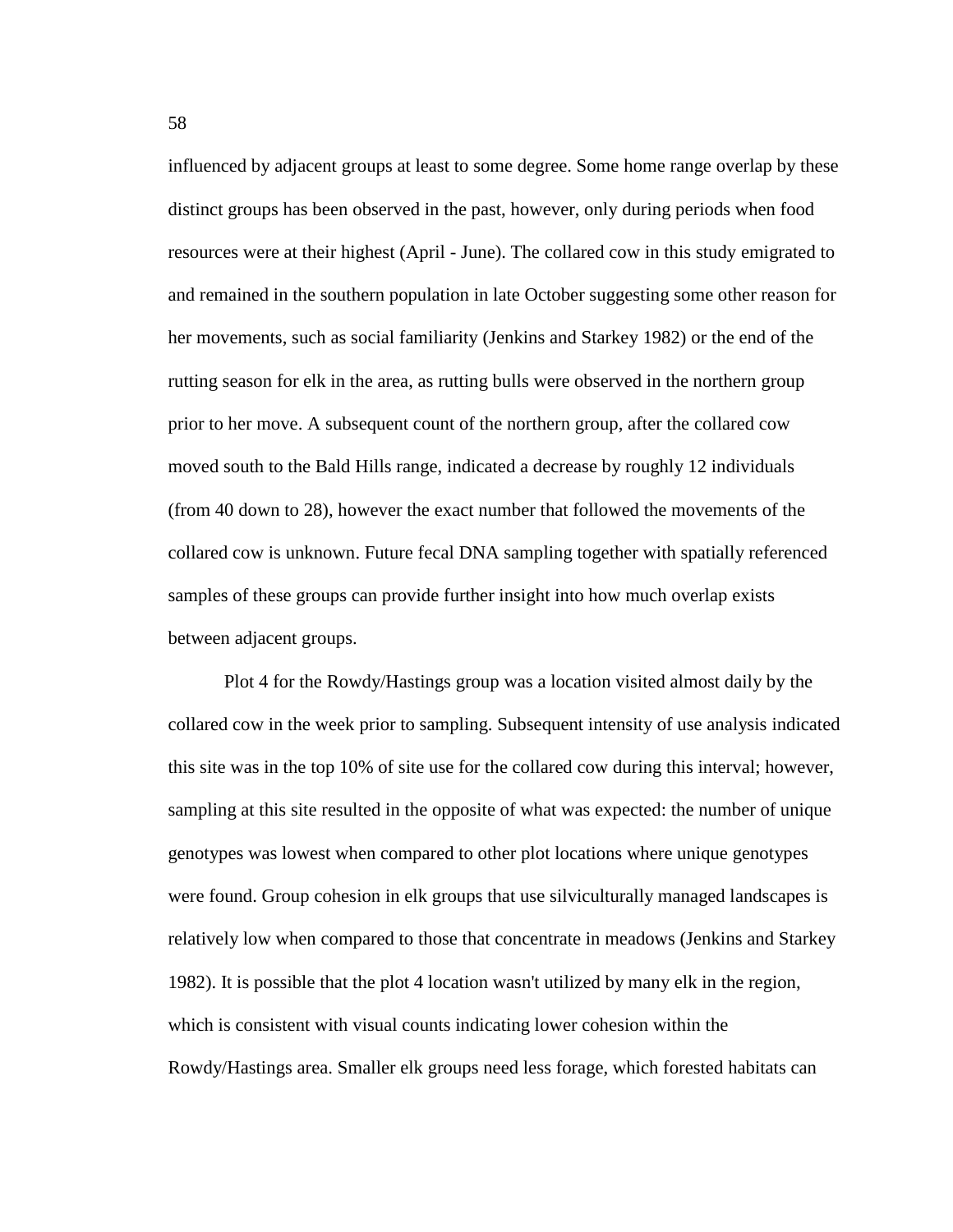sufficiently provide. However, as group size increases to threshold levels, larger groups are required to utilize meadows more intensely (Weckerly 2017). It is noteworthy that association with other elk for these groups is highest in the winter months (Jenkins and Starkey 1982). As a result, it is possible that wintertime fecal DNA sampling may be more efficient for forested groups.

The intensity of use maps constructed for each collared cow were biased towards false commission of space use (i.e., the false inclusion of areas where the elk group never actually was) as opposed to false omission (i.e., not including areas where the elk group actually was) (Getz et al. 2007). However, because my focus was comparing the relative capture rates at each location and because plot locations were focused on areas where GPS data indicated each collared cow's respective group was, bias towards false commission was considered to have less of a negative impact on intensity of use results. Spurious holes in space use (indicative of false omission) are common at lower values of *a* (Lyons 2014) and would have likely resulted in no values for less intensely used areas, which would have produced fewer data to compare the relative use of each site. In addition, higher used areas indicated by LoCoH were more discrete when compared to lesser used areas as a result of setting *s* to 0 (Getz et al. 2007). Therefore, these higher use sites are less likely to contain false commission of space, which is ideal in future efforts if one were to attempt to delineate an effective sampling area.

Using unique genetic identifiers for Roosevelt elk increases our understanding of population dynamics that are obscured by the variables inherent in traditional survey methods. Group size estimates that are confounded by the inability to detect immigration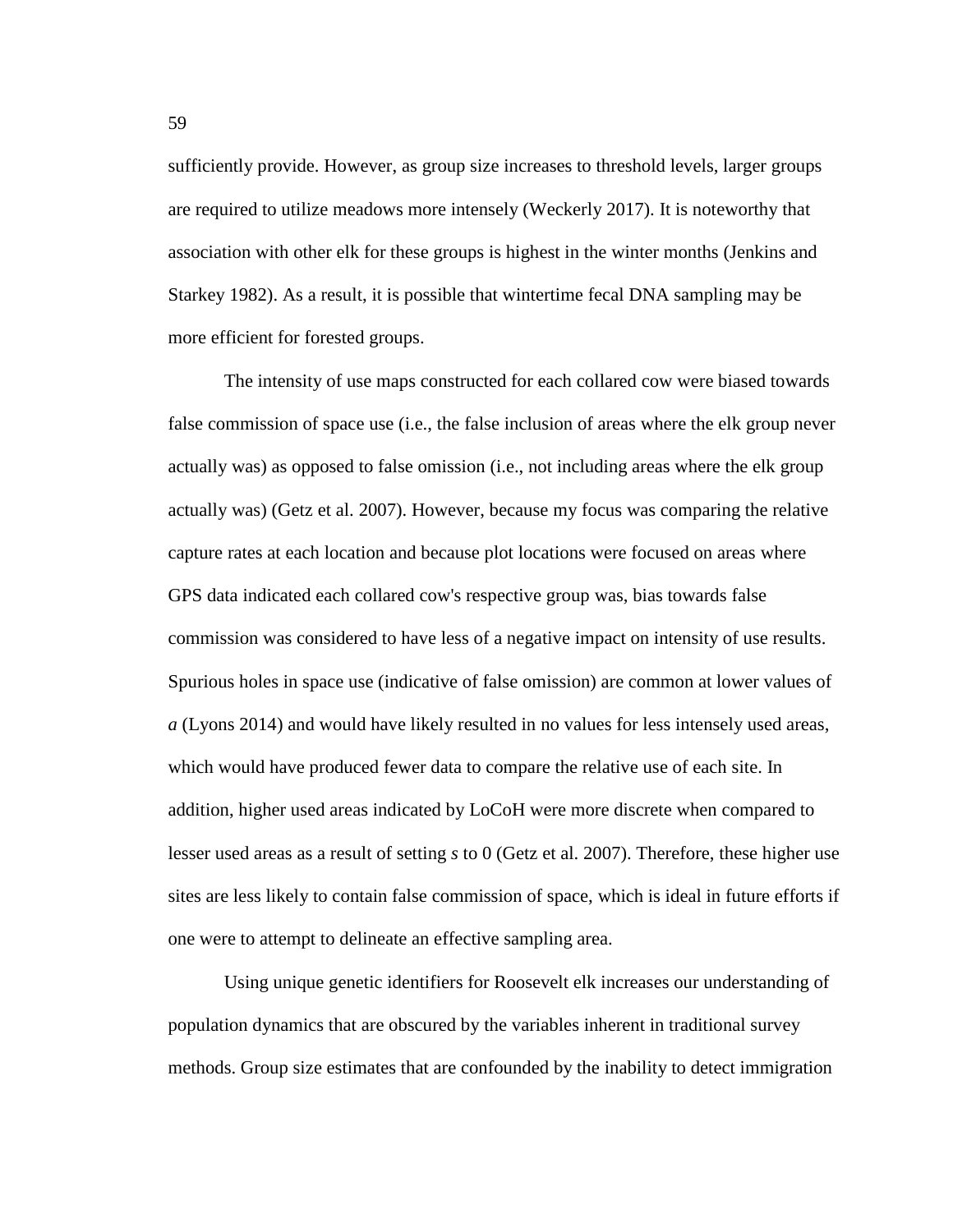and emigration are improved when captures of distinctly unique individuals become available. The results in this study will help inform estimates of population trends across years with greater accuracy and precision and will aid in management decision making in regard to harvest, tourism, and the ecology of elk in Humboldt and Del Norte counties in California.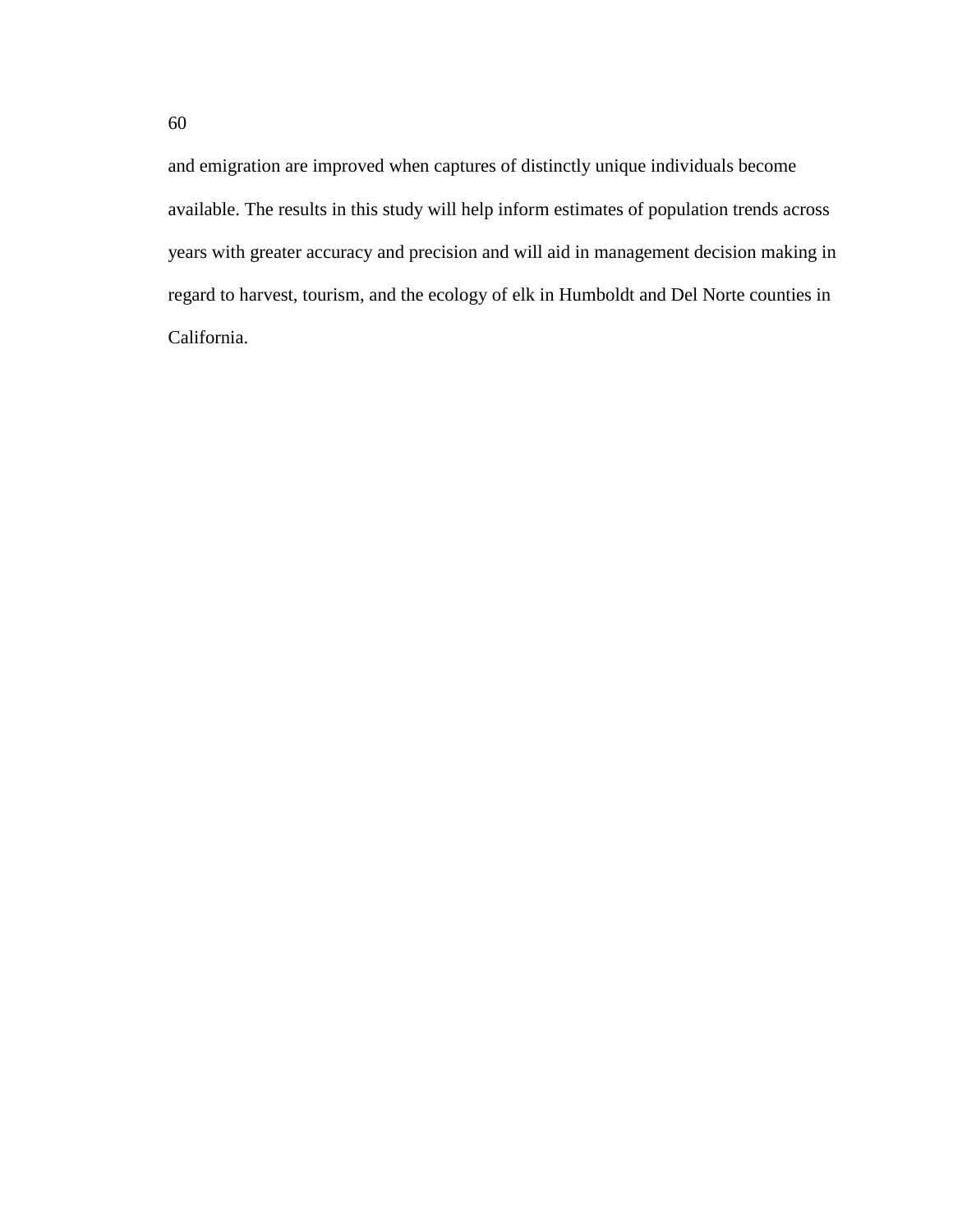## MANAGEMENT RECOMENDATIONS

Identifying individual elk through fecal DNA is an efficient way of determining elk group sizes with an accuracy that exceeds visual counts. Furthermore, this method allows researchers to detect elk in areas that are not directly observable through visual counts (i.e., forested habitats and areas with varying topography). Targeted fecal DNA sampling efforts that take advantage of group cohesion can greatly reduce the time required in the field as a large segment of an elk group can be identified in a relatively small area. Also, targeted sampling allows a researcher to estimate elk group size in a capture-recapture framework, which has several advantages over accumulation curve methods that only utilize the first capture of an animal (Lukacs and Burnham 2005). As a result, the latter of these two methods can render time spent collecting data in the field as being redundant. In contrast, capture-recapture methods make use of subsequent captures of the same individual, which allows one to more fully utilize data collected.

In the absence of GPS collar data, targeted sampling approaches can be utilized to determine elk abundance in a defined survey area, making lengthy transects across a landscape unnecessary. Resource selection functions can easily define probable areas of use (Boyce et al. 2002) by all elk in a region. Targeted sampling at probable areas of use by elk can be translated into a single capture session for the larger study area, reducing field excursions and sampling efforts substantially as it is likely that these sites contain genetic material of the majority of the elk using the study area.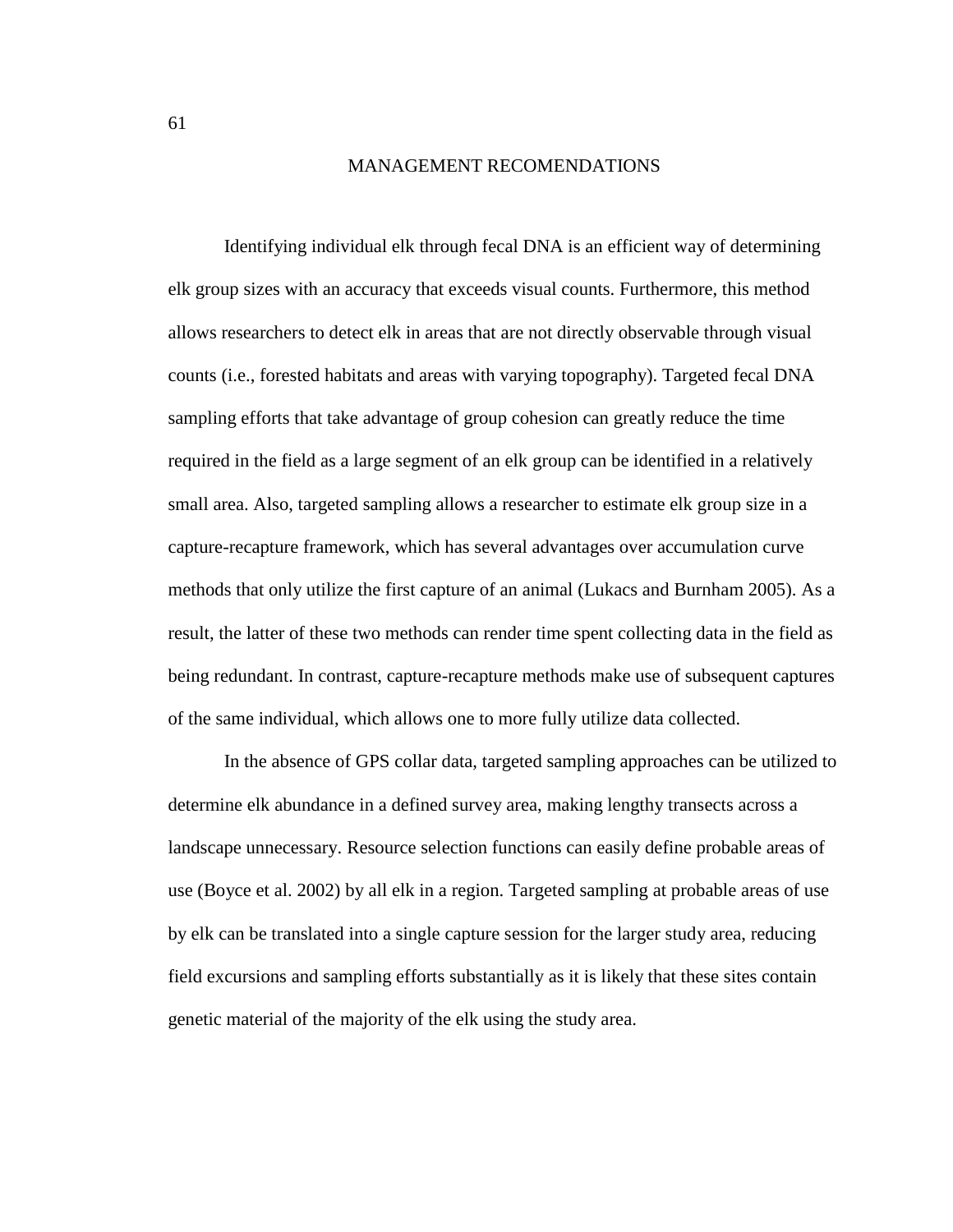The efficiency of site-specific sampling can further be exploited during the winter months, when group cohesion is at its highest and site use is more concentrated on discrete patches of land (Kolbe and Weckerly 2015). Visual estimates of elk groups are more precise between independent surveyors when group sizes are larger, suggesting that winter season surveys are more indicative of actual abundance of elk in a region (Weckerly 2007). Intensive sampling during this time may increase the capture rate at surveyed locations, which can reduce the number of capture occasions necessary to make an accurate estimate of group size (Hettinga et al. 2012). However, the time needed to obtain a desired number of samples should be considered if the number of occasions is reduced. Using the plot area of  $2.03 \text{ km}^2$  in this study required approximately 4 - 6 hours of time by a single surveyor. In addition to travel time to sites and decreased daylight during the fall and winter months, sampling a single location can easily become a full day's effort.

Sampling for multiple groups within a larger population can be treated as a single survey, which can take advantage of grouping behaviors during the winter months (Hettinga et al. 2012). The ability to clearly define areas of use by groups within a population can increase the likelihood of recapturing individuals on subsequent surveys, which can increase the accuracy of abundance estimates. Spatial overlap with adjacent elk groups is less likely during this time (Kolbe and Weckerly 2015) suggesting that targeted sampling will result in less genetic samples from other individuals within the larger population. However, it is unnecessary to maximize capture rates in this manner if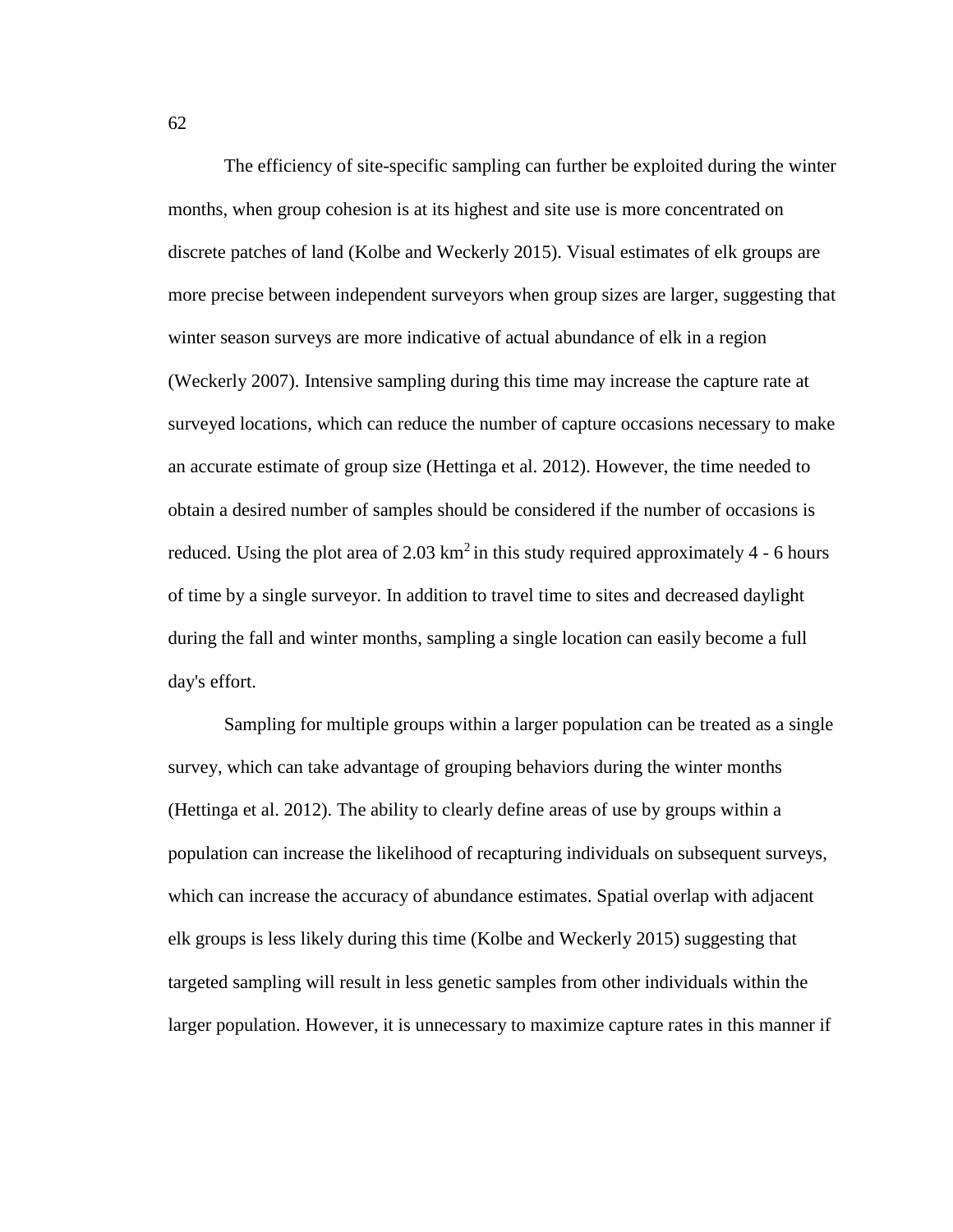care is given to defining areas of use by groups throughout the entire study area (Hettinga et al. 2012).

Sampling locations were largely determined by site access, topography, and constraints on time. Delineating a manageable survey near clear-cuts in particular was time consuming and care should be given to choosing a location not covered by downed trees or eroding soils, both of which are easily navigated by elk though less so by humans.

Although this study used plots to delineate a sampling area for comparative site use purposes, a less rigid sampling scheme during capture occasions can greatly reduce the time spent in the field. I selected plot centers by averaging GPS locations at desired sampling locations then aimed to sample all piles in a clearly defined radius. However, simply designating this center followed by searching the immediate landscape for the desired number of samples should produce capture occasions sufficient for capturerecapture analysis of each group (Hettinga et al. 2012).

Death, emigration, and immigration can all cloud the assumption of closure during assessments of abundance of wild populations, regardless of the sampling scheme used (Lukacs and Burnham 2005, Cooch and White 2018). However, assessing population trends across years can aid wildlife managers in making responsible decisions regarding harvest and conservation (Hettinga et al. 2012, Woodruff et al. 2016). For elk, this assessment has traditionally been conducted during the winter season due to increased group closure and decreased location use (Weckerly 2017). For these same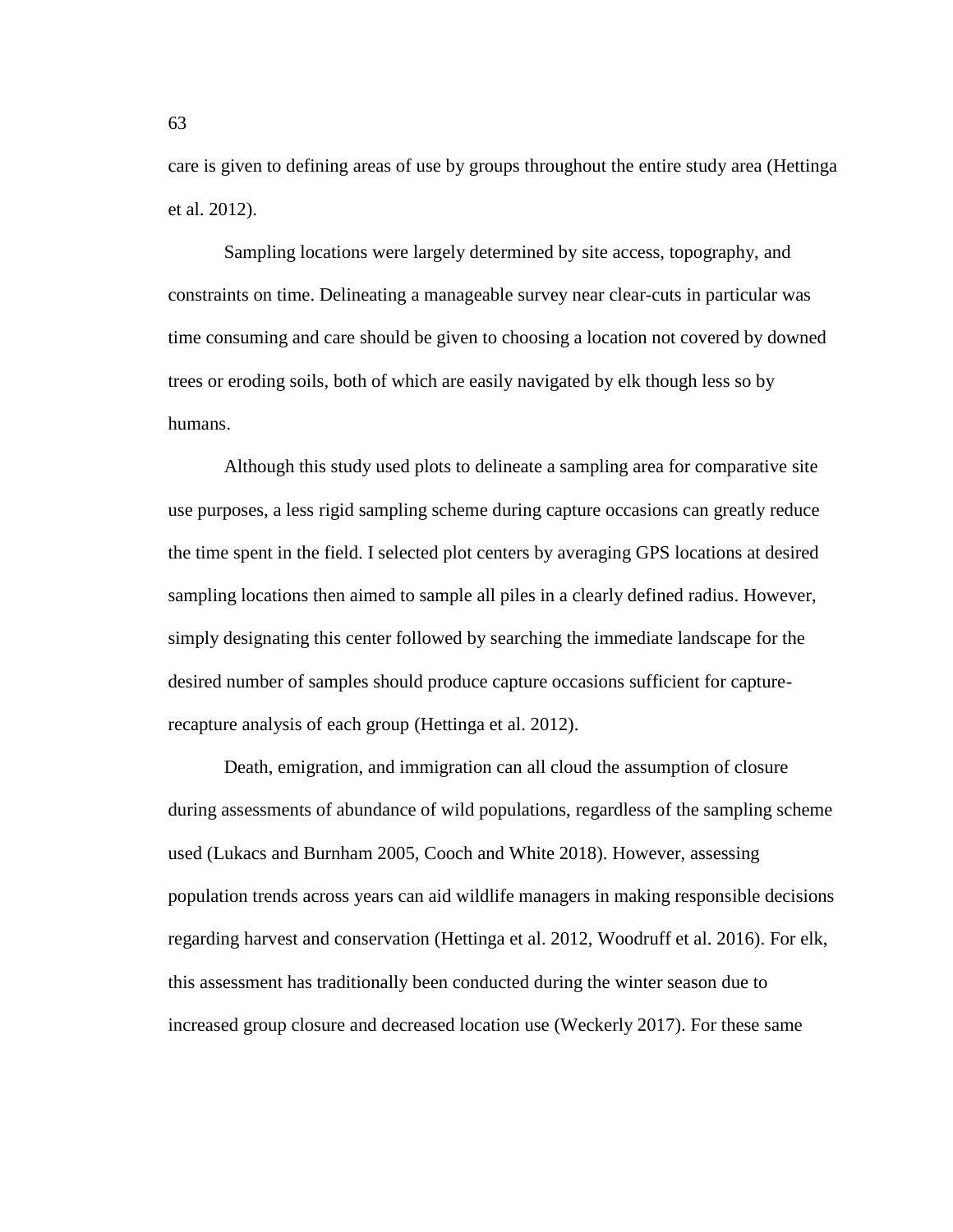reasons, future efforts of using FCR should be conducted during the winter to obtain more precise estimates annually (Hettinga et al. 2012).

The high density of unique genotypes within each plot indicate that sampling more intensely during fewer capture occasions is preferable to sampling extensively across multiple plots. Targeted sampling for population abundance at different locations within a group's home range requires the assumption that all individuals are moving within the study area (Lukacs and Burnham 2005). Although closed capture abundance modeling can increase in accuracy with more capture occasions, the assumption of group closure is less likely as the time between all occasions increases (Harris et al. 2010). In addition, surveying more extensively throughout the landscape invites the potential of sampling adjacent groups on the periphery of the targeted group's home range. As overall space use of elk groups decreases during the winter months, the likelihood of capturing individuals from adjacent groups should be reduced.

Adult male elk tend to utilize forested habitats more often than females and spend less time in social groups (Grenier et al. 1990, Weckerly 2001, Bliss and Weckerly 2016), making population estimates of this class difficult. However, site-specific fecal DNA sampling, such as that conducted in this study, illustrates the potential to detect and count male groups with greater precision than visualizing them in forested areas.

I aimed to avoid sampling fecal DNA during the rainy season in Humboldt and Del Norte counties (rain begins in late October, greatly increases from December to February, and steadily decreases towards May) to avoid low genetic amplification rates (Brinkman et al. 2009). However, despite sampling within a day of a rain event, most of

64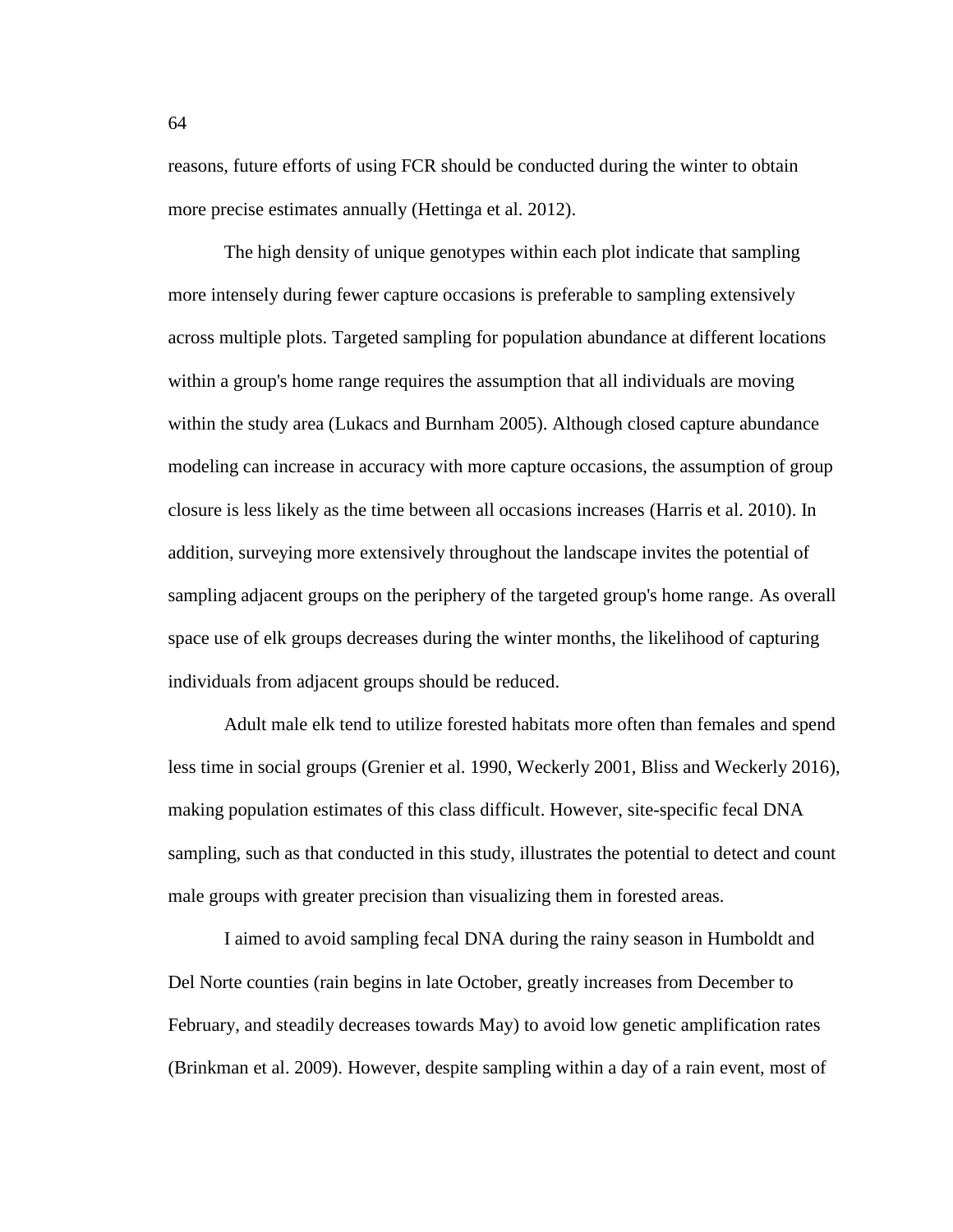the fecal samples collected from plot 1 for the Rowdy/Hastings group were scored successfully (Tables 2 and 5). In addition, this site yielded a capture rate comparable to subsequent plots for this group (Table 2). GPS collar data also indicated this was the result of a single visit after the rain event, which lasted < 12 hours. This suggests that a dry spell of a few days or less in the winter is all that is required for obtaining sufficient quantities of amplifiable samples at discrete capture locations.

Samples that didn't amplify may have resulted in additional unique genotypes at survey locations; however, in a capture-recapture context, amplification failure is analogous to never obtaining the sample, as capture probability is assumed to be less than 1 at each location (Lukacs and Burnham 2005). As a result, failed amplifications are absorbed into capture probability. In the context of detection rates, sites with the highest number of unique genotypes successfully amplified corresponded with the highest sampling efforts for the Davison Meadows and Bald Hills groups, indicating failed amplifications had little effect on the detection rate at these sites.

Failed amplifications using the toothpick rub method on amorphous scat were almost exclusively concentrated on the Davison Meadows group. Overall this method performed poorly for amorphous elk scat and shouldn't be used in future analysis. Sampling and preserving pelleted scat, which is a typical consistency of scat deposited in the late fall and winter months (Moskowitz 2010) resulted in more successful amplification rates.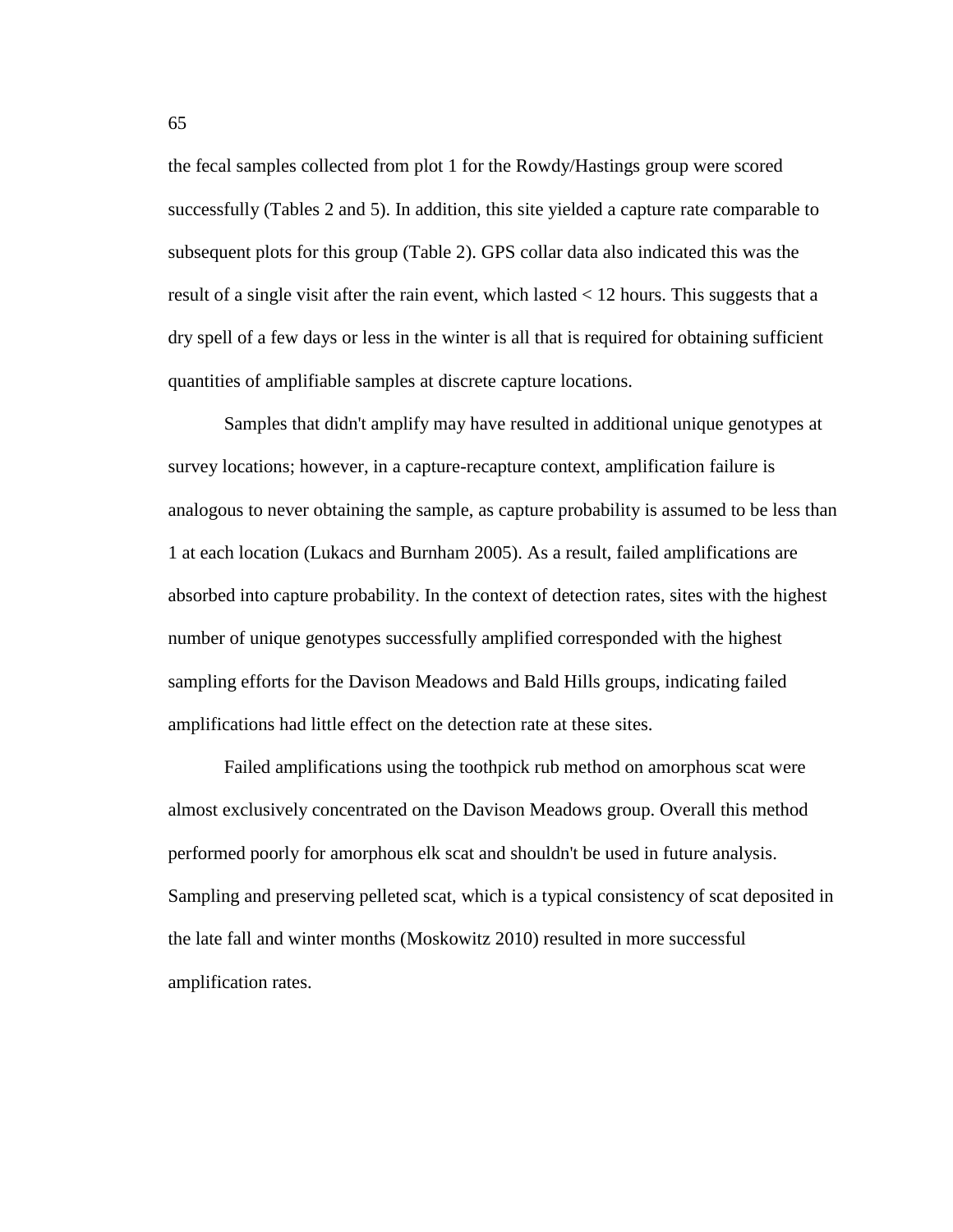## LITERATURE CITED

- Anderson, Jr. C.R., D.S. Moody, B.L. Smith, F.G. Lindzey, and R.P. Lanka. 1998. Development and Evaluation of Sightability Models for Summer Elk Surveys. The Journal of Wildlife Management 62(3): 1055-1066.
- Bender, L.C., and J.B. Haufler. 1999. Social Group Patterns and Associations of Nonmigratory Elk (*Cervus elaphus*) in Michigan. The American Midland Naturalist 142: 87-95.
- Buckland, S.T., and P.H. Garthwaite. 1991. Quantifying Precision of Mark-Recapture Estimates Using the Bootstrap and Related Methods. Biometrics 47(1): 255- 268.
- Bliss, L.M., and F.W. Weckerly. 2016. Habitat use by male and female Roosevelt elk in northwestern California. California Fish and Game 102(1): 8-16.
- Bowyer, T.R. 1981. Activity, Movement, and Distribution of Roosevelt Elk during Rut. Journal of Mammalogy 62(3): 574-582.
- Bowyer, T.R. 2004. Sexual segregation in ruminants: definitions, hypothesis, and implications for conservations and management. Journal of Mammalogy 85: 1039-1052.
- Boyce, M.S., P.R. Vernier, S.E. Nielsen, F.K.A. Schmiegelow. 2002. Evaluating resource selection functions. Ecological Modeling. 157: 281-300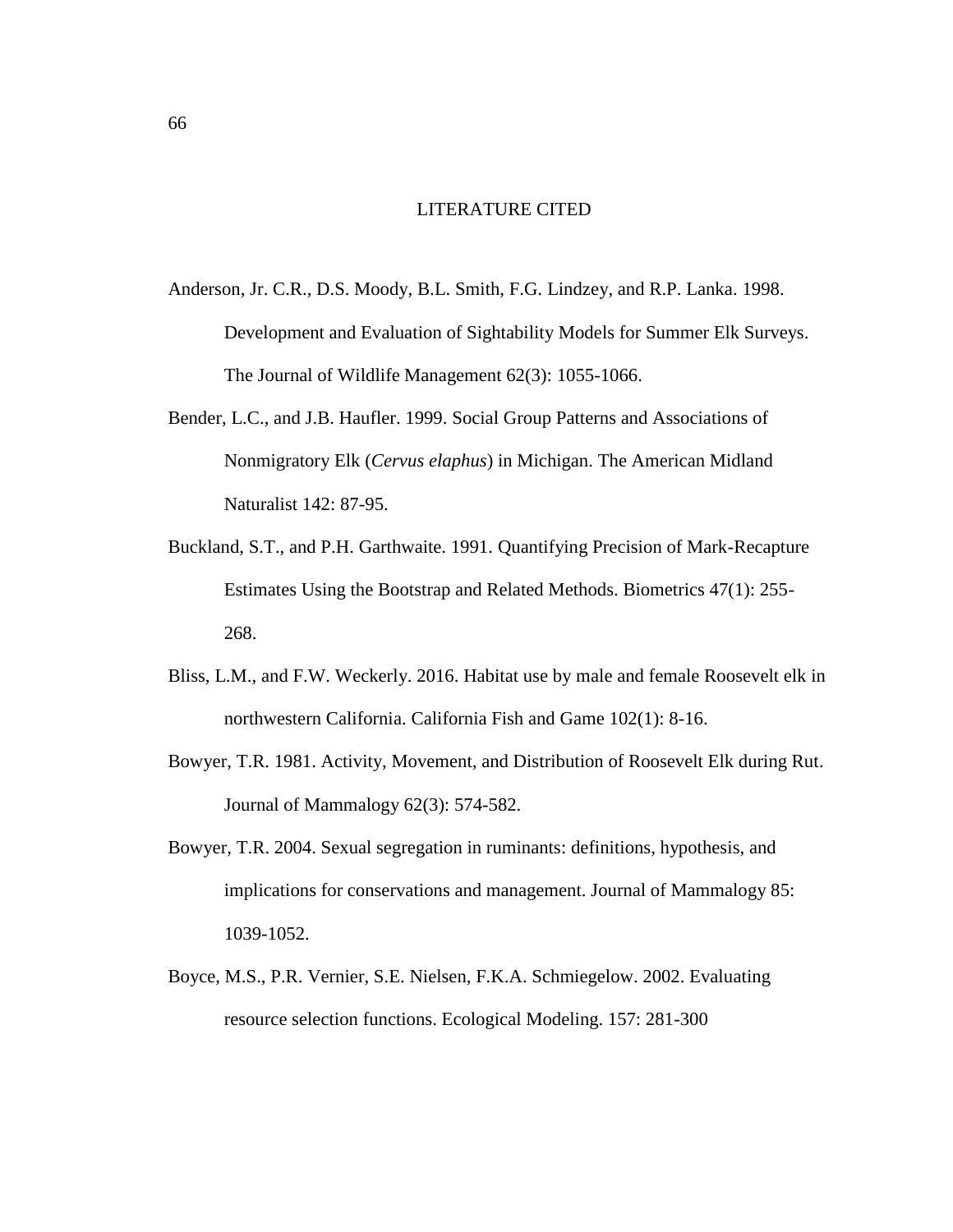- 67
- Brinkman, T.J., M.K. Schwartz, D.K. Person, K.L. Pilgrim, and K.J. Hundertmark. 2009. Effects of time and rainfall on PCR success using DNA extracted from deer fecal pellets. Conservation Genetics 11: 1547-1552.
- Broquet, T. and E. Petit. 2004. Quantifying genotyping errors in noninvasive population genetics. Molecular Ecology 13: 3601-3608.
- Burnham, K.P. and D.R. Anderson. 2002. Model Selection and multimodel inference: a practical information-theoretic approach. New York: Springer Verlag.
- Cooch, E., and G. White. 2018. Program MARK: a gentle introduction. Eighteenth edition. Colorado State University, Fort Collins, USA.
- Ebert, C., F. Knauer, B. Spielberger, B. Thiele, and U. Hohmann. 2012. Estimating wild boar *Sus scrofa* population size using faecal DNA and capture-recapture modeling. Nordic Board for Wildlife Research 18(2): 142-152.
- Edge, W.D. and C.L. Marcum. 1989. Determining Elk Distribution with Pellet-Group and Telemetry Techniques. The Journal of Wildlife Management 53: 621–624.
- Eggert, L. S., J. A. Eggert, and D. S. Woodruff. 2003. Estimating population sizes for elusive animals: the forest elephants of Kakum National Park, Ghana. Molecular Ecology 12: 1389–1402.

Ensing, E.P., S. Ciuti, F.A.L.M. de Wijs, D.H. Lentferink, A. Hoedt , M.S. Boyce, R.A. Hut. 2014. GPS Based Daily Activity Patterns in European Red Deer and North American Elk *(Cervus elaphus)*: Indication for a Weak Circadian Clock in Ungulates. PLoS ONE 9(9): 106-997.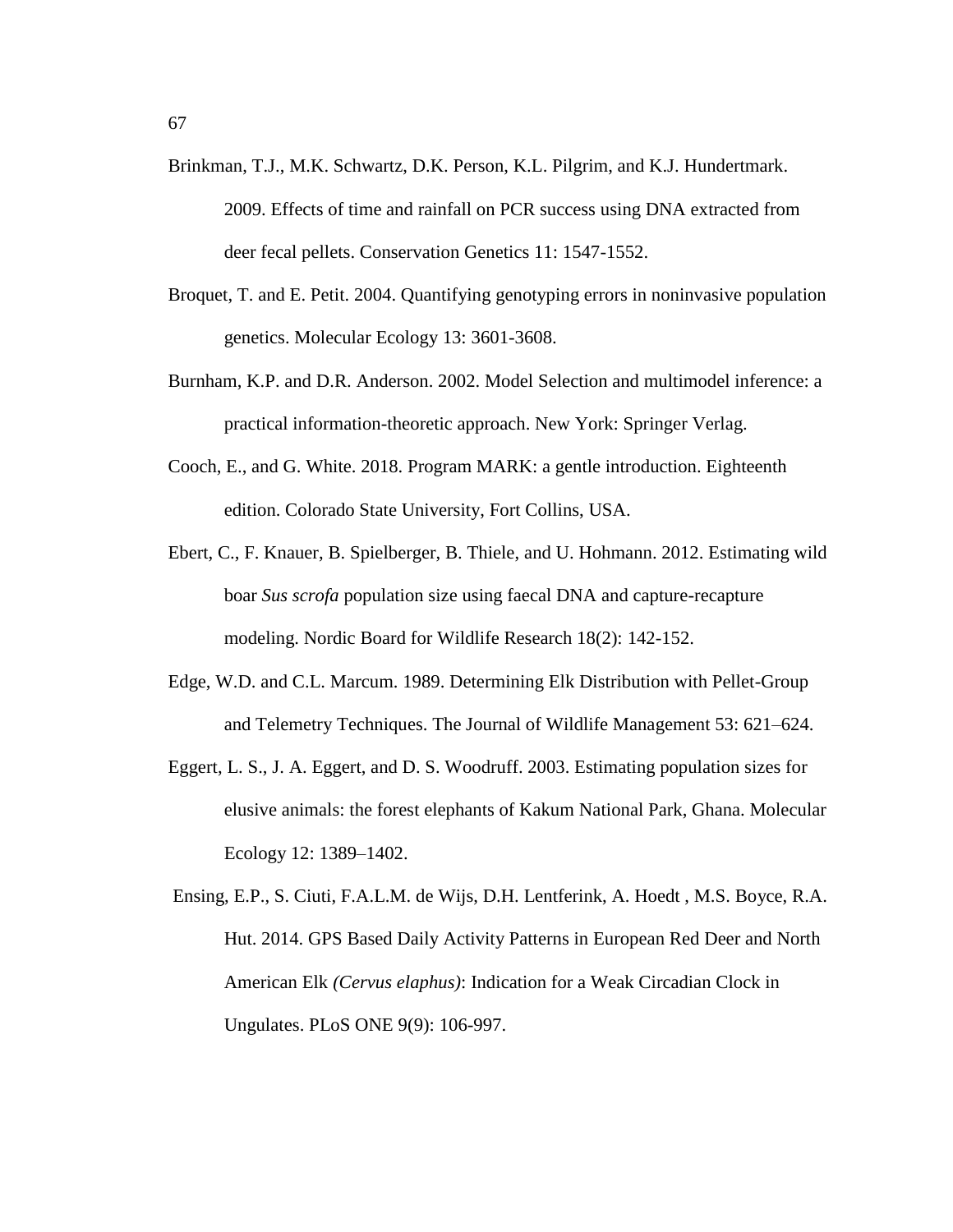- Franklin, W. L., A. S. Mossman, and M. Dole. 1975. Social Organization and Home Range of Roosevelt elk. American Society of Mammalogists. 56(1): 102-118.
- Getz, W., S. Fortmann-Roe, P.C. Cross, A.J. Lyons, S.J. Ryan, C.C. Wilmers. 2007. LoCoH: Nonparametric Kernel Methods for Constructing Home Ranges and Utilization Distributions. PLoS ONE 2(2): 1-11.
- Goode, M.J., J.T. Beaver, L.I, Muller, J.D. Clark, F.T. van Manen, C.A. Harper, and P.S. Basinger. 2014. Capture-recapture of white-tailed deer using DNA from ecal pellet groups. Nordic Board for Wildlife Research 20(5): 270-278.
- Grenier, J.J., R.T. Golightly, Jr., and T.D. Hofstra. 1990. Habitat use by Roosevelt elk in Redwood National Park, California. Proceedings of the Western States and Provinces Elk. Workshop 1990: 8-13.
- Harris, R.B., J. Winnie Jr., S.J. Amish, A. Beja-Pereira, R. Godinho, V. Costa, and G. Luikart. 2010. Argali Abundance in the Afghan Pamir Using Capture-Recapture Modeling From Fecal DNA. The Journal of Wildlife Management 74(4): 668- 677.
- Hettinga, P.N., A.N. Arnason, M. Manseru, D. Cross, K. Whaley, and P.J. Wilson. 2012. Estimating Size and Trend of the North Interlake Woodland Caribou Population Using Fecal-DNA and Capture-Recapture Models. The Journal of Wildlife Management 76(6): 1153-1164.
- Jenkins, K.J. and E.E. Starkey. 1982. Social Organization of Roosevelt Elk in an Old-Growth Forest. Journal of Mammalogy 63(2): 331-334.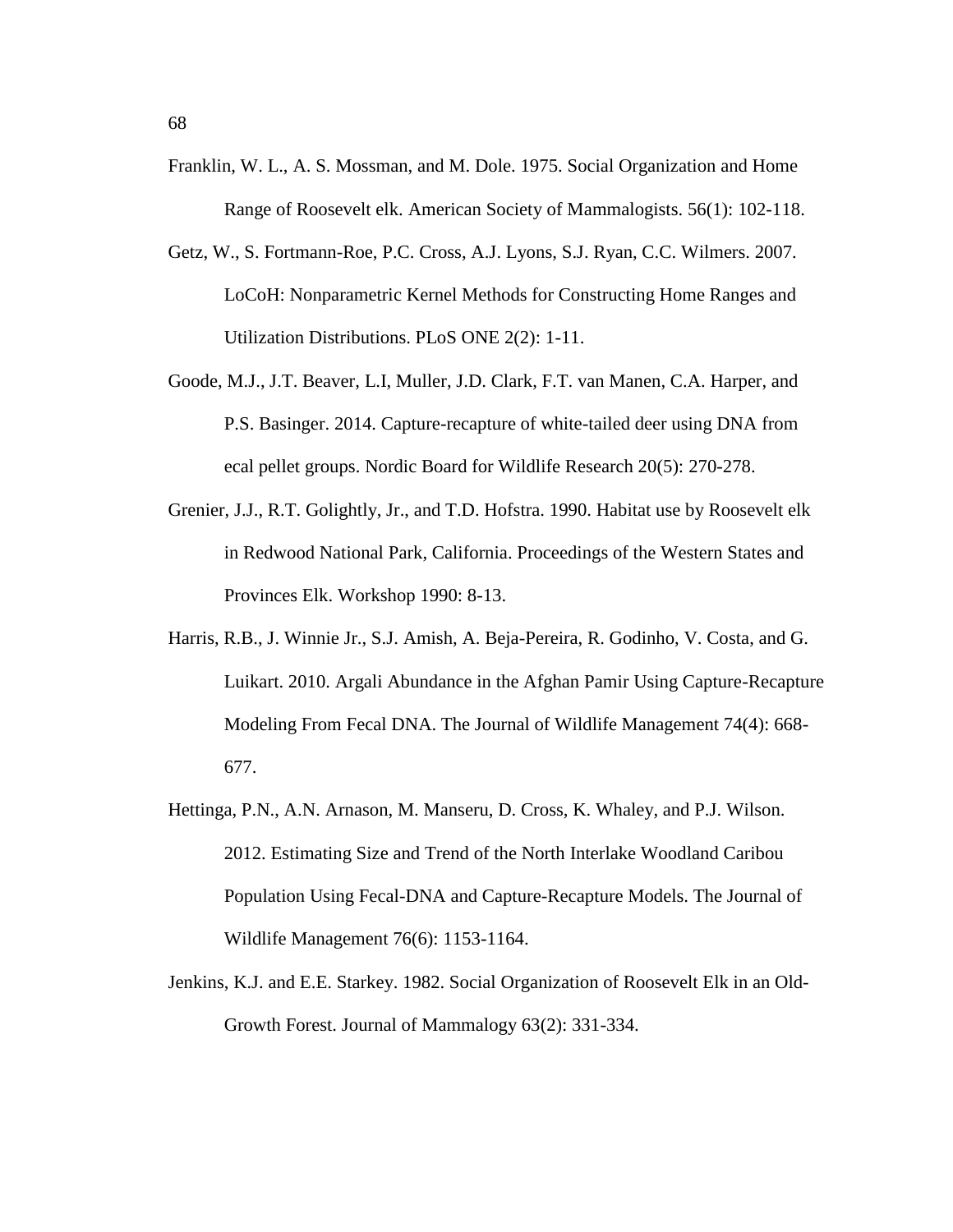- Julian, A.E., K. Schmidt, F.W. Weckerly. 2013. Group size dynamics of female Roosevelt elk in Redwood National and State Parks, California. California Fish and Game 99(1): 49-54.
- Jung, T.S. and P.M. Kukka. 2016. Influence of habitat type on the decay and disappearance of elk *Cervus canadensis* pellets in boreal forest of northwestern Canada. Wildlife Biology 22(4): 160-166.
- Kohn, M.H., E.C. York, D.A. Kamradt, G. Haught, R.M. Sauvajot, and R.K. Wayne. 1999. Estimating population size by genotyping faeces. The Royal Society 266: 657-663.
- Kolbe, N. R. and F.W. Weckerly. 2015. Home-range overlap of Roosevelt elk herds in the Bald Hills of Redwood National Park. California Fish and Game, 101(4): 208-217.
- Lehmkuhl, J., C. Hansen, and K. Sloan. 1994. Elk Pellet-Group Decomposition and Detectability in Coastal Forests of Washington. The Journal of Wildlife Management 58(4): 664-669.
- Luikart, G., N. Ryman, D.A. Tallmon, M.K. Schwartz, and F.W. Allendorf. 2010. Estimation of census and effective population sizes: the increasing usefulness of DNA-based approaches. Conservation Genetics 11: 355-373.
- Lukacs, P.M. and K.P. Burnham. 2005. Review of capture-recapture methods applicable to noninvasive genetic sampling. Molecular Ecology 14: 3909-3919.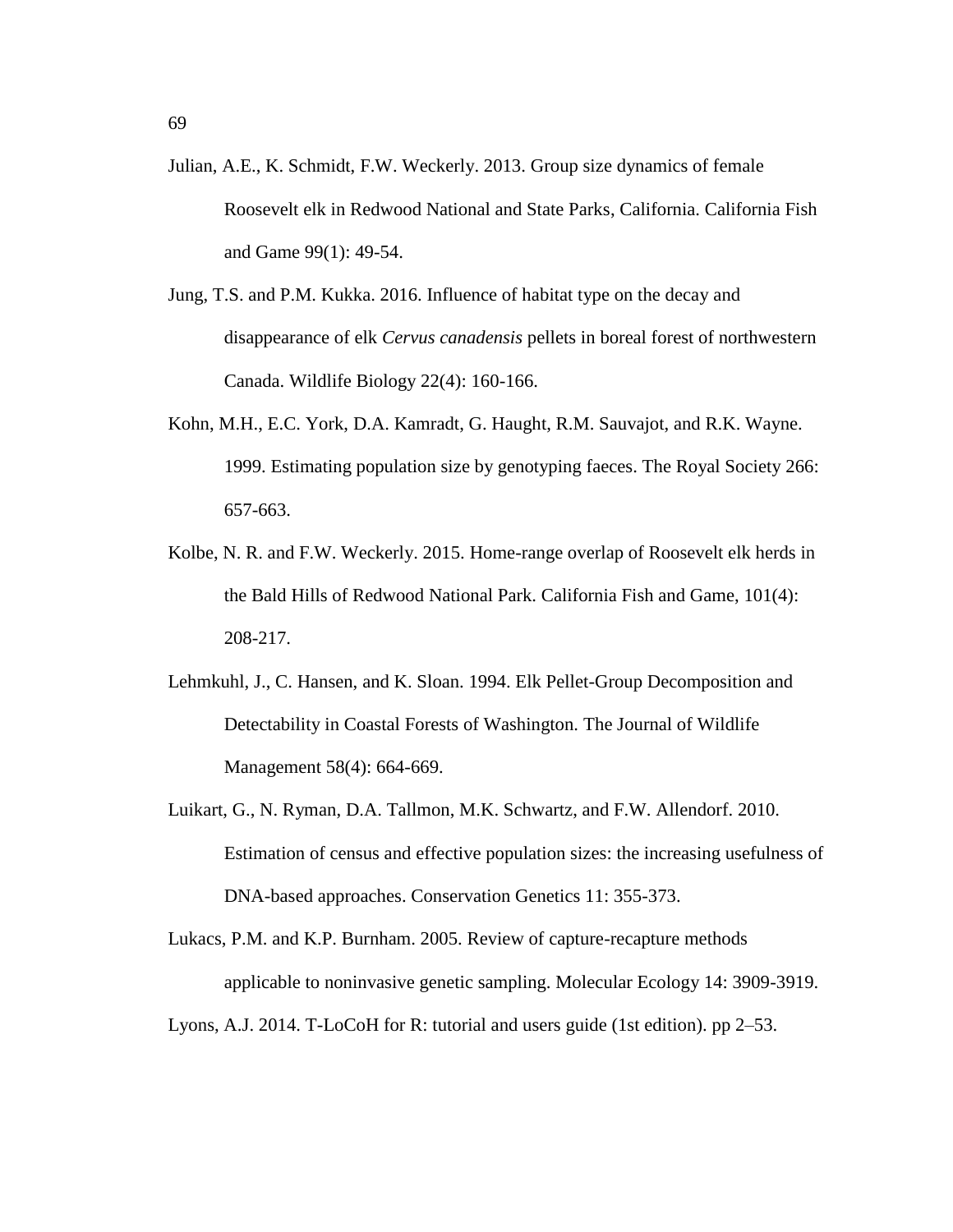- Mansson, J., H. Andren, and H. Sand. 2011. Can pellet counts be used to accurately describe winter habitat selection by moose *Alces alces*? European Journal of Wildlife Research 57(5): 1017-1023.
- Moskowitz, D. 2010. Wildlife of the Pacific Northwest (1st edition). Pages 282-283. Timber Press Inc. Portland Oregon.
- Murray D.L. and M.R. Fuller. 2000. A critical review of the effects of marking on biology of vertebrates. Research Techniques in animal ecology: controversies and consequences. Columbia University Press. Pages 15-64.
- National Oceanic and Atmospheric Administration [NOAA]. 2018. National Weather Service internet service team. Monthly precipitation for Arcata, California. <www.wrh.noaa.gov/climate/temp\_graphs.php?wfo=eka&p=temperature&year =2018&stn=KACV>. Accessed 11 Nov 2018.
- Otis, D.L., K.P. Burnham, G.C. White, and D.R. Anderson. 1978. Statistical Inference from Capture Data on Closed Animal Populations. Wildlife Monographs 62: 3- 155.
- Petit, E. and N. Valiere. 2006. Estimating Population Size with Noninvasive Capture-Mark-Recapture Data. Conservation Biology 20(4): 1062-1073.
- Pollock, K.J., J.D. Nichols, T.R. Simons, G.L. Farnsworth, L.L. Bailey, and J.R. Sauer. 2002. Large scale wildlife monitoring studies: statistical methods for design and analysis. Environmetrics 13: 105-119.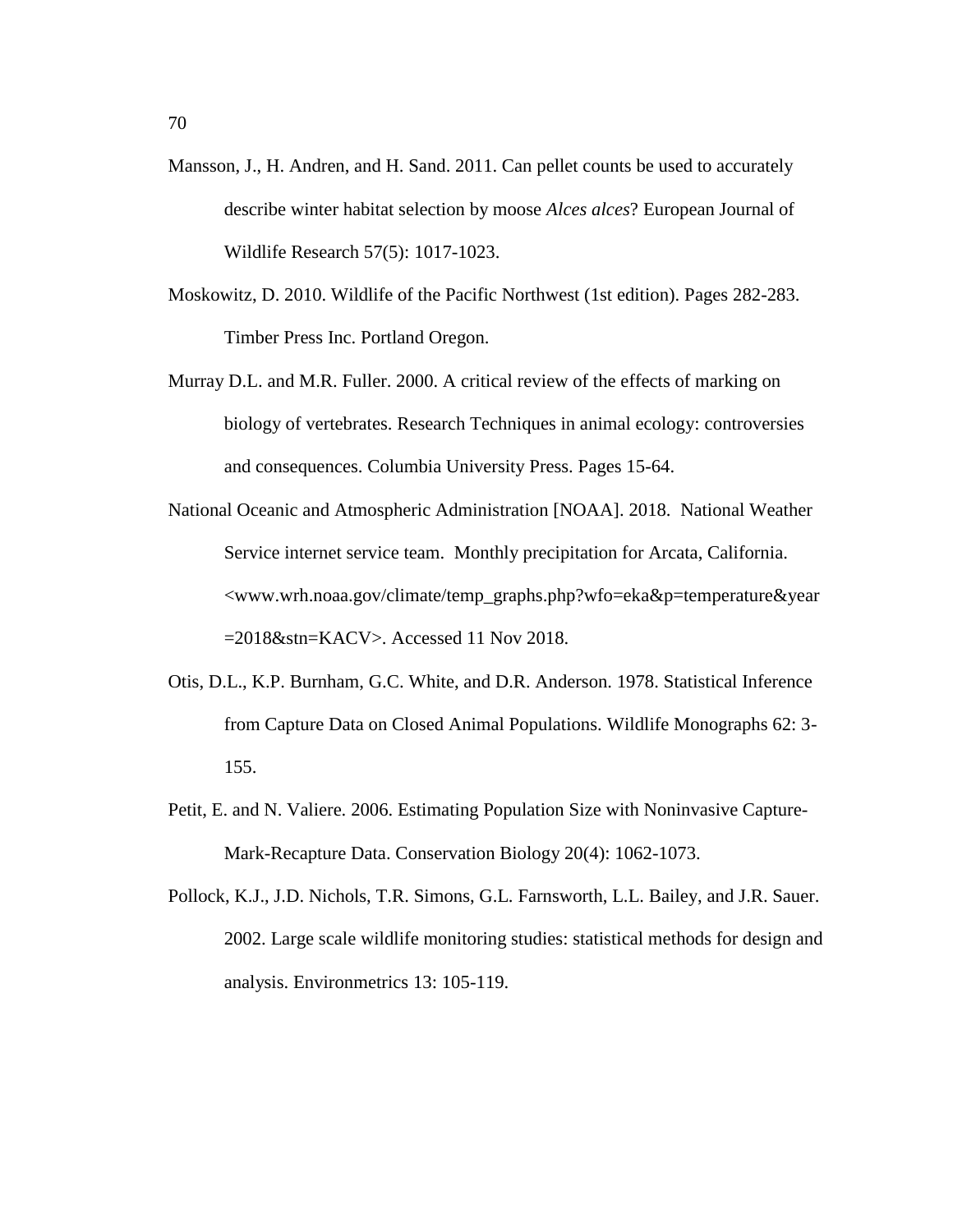Raedeke, K.J., J.J. Millspaugh, and P.E. Clark. 2002. North American elk: Ecology and Management (1st ed.). Pages 483-485. D.E. Toweill and J.W. Thomas, editors.

Population Characteristics. Washington, D.C.: Smithsonian Institution Press.

Ripple, W.J., E.J. Larson, R.A. Renkin, and D.W. Smith. 2001. Trophic cascades among wolves, elk and aspen on Yellowstone National Park's northern range. Biological Conservation 102: 227-234.

- Sacks, B.N. 2016. Deer fecal pellet collection for abundance and sex-ratio estimation. Unpublished protocol. Mammalian Ecology and Conservation Unit. UC Davis.
- Sacks, B.N., Z.T. Lounsberry, T. Kalani, E.P. Meredith, C. Langner. 2016. Development and Characterization of 15 Polymorphic Dinucleotide Microsatellite Markers for Tule Elk Using HiSeq300. Journal of Heredity 666- 669.
- Starns, H.D., F.W. Weckerly, M.A. Ricca, and A. Duarte. 2015. Vegetation changes associated with a population irruption of Roosevelt elk. Ecology and Evolution 5(1): 109-120.
- Stenglein, J.L., L.P Waits, D.E. Ausband, P. Zager, and C.M. Mack. 2010. Efficient, Noninvasive Genetic Sampling for Monitoring Reintroduced Wolves. The Journal of Wildlife Management 74(5): 1050-1058.
- Taberlet P., S. Griffin, B. Goossens, S. Questiau, V. Manceau, N. Escaravage, L.P. Waits, and J. Bouvet. 1996. Reliable genotyping of samples with very low DNA quantities using PCR. Nucleic Acids Research. 24(16): 3189–3194.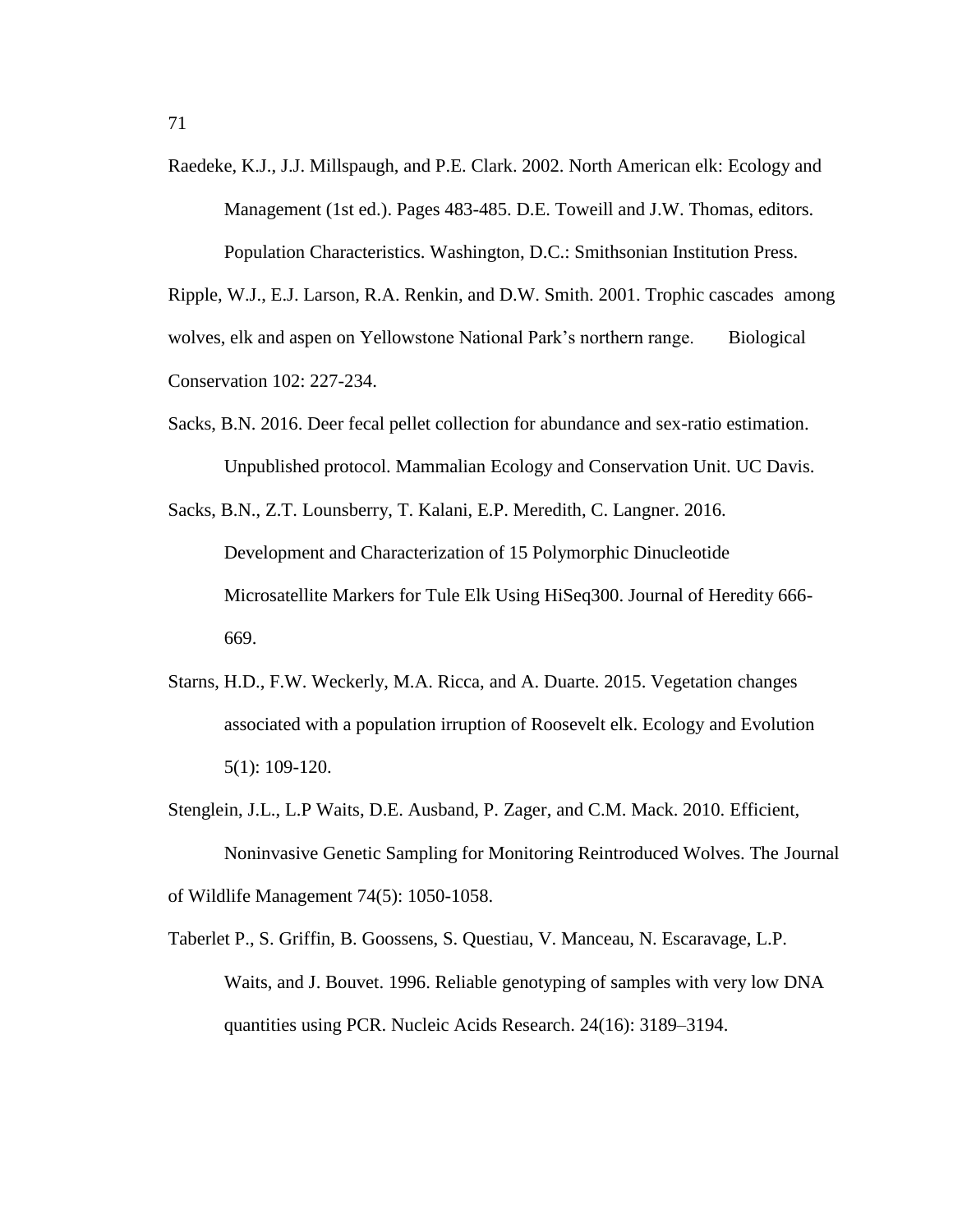- Thirgood, S., A. Mosser, S. Tham, G. Hopcraft, E. Mwangomo, T. Mlengeya, M. Kilewo, J. Fryxell, A.R.E. Sinclair, M. Borner. 2004. Can parks protect migratory ungulates? The case of the Serengeti wildebeest. Animal Conservation. 7(2): 113-120.
- Thompson, S.K. 1990. Adaptive Cluster Sampling. Journal of the American Statistical Association 85(412): 1050-1059.

Weaver S.P. and F.W. Weckerly. 2011 Sex ratio estimates of Roosevelt elk using counts and Bowden's estimator. California Fish and Game 97(3):130-137.

- Weckerly, F.W. 1999. Social bonding and aggression in female Roosevelt elk. Canadian Journal of Zoology 77: 1379-1384.
- Weckerly, F.W. 2001. Are Large Male Roosevelt Elk Less Social Because of Aggression? Journal of Mammalogy 82(2): 414-421.
- Weckerly, F.W. 2005. Grass and Supplemental Patch Selection by a Population of Roosevelt Elk. Journal of Mammalogy 86(3): 630-638.
- Weckerly, F.W. 2007. Constant proportionality in the female segment of a Roosevelt elk population. Journal of Mammalogy 71: 773-777.
- Weckerly, F.W. 2017. Population Ecology of Roosevelt Elk: Conservation and Management in Redwood National and State Parks. Pages 38-40, 52-61, 82-84. Reno, Nevada: University of Nevada Press.
- Weckerly, F.W. and K.E. Kovacs. 1998. Use of military helicopters to survey an elk population in north coastal California. California Fish and Game 84(1): 44-47.